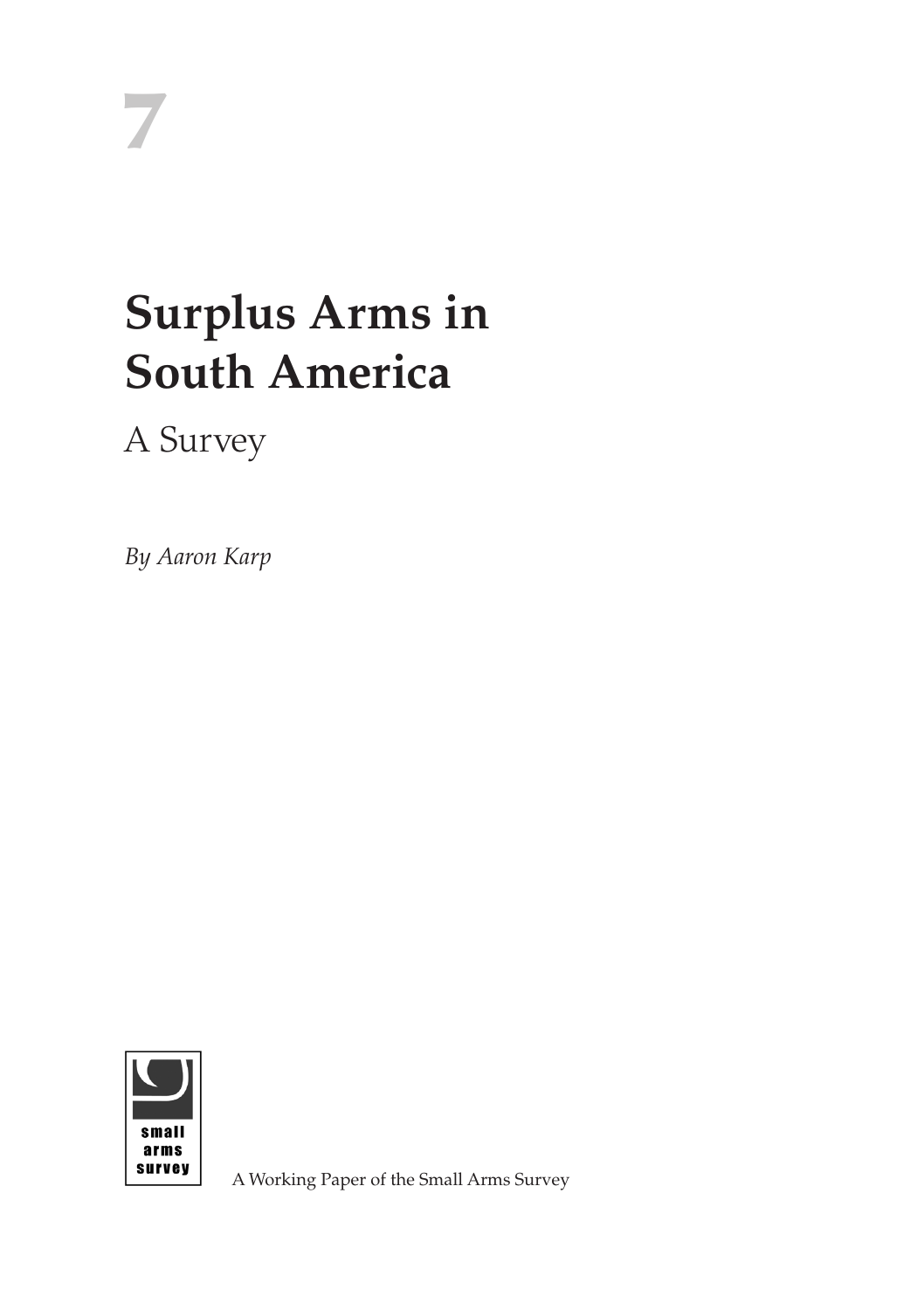# Copyright

Published in Switzerland by the Small Arms Survey © Small Arms Survey, Graduate Institute of International and Development Studies, Geneva 2009

First published in August 2009

All rights reserved. No part of this publication may be reproduced, stored in a retrieval system, or transmitted, in any form or by any means, without the prior permission in writing of the Small Arms Survey, or as expressly permitted by law, or under terms agreed with the appropriate reprographics rights organization. Enquiries concerning reproduction outside the scope of the above should be sent to the Publications Manager, Small Arms Survey, at the address below.

Small Arms Survey Graduate Institute of International and Development Studies 47 Avenue Blanc, 1202 Geneva, Switzerland

Copyedited by Tania Inowlocki Proofread by Donald Strachan

Typeset in Optima and Palatino by Richard Jones (rick@studioexile.com), Exile: Design & Editorial Services

Cartography by MAP*grafix*

Printed by coprint in Geneva, Switzerland

ISBN 978-2-940415-18-2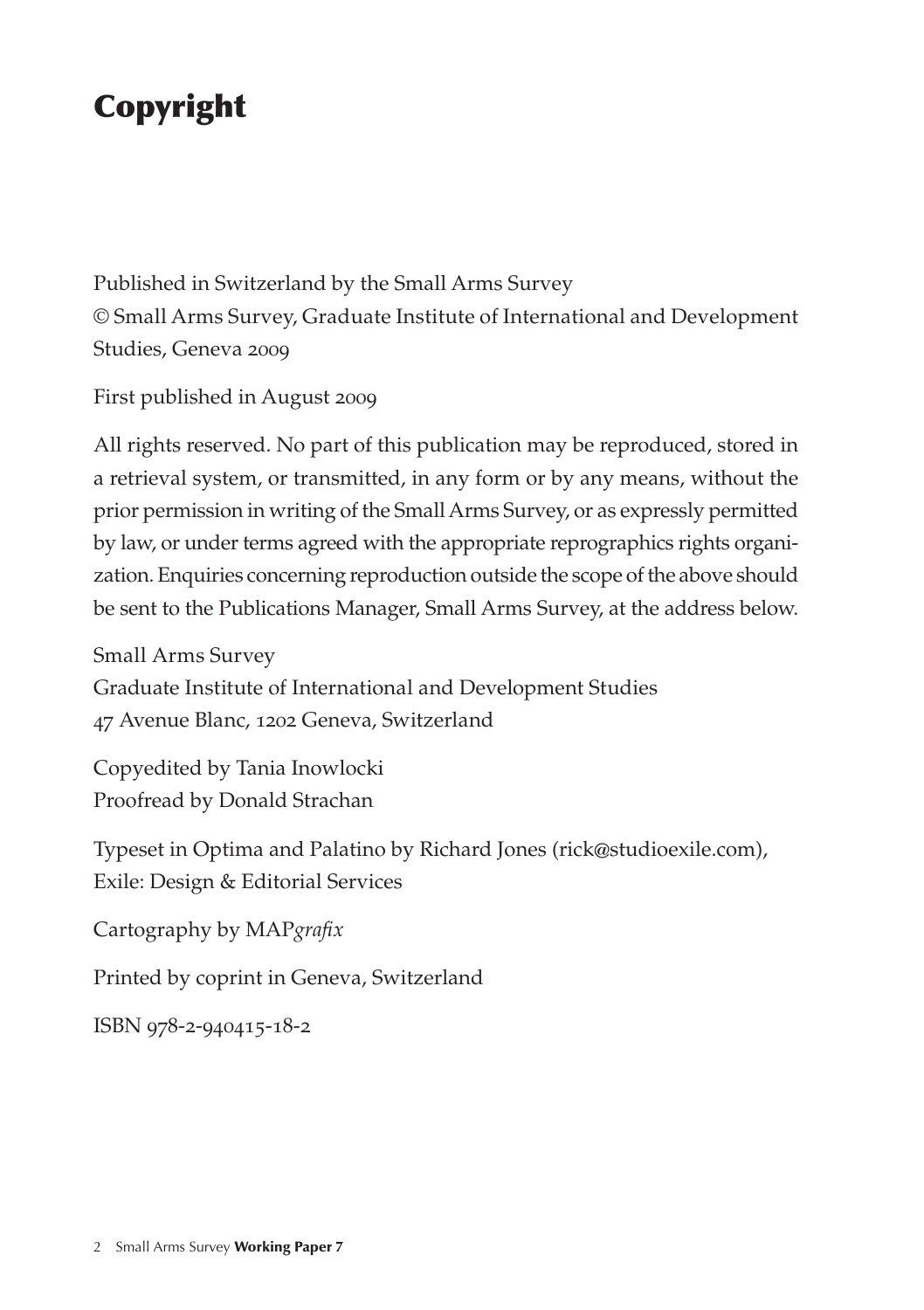# The Small Arms Survey

The Small Arms Survey is an independent research project located at the Graduate Institute of International and Development Studies in Geneva, Switzerland. Established in 1999, the project is supported by the Swiss Federal Department of Foreign Affairs, and by sustained contributions from the Governments of Belgium, Canada, Finland, Germany, the Netherlands, Norway, Sweden, and the United Kingdom. The Survey is also grateful for past and current project support received from the Governments of Australia, Denmark, France, New Zealand, Spain, and the United States, as well as from different United Nations agencies, programmes, and institutes.

The objectives of the Small Arms Survey are: to be the principal source of public information on all aspects of small arms and armed violence; to serve as a resource centre for governments, policy-makers, researchers, and activists; to monitor national and international initiatives (governmental and nongovernmental) on small arms; to support efforts to address the effects of small arms proliferation and misuse; and to act as a clearinghouse for the sharing of information and the dissemination of best practices. The Survey also sponsors field research and information-gathering efforts, especially in affected states and regions. The project has an international staff with expertise in security studies, political science, law, economics, development studies, and sociology, and collaborates with a network of researchers, partner institutions, non-governmental organizations, and governments in more than 50 countries.

Small Arms Survey Graduate Institute of International and Development Studies 47 Avenue Blanc, 1202 Geneva, Switzerland

**p** +41 22 908 5777 **f** +41 22 732 2738 **e**sas@smallarmssurvey.org **w** www.smallarmssurvey.org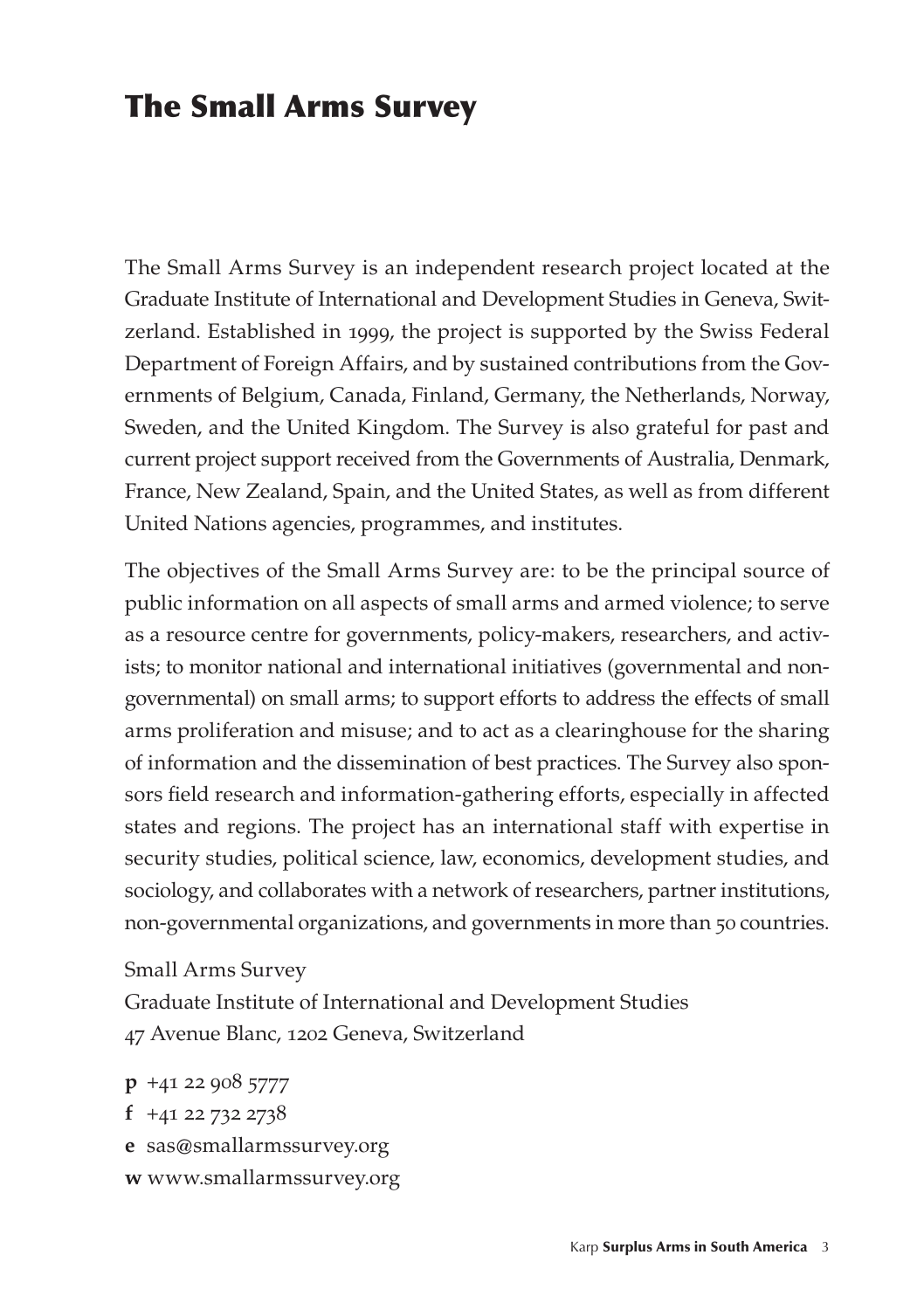# Occasional Papers

- 1 *Re-Armament in Sierra Leone: One Year after the Lomé Peace Agreement*, by Eric Berman, December 2000
- 2 *Removing Small Arms from Society: A Review of Weapons Collection and Destruction Programmes*, by Sami Faltas, Glenn McDonald, and Camilla Waszink, July 2001
- 3 *Legal Controls on Small Arms and Light Weapons in Southeast Asia*, by Katherine Kramer (with Nonviolence International Southeast Asia), July 2001
- 4 *Shining a Light on Small Arms Exports: The Record of State Transparency*, by Maria Haug, Martin Langvandslien, Lora Lumpe, and Nic Marsh (with NISAT), January 2002
- 5 *Stray Bullets: The Impact of Small Arms Misuse in Central America*, by William Godnick, with Robert Muggah and Camilla Waszink, November 2002
- 6 *Politics from the Barrel of a Gun: Small Arms Proliferation and Conflict in the Republic of Georgia*, by Spyros Demetriou, November 2002
- 7 *Making Global Public Policy: The Case of Small Arms and Light Weapons*, by Edward Laurance and Rachel Stohl, December 2002
- 8 *Small Arms in the Pacific*, by Philip Alpers and Conor Twyford, March 2003
- 9 *Demand, Stockpiles, and Social Controls: Small Arms in Yemen*, by Derek B. Miller, May 2003
- 10 *Beyond the Kalashnikov: Small Arms Production, Exports, and Stockpiles in the Russian Federation*, by Maxim Pyadushkin, with Maria Haug and Anna Matveeva, August 2003
- 11 *In the Shadow of a Cease-fire: The Impacts of Small Arms Availability and Misuse in Sri Lanka*, by Chris Smith, October 2003
- 12 *Small Arms in Kyrgyzstan: Post-revolutionary Proliferation*, by S. Neil MacFarlane and Stina Torjesen, March 2007, ISBN 2-8288-0076-8 (first printed as *Kyrgyzstan: A Small Arms Anomaly in Central Asia?*, by S. Neil MacFarlane and Stina Torjesen, February 2004)
- 13 *Small Arms and Light Weapons Production in Eastern, Central, and Southeast Europe*, by Yudit Kiss, October 2004, ISBN 2-8288-0057-1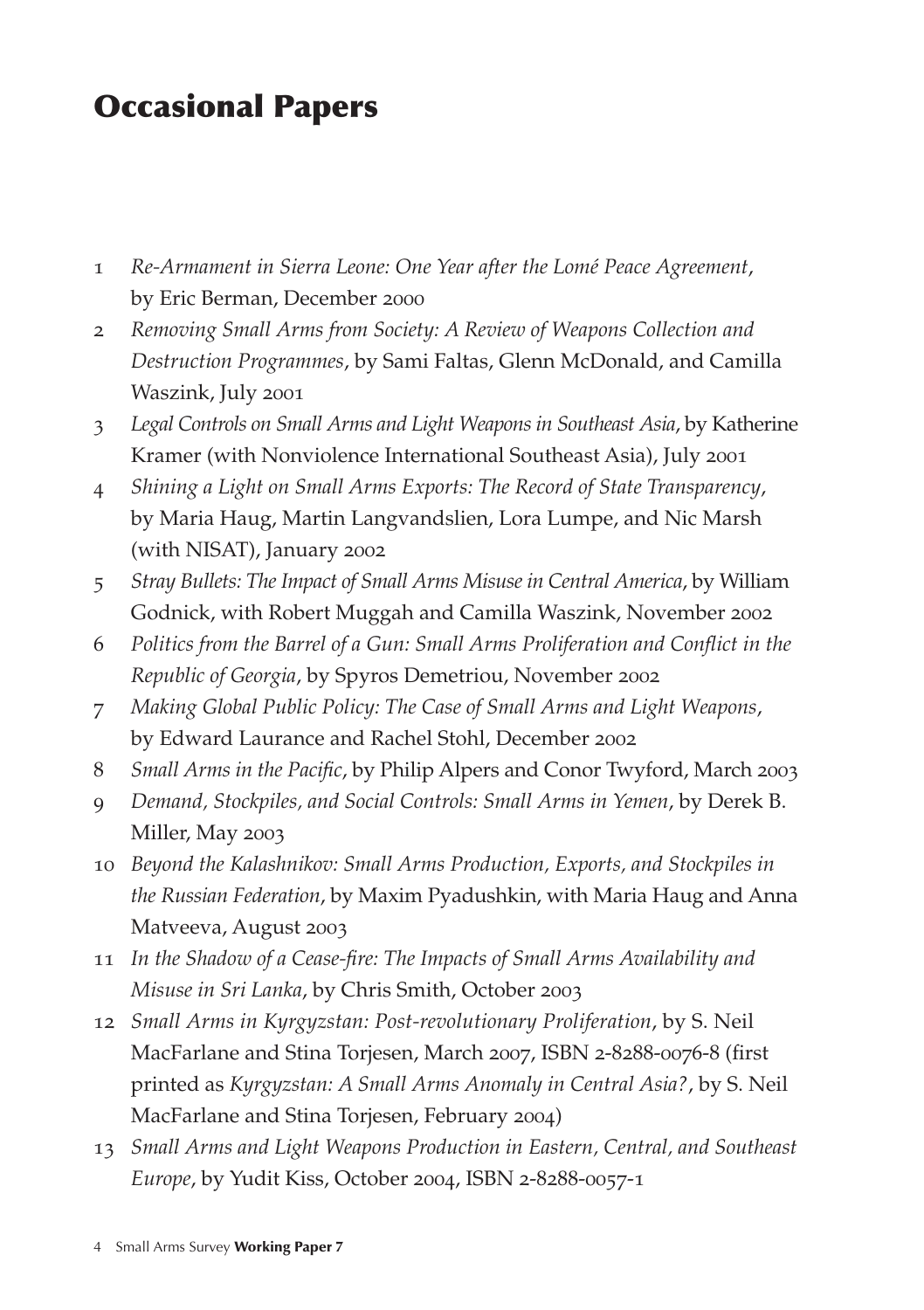- 14 *Securing Haiti's Transition: Reviewing Human Insecurity and the Prospects for Disarmament, Demobilization, and Reintegration*, by Robert Muggah, October 2005, updated, ISBN 2-8288-0066-0
- 15 *Silencing Guns: Local Perspectives on Small Arms and Armed Violence in Rural South Pacific Islands Communities*, edited by Emile LeBrun and Robert Muggah, June 2005, ISBN 2-8288-0064-4
- 16 *Behind a Veil of Secrecy: Military Small Arms and Light Weapons Production in Western Europe*, by Reinhilde Weidacher, November 2005, ISBN 2-8288-0065-2
- 17 *Tajikistan's Road to Stability: Reduction in Small Arms Proliferation and Remaining Challenges*, by Stina Torjesen, Christina Wille, and S. Neil MacFarlane, November 2005, ISBN 2-8288-0067-9
- 18 *Demanding Attention: Addressing the Dynamics of Small Arms Demand*, by David Atwood, Anne-Kathrin Glatz, and Robert Muggah, January 2006, ISBN 2-8288-0069-5
- 19 *A Guide to the US Small Arms Market, Industry, and Exports*, 1998–2004, by Tamar Gabelnick, Maria Haug, and Lora Lumpe, September 2006, ISBN 2-8288-0071-7
- 20 *Small Arms, Armed Violence, and Insecurity in Nigeria: The Niger Delta in Perspective*, by Jennifer M. Hazen with Jonas Horner, December 2007, ISBN 2-8288-0090-3
- 21 *Crisis in Karamoja: Armed Violence and the Failure of Disarmament in Uganda's Most Deprived Region*, by James Bevan, June 2008, ISBN 2-8288-0094-6
- 22 *Blowback: Kenya's Illicit Ammunition Problem in Turkana North District,*  by James Bevan, June 2008, ISBN 2-8288-0098-9
- 23 *Gangs of Central America: Causes, Costs, and Interventions,* by Dennis Rodgers, Robert Muggah, and Chris Stevenson, June 2008, ISBN 978-2-940415-13-7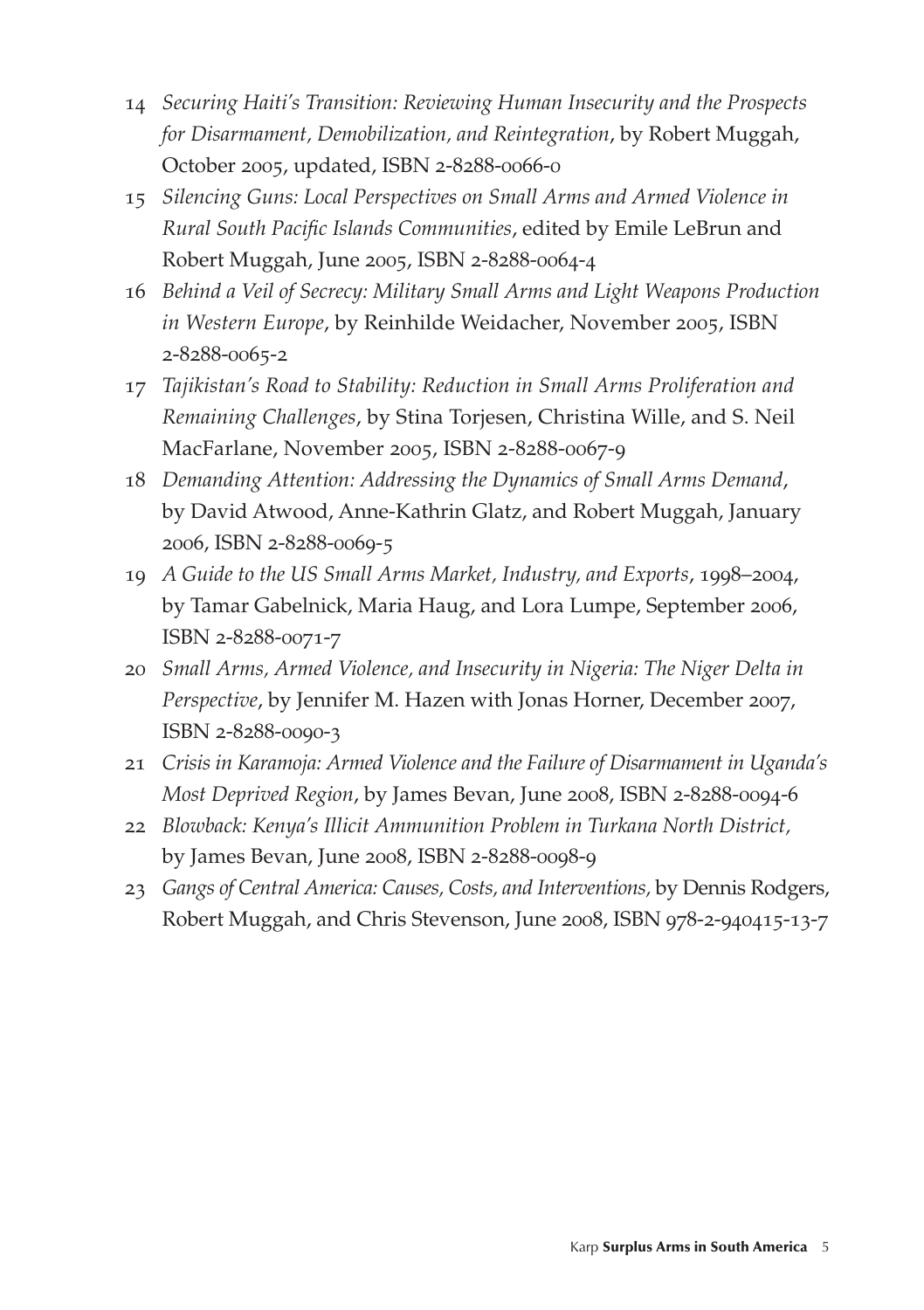# Special Reports

- **1** *Humanitarianism Under Threat: The Humanitarian Impact of Small Arms and Light Weapons,* by Robert Muggah and Eric Berman, commissioned by the Reference Group on Small Arms of the UN Inter-Agency Standing Committee, July 2001
- **2** *Small Arms Availability, Trade, and Impacts in the Republic of Congo,*  by Spyros Demetriou, Robert Muggah, and Ian Biddle, commissioned by the International Organisation for Migration and the UN Development Programme, April 2002
- **3** *Kosovo and the Gun: A Baseline Assessment of Small Arms and Light Weapons in Kosovo,* by Anna Khakee and Nicolas Florquin, commissioned by the United Nations Development Programme, June 2003
- **4** *A Fragile Peace: Guns and Security in Post-conflict Macedonia,* by Suzette R. Grillot, Wolf-Christian Paes, Hans Risser, and Shelly O. Stoneman, commissioned by United Nations Development Programme, and co-published by the Bonn International Center for Conversion, SEESAC in Belgrade, and the Small Arms Survey, June 2004, ISBN 2-8288-0056-3
- **5** *Gun-running in Papua New Guinea: From Arrows to Assault Weapons in the Southern Highlands*, by Philip Alpers, June 2005, ISBN 2-8288-0062-8
- **6** *La République Centrafricaine: Une étude de cas sur les armes légères et les conflits,* by Eric G. Berman, published with financial support from UNDP, July 2006, ISBN 2-8288-0073-3
- 7 *Small Arms in Burundi: Disarming the Civilian Population in Peacetime (Les armes*  légères au Burundi: après la paix, le défi du désarmement civil), by Stéphanie Pézard and Nicolas Florquin, co-published with Ligue Iteka with support from UNDP–Burundi and Oxfam–NOVIB, in English and French, ISBN 2-8288-0080-6
- 8 *Quoi de neuf sur le front congolais?Evaluation de base sur la circulation des armes légères et de petit calibre en République du Congo,* by Robert Muggah and Ryan Nichols, published with UNDP–Republic of Congo, December 2007, ISBN 2-8288-0089-X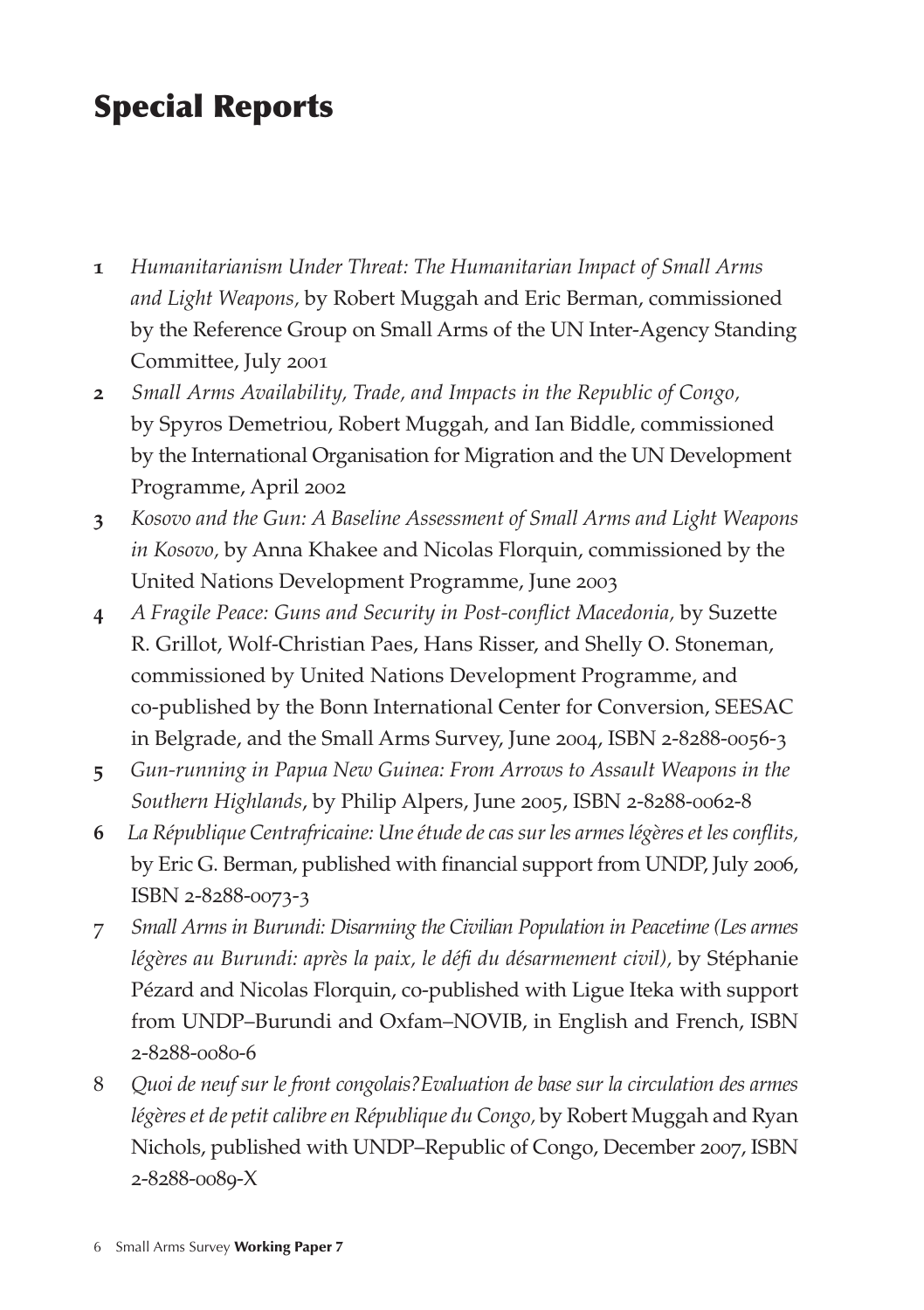- 9 *Small Arms in Rio de Janeiro: The Guns, the Buyback, and the Victims,* by Pablo Dreyfus, Luis Eduardo Guedes, Ben Lessing, Antônio Rangel Bandeira, Marcelo de Sousa Nascimento, and Patricia Silveira Rivero, a study by the Small Arms Survey, Viva Rio, and ISER, December 2008, ISBN 2-8288-0102-0
- 10 *Firearm-related Violence in Mozambique,* a joint publication of the Ministry of the Interior of Mozambique, the World Health Organization—Mozambique, and the Small Arms Survey, June 2009, ISBN 978-2-940415-14-4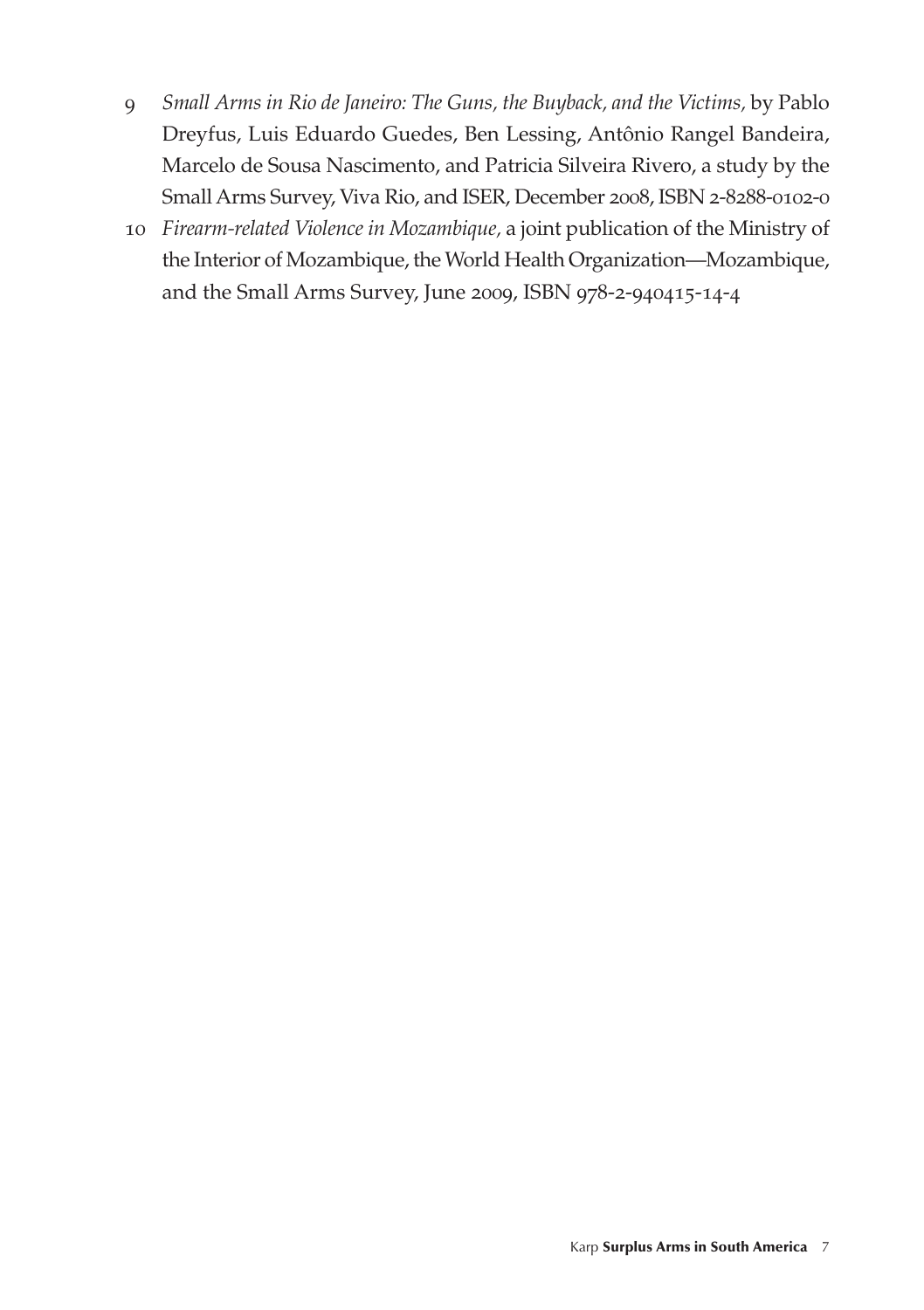# Book Series

*Armed and Aimless: Armed Groups, Guns, and Human Security in the ECOWAS Region,* edited by Nicolas Florquin and Eric G. Berman, May 2005, ISBN 2-8288-0063-6

*Armés mais désoeuvrés: groupes armés, armes légères et sécurité humaine dans la région de la CEDEAO,* edited by Nicolas Florquin and Eric Berman, co-published with GRIP, March 2006, ISBN 2-87291-023-9

*Targeting Ammunition: A Primer,* edited by Stéphanie Pézard and Holger Anders, co-published with CICS, GRIP, SEESAC, and Viva Rio, June 2006, ISBN 2-8288-0072-5

*No Refuge: The Crisis of Refugee Militarization in Africa,* edited by Robert Muggah, co-published with BICC, published by Zed Books, July 2006, ISBN 1-84277-789-0

*Conventional Ammunition in Surplus: A Reference Guide,* edited by James Bevan, published in cooperation with BICC, FAS, GRIP, and SEESAC, January 2008, ISBN 2-8288-0092-X

*Ammunition Tracing Kit: Protocols and Procedures for Recording Small-calibre Ammunition,* developed by James Bevan, June 2008, ISBN 2-8288-0097-0

*The Central African Republic and Small Arms: A Regional Tinderbox,* by Eric G. Berman with Louisa N. Lombard, December 2008, ISBN 2-8288-0103-9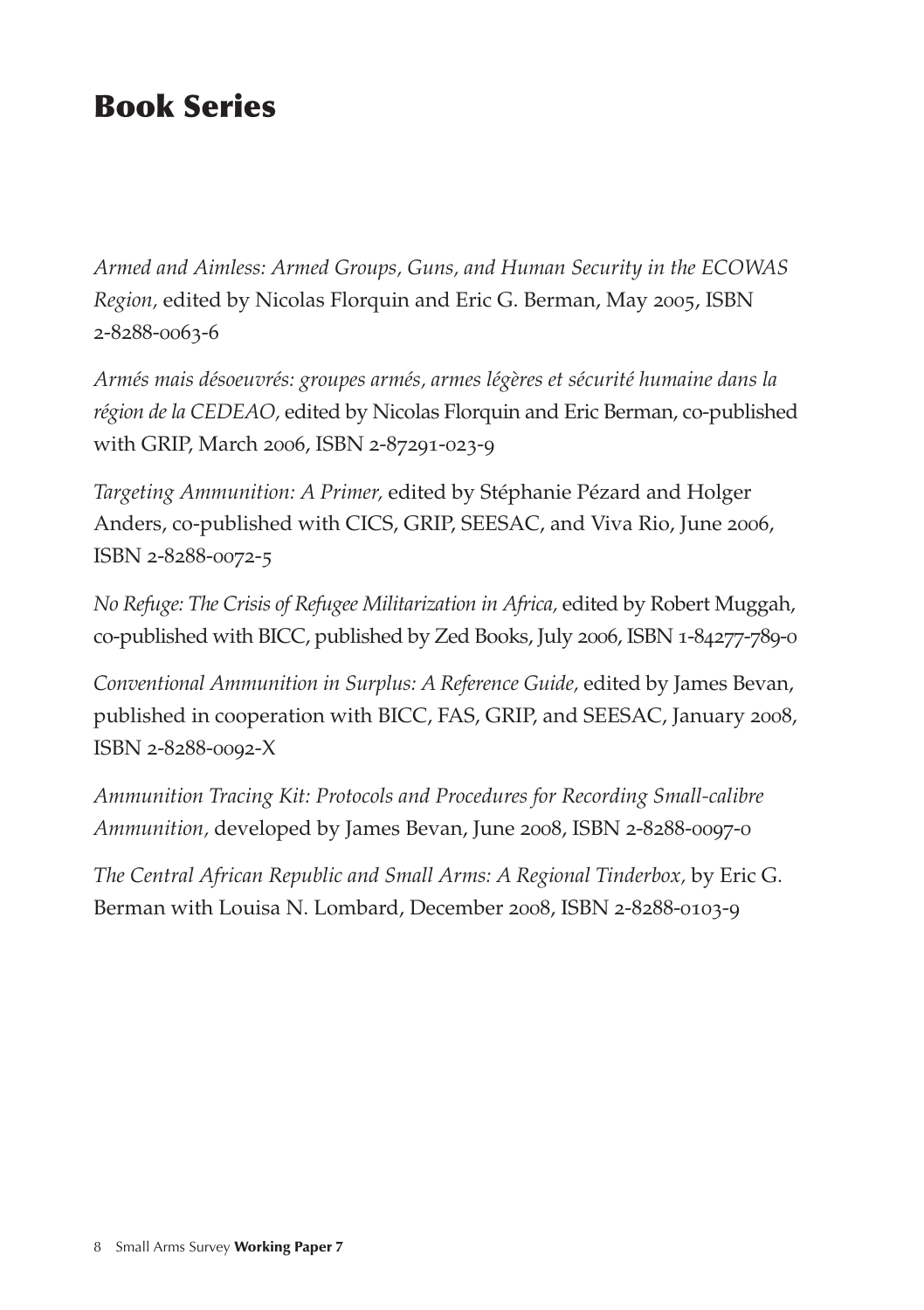# **Contents**

| Acknowledgements <b>Exercise Contract Contract 2</b>                                                                                                                                                                                 |  |
|--------------------------------------------------------------------------------------------------------------------------------------------------------------------------------------------------------------------------------------|--|
| Map of South America <b>Election</b> 23                                                                                                                                                                                              |  |
|                                                                                                                                                                                                                                      |  |
|                                                                                                                                                                                                                                      |  |
| Summary recommendations <b>communities</b> 15                                                                                                                                                                                        |  |
| Summary findings <b>contained a substantial contract of the set of the set of the set of the set of the set of the set of the set of the set of the set of the set of the set of the set of the set of the set of the set of the</b> |  |
| MANPADS in South America <b>Manual America</b> 25                                                                                                                                                                                    |  |
| Country summaries <b>Executive Service Country summaries</b> 26                                                                                                                                                                      |  |
|                                                                                                                                                                                                                                      |  |
| Bolivia 29                                                                                                                                                                                                                           |  |
| $Brazil$ 31                                                                                                                                                                                                                          |  |
| Chile 24                                                                                                                                                                                                                             |  |
|                                                                                                                                                                                                                                      |  |
|                                                                                                                                                                                                                                      |  |
|                                                                                                                                                                                                                                      |  |
| Paraguay 25                                                                                                                                                                                                                          |  |
|                                                                                                                                                                                                                                      |  |
|                                                                                                                                                                                                                                      |  |
|                                                                                                                                                                                                                                      |  |
|                                                                                                                                                                                                                                      |  |
| References 59                                                                                                                                                                                                                        |  |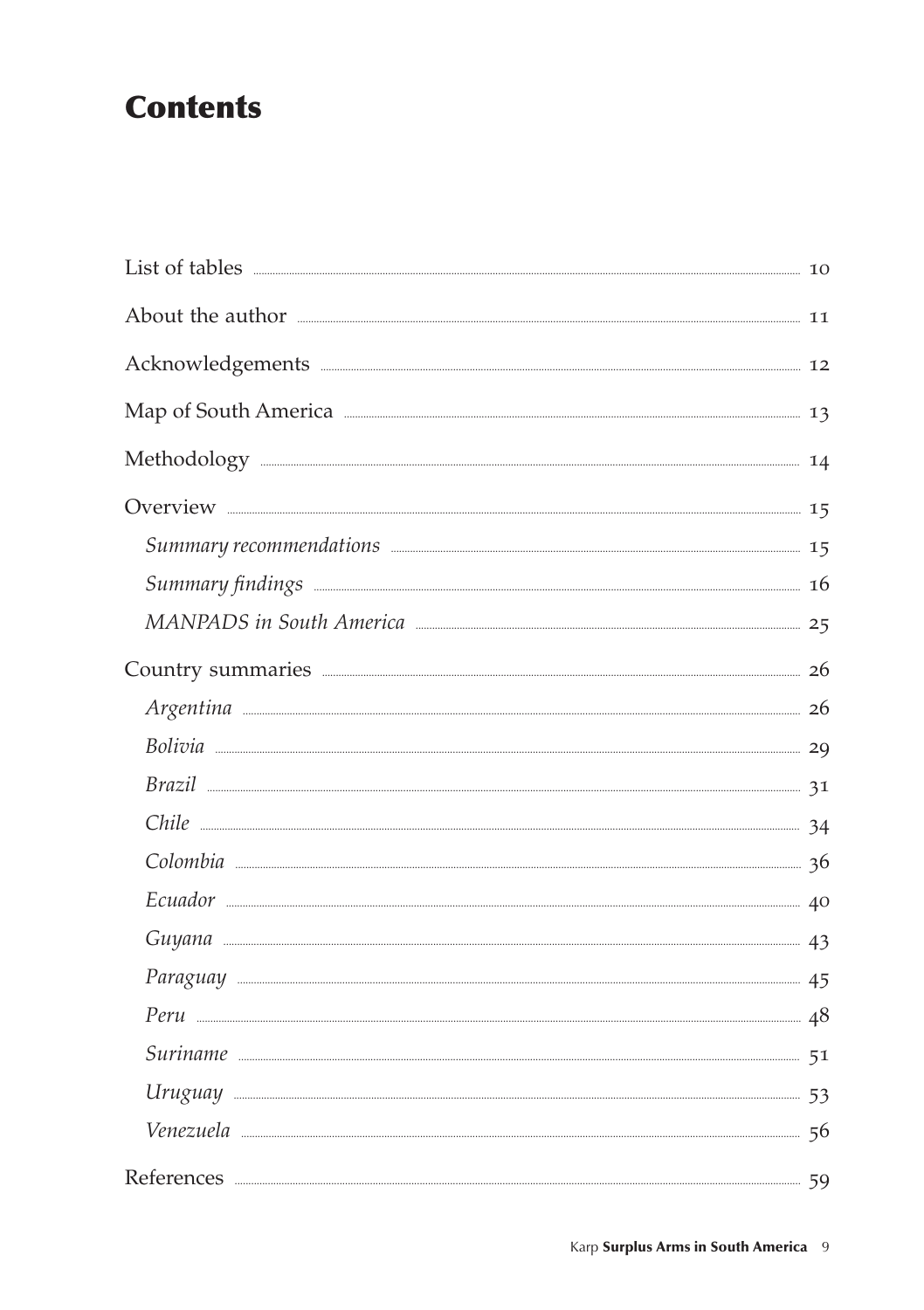# List of tables

| Table 1 | Estimated South American military small arms and surpluses, 2007              |
|---------|-------------------------------------------------------------------------------|
| Table 2 | Estimated South American military small arms, requirements,                   |
|         | and surpluses, by country and service                                         |
| Table 3 | Publicly reported South American MANPADS                                      |
| Table 4 | Estimated total small arms, firearms, and surpluses in Argentina,             |
|         | rounded                                                                       |
| Table 5 | Publicly reported Argentine MANPADS                                           |
| Table 6 | Estimated total small arms, firearms, and surpluses in Bolivia, rounded       |
| Table 7 | Estimated total small arms, firearms, and surpluses in Brazil, rounded        |
| Table 8 | Estimated total small arms, firearms, and surpluses in Chile, rounded         |
| Table 9 | Estimated total small arms, firearms, and surpluses in Colombia,              |
|         | rounded                                                                       |
|         | Table 10 Estimated total small arms, firearms, and surpluses in Ecuador,      |
|         | rounded                                                                       |
|         | Table 11 Publicly reported Ecuadorean MANPADS                                 |
|         | Table 12 Estimated total small arms, firearms, and surpluses in Guyana,       |
|         | rounded                                                                       |
|         | Table 13 Estimated total small arms, firearms, and surpluses in Paraguay,     |
|         | rounded                                                                       |
|         | Table 14 Estimated total small arms, firearms, and surpluses in Peru, rounded |
|         | Table 15 Publicly reported Peruvian MANPADS                                   |
|         | Table 16 Estimated total small arms, firearms, and surpluses in Suriname,     |
|         | rounded                                                                       |
|         | Table 17 Estimated total small arms, firearms, and surpluses in Uruguay,      |
|         | rounded                                                                       |
|         | Table 18 Estimated total small arms, firearms, and surpluses in Venezuela,    |
|         | rounded                                                                       |
|         |                                                                               |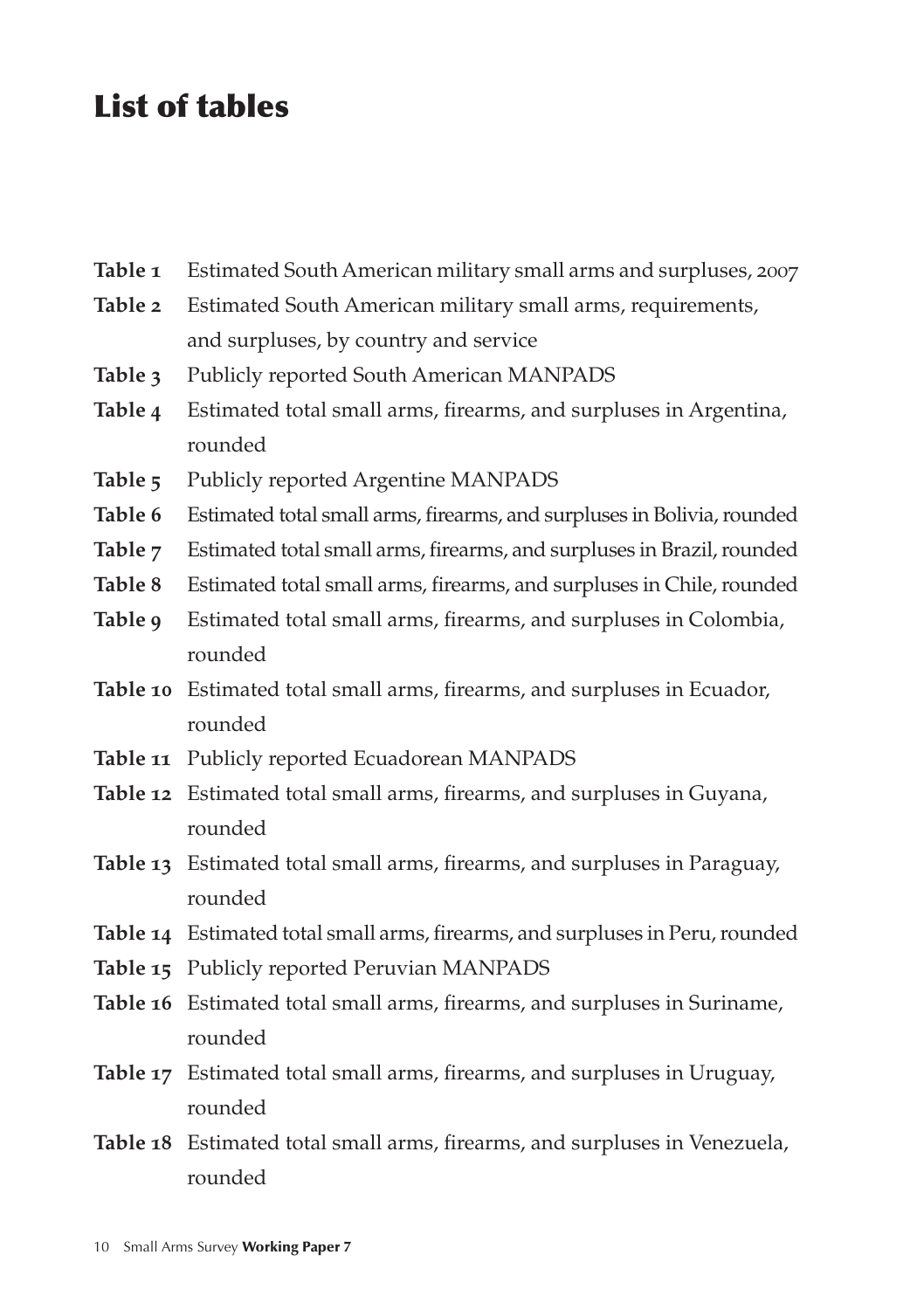# About the author

Aaron Karp is Lecturer in Political Science at Old Dominion University in Norfolk, Virginia and Senior Consultant to the Small Arms Survey. He is also Co-editor of the journal *Contemporary Security Policy.* His research for the Small Arms Survey concentrates on statistical assessment of global trends in small arms distribution. His books include *Ballistic Missile Proliferation: The Politics and Technics* (Oxford University Press, 1996), *Global Insurgency and the Future of Armed Conflict* (with Regina Karp and Terry Terriff, (Routledge, 2007)), and *Inconspicuous Disarmament: Destruction of Surplus Small Arms* (Routledge, 2009).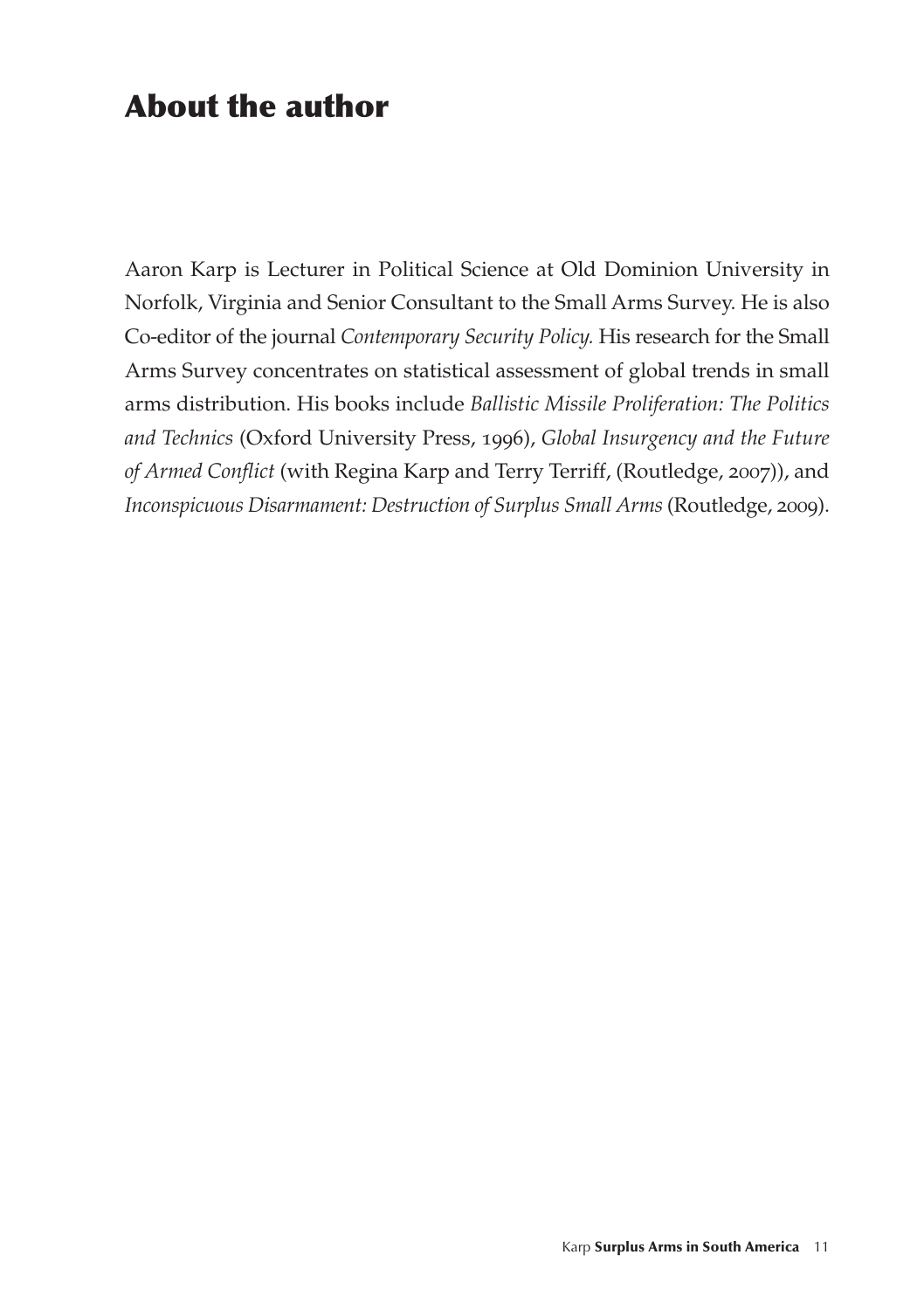# Acknowledgements

How are small arms and light weapons distributed in South America? This report examines ownership among the armed forces, law enforcement agencies, and public in the 12 independent countries of the region. The project was made possible by a grant from the US Department of State, Office of Weapons Removal and Abatement.

The project was undertaken by the Small Arms Survey in cooperation with the Conflict Analysis Resource Center (CERAC) of Bogotá, Colombia. This report was written by Aaron Karp based on original research by Katherine Aguirre Tobón, Arturo Contreras, Pablo Dreyfus, Brodie Ferguson, Enrique Arbulú Obando, Yadaira Orsini, Carolina Sampó, Marcelo de Sousa Nascimento, Nicolás Urrutia, and Loreto Correa Vera. Aaron Karp would like to acknowledge the support and assistance of Jorge Restrepo, CERAC Director, Alessandra Allen and Tania Inowlocki, who edited the report, and Rick Jones, who laid it out.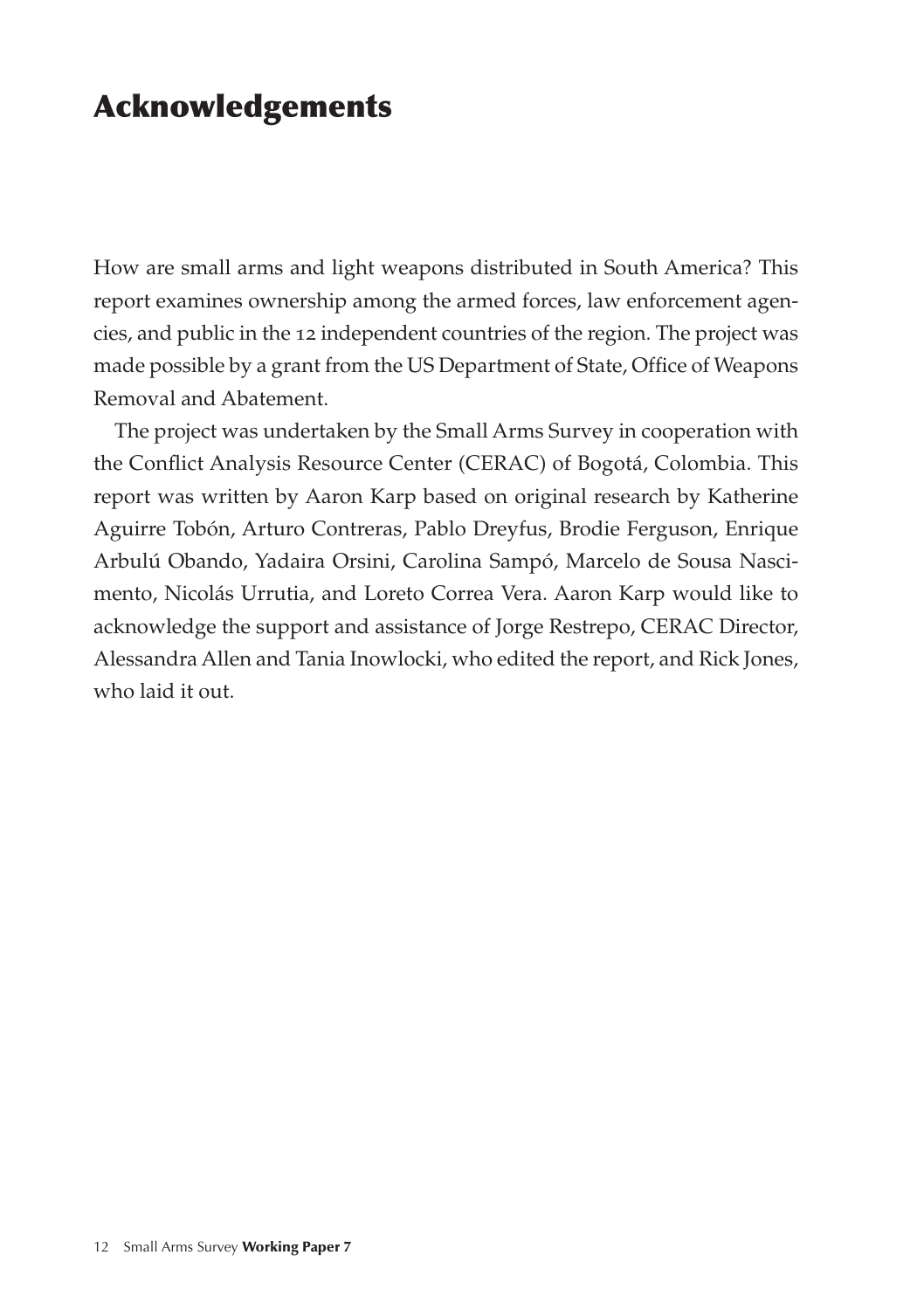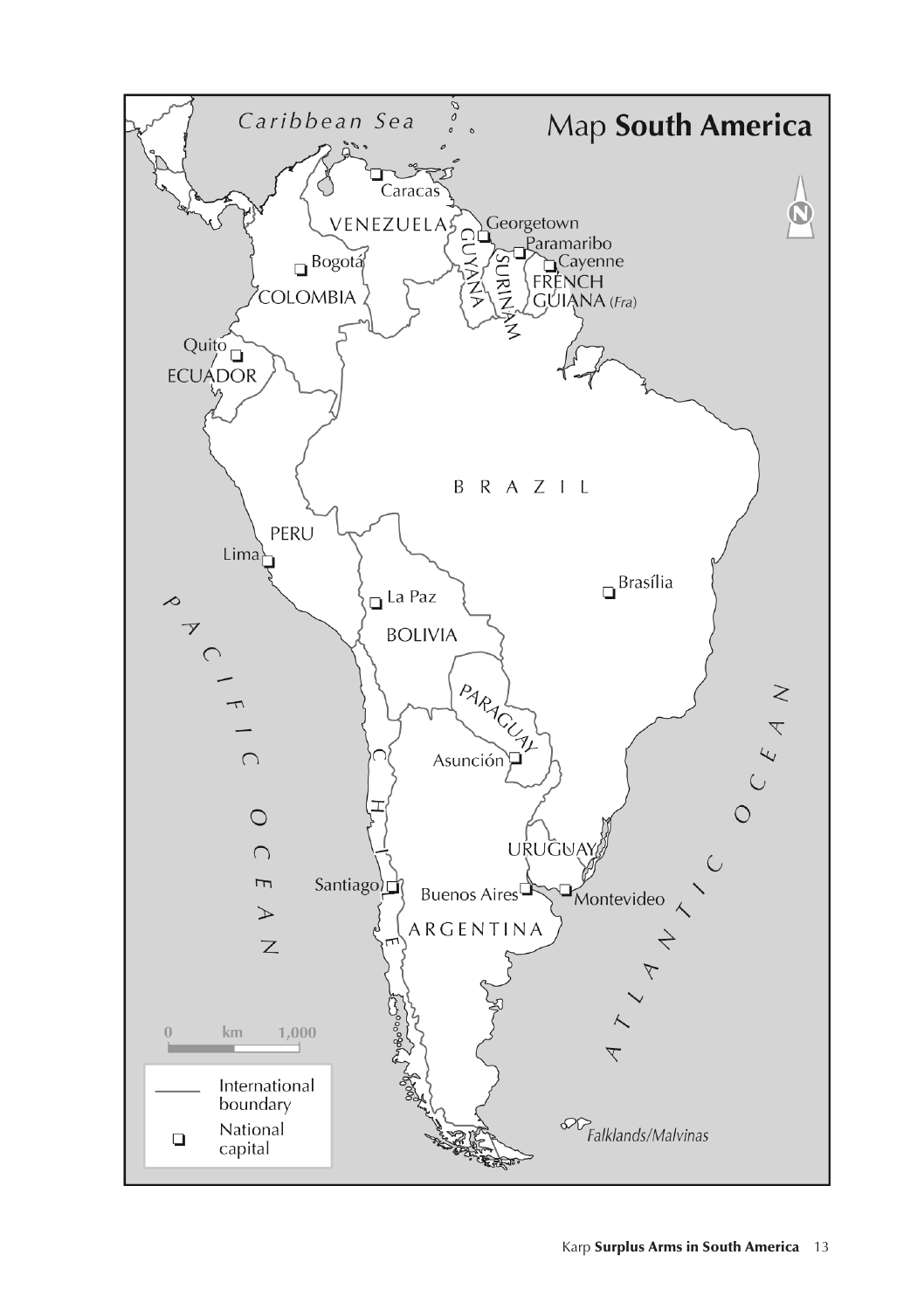# Methodology

The data in this report is derived from country submissions when possible, and estimates when necessary. Estimates are extrapolated from each country's identified procurement, highest modern personnel totals, and strategic doctrine. Except where noted, the military small arms and light weapons data presented here is not official, comprehensive, or conclusive; it is for general evaluation and comparison only. The complete methodology used here is described in Chapter 2 of the *Small Arms Survey 2006.*

*Small arms* are state-owned handguns, submachine guns, rifles, shotguns, and light and medium machine guns. *Firearms* are civilian-owned handguns, submachine guns, rifles, and shotguns.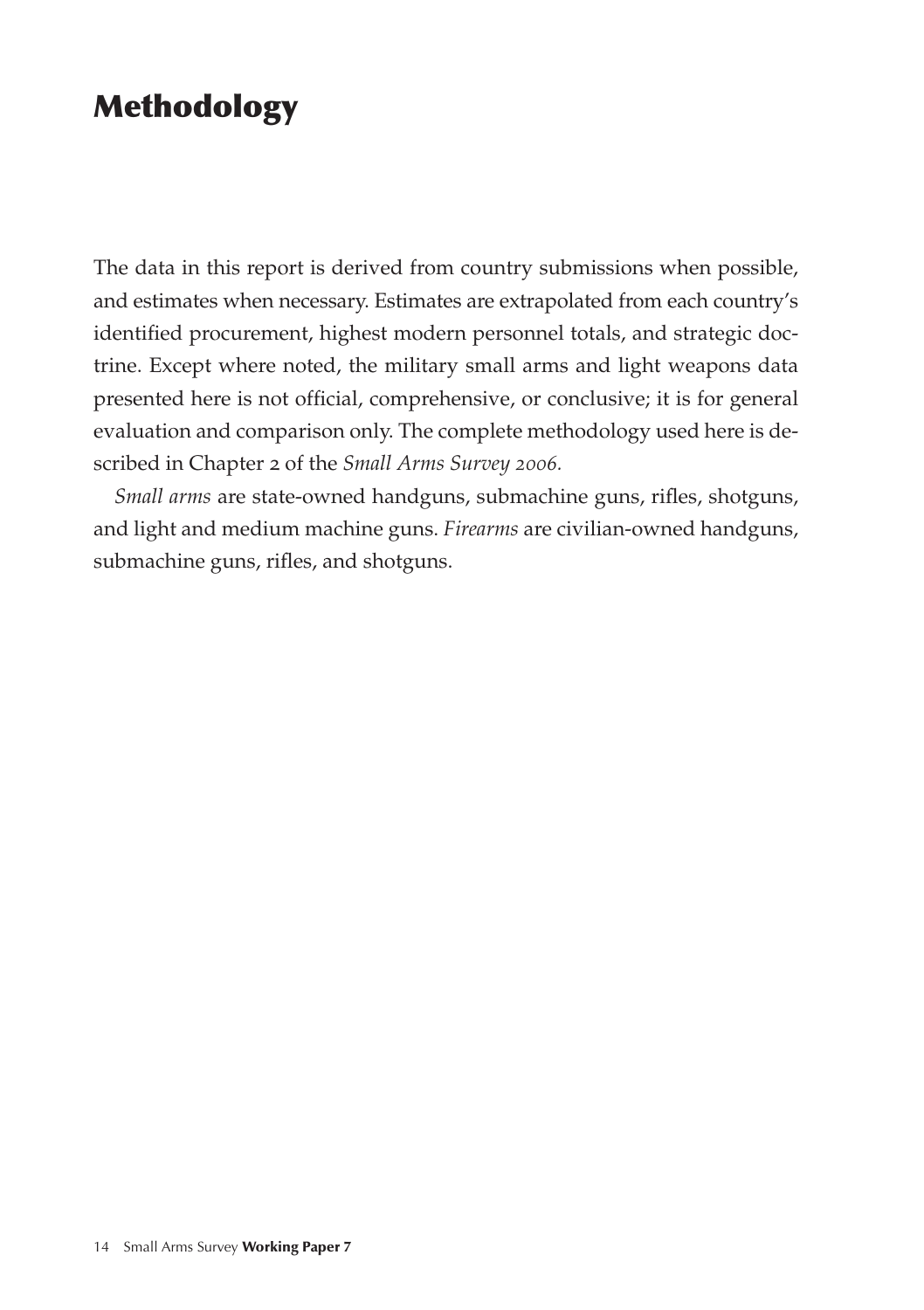# **Overview**

Long at the forefront of international small arms issues, public debate and activism in South America have largely focused on matters surrounding civilian firearms, estimated here to total between 21.7 and 26.8 million. The reasons for this civilian preoccupation are principally linked to chronic gun violence. South America has 14 per cent of the global population, and roughly 3.5 to 4 per cent of the world's civilian firearms, but it suffers from roughly 40 per cent of all homicides committed with firearms.

Military small arms are rarely part of public debate, largely because of a strong culture of national security secrecy in South America. But military small arms policy has attracted much closer scrutiny in recent years, especially as military small arms and light weapons are diverted to criminals and guerrillas, fuelling insurgencies and civil violence. This report focuses primarily on issues surrounding surplus military small arms and light weapons in the region. Law enforcement and civilian firearms inventories and issues are recognized here as well, to ensure a balanced overall perspective.

The region's military establishments do not have a strong record of identifying or eliminating their surplus small arms, light weapons, or ammunition. South America holds some of the world's largest military small arms and light weapons surpluses. Military inventories are not exceptionally large in absolute terms, but they are a major element in global surplus problems. Among the 12 independent countries of South America, there are an estimated 3.6 million military small arms as of 2007, 1.5 per cent of the global total. Of these, approximately 1.3 million, more than one-third, are surplus.

#### **Summary recommendations**

• The formal small arms and light weapons requirements of South American active-duty forces should be available to national civilian leaders and the public.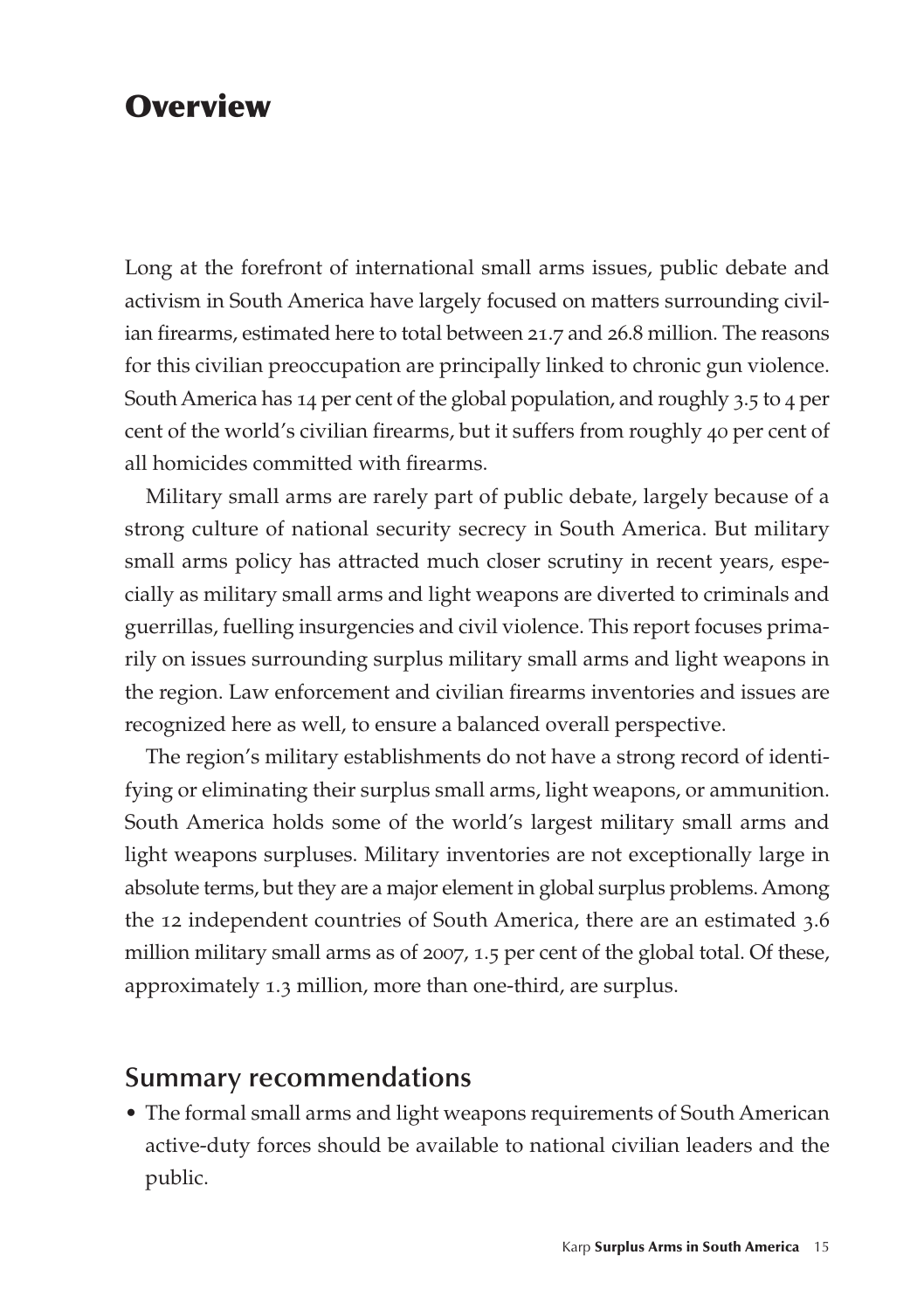- Inventories of military small arms and light weapons, including obsolescent small arms, and ammunition should be made publicly available.
- Reserve forces should be kept at the lowest levels possible to avoid exaggerating military small arms and light weapons requirements.
- Excess military small arms, light weapons, and ammunition should be destroyed under civilian supervision and public scrutiny.
- Countries where surplus military small arms destruction is a special priority include Argentina, Brazil, Chile, Guyana, Paraguay, and Peru.
- Older-generation man-portable air defence systems (MANPADS) should be destroyed. Storage of newer MANPADS should be made highly secure and accountable.
- Countries where MANPADS destruction is a special priority include Argentina, Ecuador, and Peru.

### **Summary findings**

**What creates surpluses?** The greatest force reducing demand for military small arms in South America is the decline in the size of the region's armed forces. Most of its military surpluses are the unintended result of force reduction.

Further reductions in military personnel are to be expected. Potentially harmful effects can be anticipated: surpluses can be secured and destroyed systematically to prevent theft and resale.

**What is the greatest threat posed by a surplus of military small arms?** The greatest threat posed by surplus small arms in South America is not war between states but civil violence, especially crime. Surplus military small arms are most dangerous when sold or lost to civilians.

**How much is surplus?** Of a total of approximately 3.6 million modern military small arms in South America as of 2007, the region's armed forces have legitimate requirements for as many as 2.3 million, as summarized in Table 1 and listed in more detail in Table 2.

The remaining 1.3 million military small arms are indisputably superfluous to any reasonable military requirement. Surpluses may be even higher if less generous standards are applied to military requirements.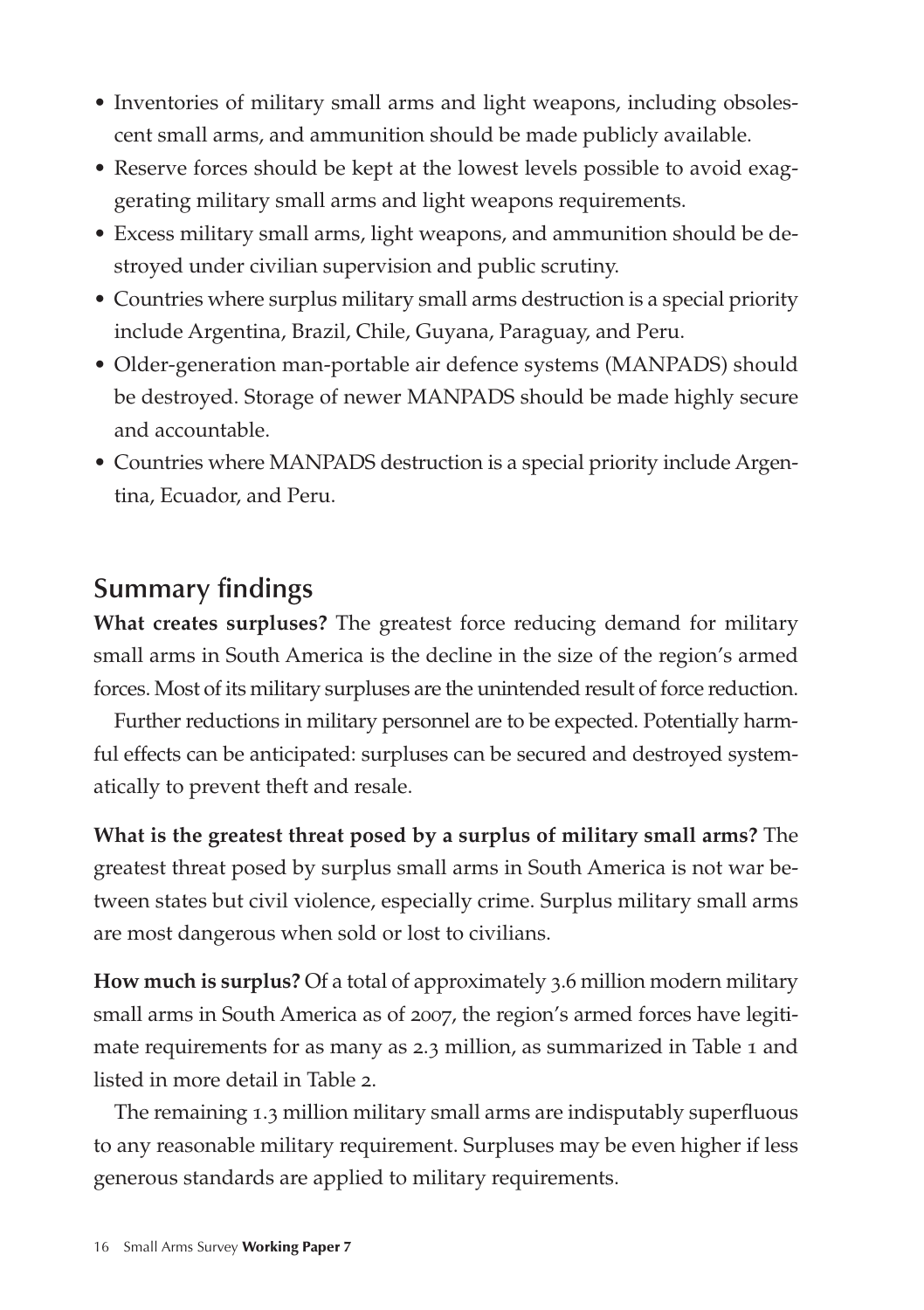Regional armed forces usually are unwilling to acknowledge surplus weapons and ammunition, viewing excess as a national security asset.

**Which countries have surplus small arms?** Three-quarters of South America's surplus is located in two countries: Argentina and Brazil. Argentina alone is home to an estimated 552,000 unneeded military small arms (425,000 modern), the region's largest absolutely and second-largest proportionately. Brazil, Chile, and Peru also have exceptionally large surplus stockpiles in absolute terms, but they do not approach Argentina proportionately.

Argentina stands out partially because it has reduced its armed forces more than any other country in the region. Unlike many of its neighbours, Argentina does not conceal its surpluses behind an inflated reserve system. If other countries were equally frank, the regional surpluses would be substantially larger and more equally distributed.

Massive force cuts have left Guyana unable to make reasonable use of roughly 83 per cent of the weapons in its arsenal, proportionately the largest surplus in South America. While Argentina has the ability to flood local, regional, and even international markets, the much smaller Guyanese surplus is a threat to Guyana and its immediate neighbours.

Personnel cuts and modernization have created military surpluses of roughly 50 per cent or more of their military totals in Chile, Ecuador, Paraguay, and Suriname. If obsolescent weapons were included, these proportions would be even higher.

The total number of older weapons acquired—such as bolt-action rifles and revolvers—can be estimated, but sell-offs and decades of attrition make it much more difficult to evaluate the number remaining.

**What is the role of reserves?** The easiest way for military institutions to justify retention of surpluses is to claim them for reserve organizations. Large reserve organizations— which in South America often only exist on paper conceal military small arms surpluses.

There is no direct evidence of countries exaggerating their reserves specifically to justify large material requirements. But in many cases—Brazil, Ecuador, and Paraguay among them—reserves increased as active personnel declined. Whether by design or effect, inflating reserves justifies keeping equipment that otherwise should be eliminated.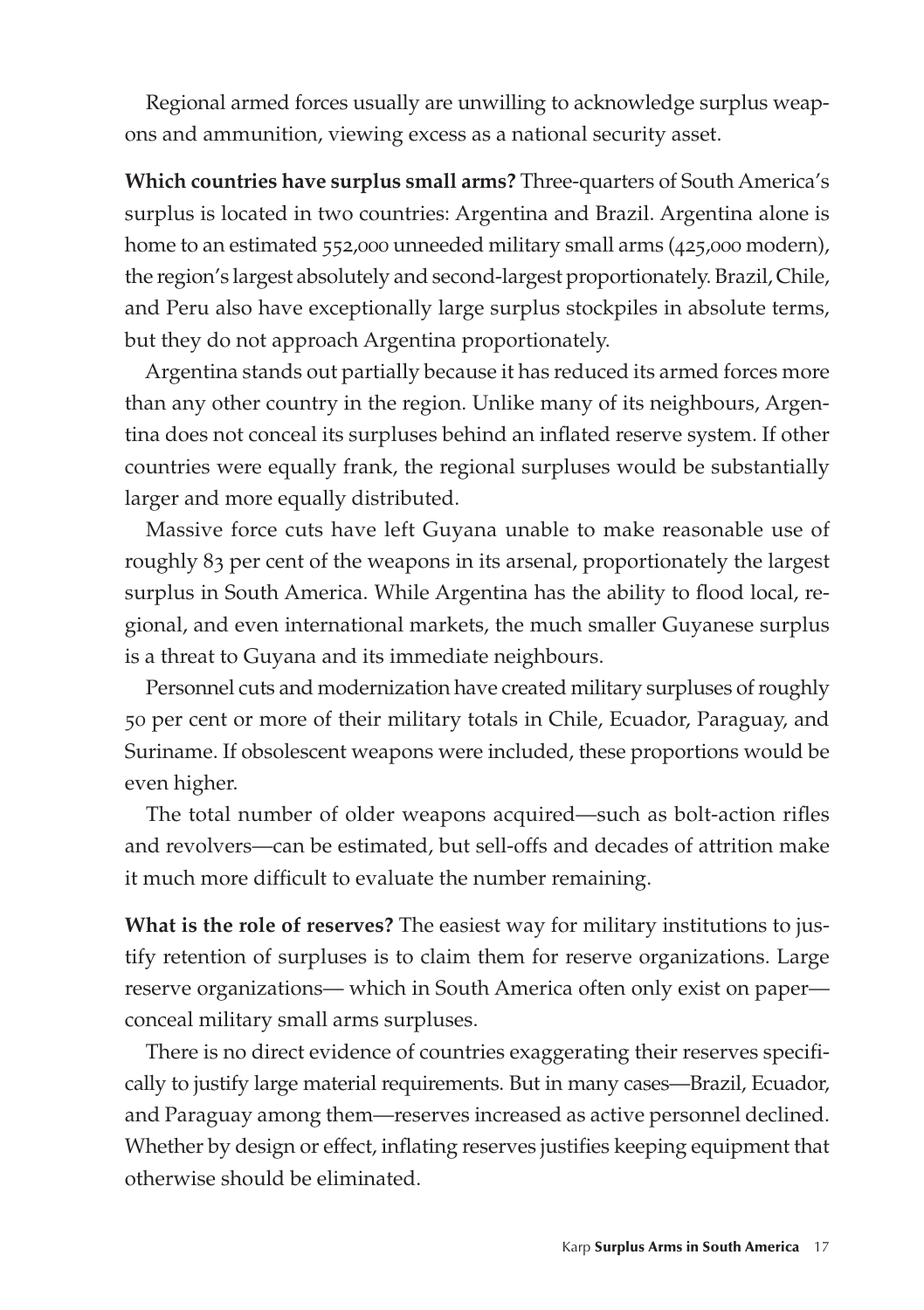The worst example is Venezuela, which recently established a Territorial Guard with a goal of 1.5 million members. Even if never completed, this creates a permanently unfulfilled requirement for small arms, ensuring that Venezuela will never be compelled to declare any of its official weapons surplus. Venezuela is unlikely to destroy weapons until the role of the Territorial Guard is refined and effectively demilitarized.

**What role does military autonomy play?** For international small arms policymaking, the most important operational consideration in seeking cooperation for military surplus destruction is the traditional autonomy of South American military institutions.

Throughout South America, small arms and light weapons policy tends to be controlled by the armed services. Civilian officials in the defence ministry or chancellery usually are unfamiliar with the issues and lack access to crucial information, which is controlled by the armed services. Outside actors seeking

|                | <b>Total modern</b><br>small arms | <b>Current small arms</b><br>requirement | Surplus small arms |
|----------------|-----------------------------------|------------------------------------------|--------------------|
| Argentina      | 550,000                           | 127,000                                  | 425,000            |
| <b>Bolivia</b> | 67,000                            | 66,000                                   | 1,000              |
| <b>Brazil</b>  | 1,330,000                         | 873,000                                  | 458,000            |
| Chile          | 408,000                           | 193,000                                  | 214,000            |
| Colombia       | 600,000                           | 535,000                                  | 66,000             |
| Ecuador        | 134,000                           | 68,000                                   | 66,000             |
| Guyana         | 19,000                            | 3,200                                    | 15,500             |
| Paraguay       | 40,000                            | 16,500                                   | 23,700             |
| Peru           | 201,000                           | 120,000                                  | 83,000             |
| Suriname       | 7,000                             | 3,700                                    | 3,300              |
| Uruguay        | 60,800                            | 46,500                                   | 14,000             |
| Venezuela      | 281,000                           | 281,000                                  | $\Omega$           |

Table I Estimated South American military small arms and surpluses, 2007

**Note:** Totals do not add precisely due to rounding.

**Sources:** Table 2 (below) and the country chapters of this project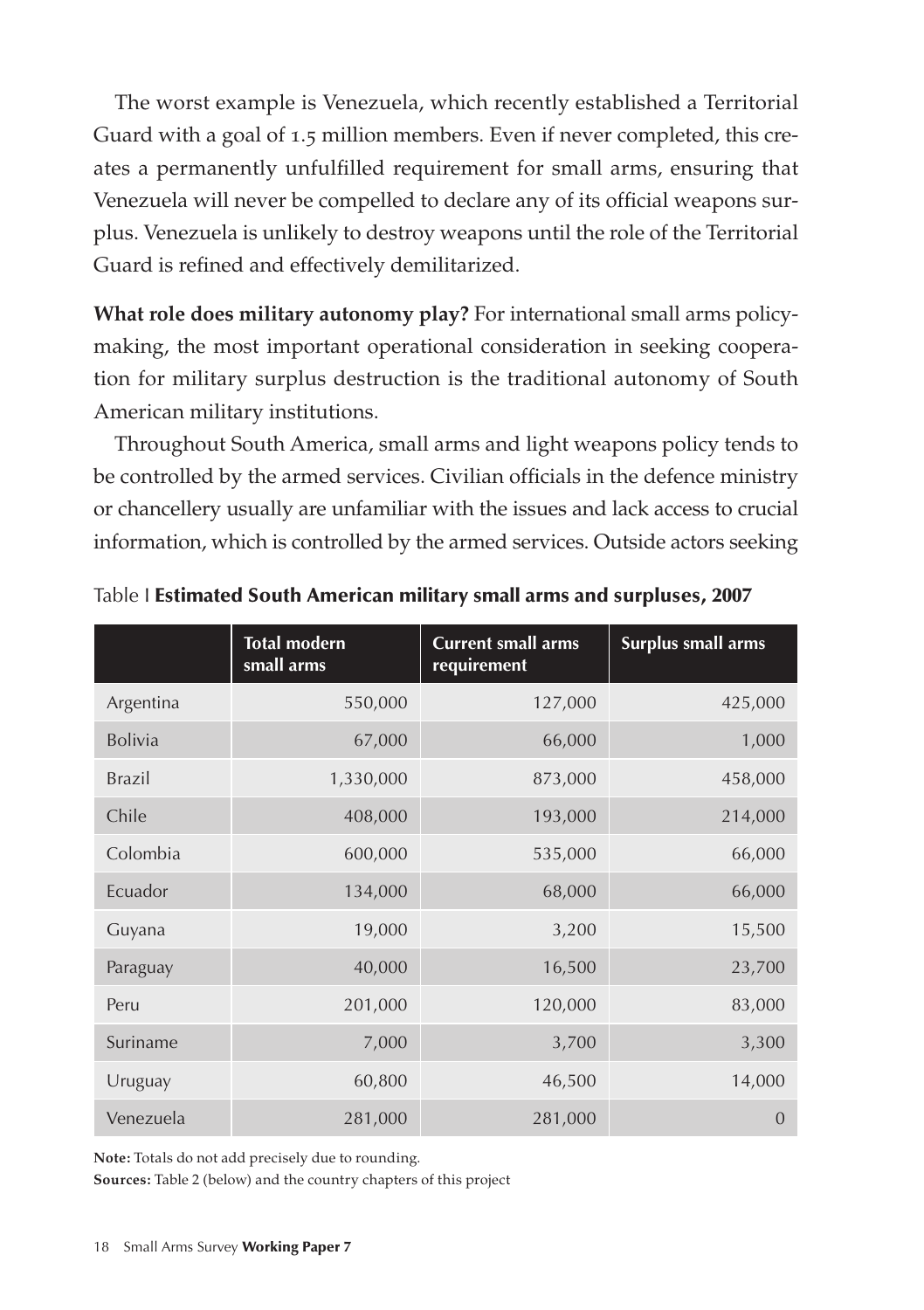| 5%<br>$0\%$<br>13%<br>47%<br>n/a<br>$1\%$                                                         | 25%       | 22%<br>$0\%$    | 77%          | 100%     | 24%       | 50%    | 66%       | Per cent<br>surplus                  |
|---------------------------------------------------------------------------------------------------|-----------|-----------------|--------------|----------|-----------|--------|-----------|--------------------------------------|
| 1,000<br>15,600<br>$\circ$<br>434,000<br>9,000<br>n/a                                             | 500       | $\circ$<br>500  | 425,000      | 200,000  | 3,200     | 9,000  | 213,500   | Surplus<br>small<br>arms             |
| 40,000<br>480,000<br>66,000<br>294,000<br>59,000<br>n/a                                           | 1,500     | 62,500<br>1,750 | 127,000      | $\circ$  | 6,800     | 9,000  | 111,500   | requirement<br>small arms<br>Current |
| 31,500<br>221,800<br>67,400<br>400,000<br>n/a<br>62,300                                           | 3,000     | 3,500<br>25,000 | 76,112       | $\circ$  | 13,613    | 17,914 | 44,585    | personnel<br>Current                 |
| 309,000<br>40,000<br>914,000<br>67,000<br>68,000<br>n/a                                           | 2,000     | 2,250<br>62,500 | 550,000      | 200,000  | 10,000    | 18,000 | 325,000   | Peak small<br>arms                   |
| $\overline{1}$ .<br>O<br>0.6<br>0.68<br>n/a<br>$\frac{1}{3}$                                      | 0.5       | 2.5<br>0.5      |              | 1.2      | 0.5       | 0.5    | 2.5       | multiplier<br>Small<br>arms          |
| 1,340,000<br>33,500<br>238,000<br>66,900<br>68,250<br>n/a                                         | 4,000     | 4,500<br>25,000 | 563,000      | 377,000  | 20,000    | 36,000 | 130,000   | personnel<br>Peak                    |
| 2008<br>2008<br>2007<br>1998<br>n/a                                                               | 1976      | 1992<br>2007    |              | 1988     | 1979      | 1981   | 1981      | Peak<br>year                         |
| (obsolescent)<br>Navy and<br>Air force<br>Reserves<br>Reserves<br>marines<br>Army<br><b>Total</b> | Air force | Army<br>Navy    | <b>Total</b> | Reserves | Air force | Navy   | Army      | Service<br>branch                    |
| Brazil                                                                                            |           | Bolivia         |              |          |           |        | Argentina |                                      |
| Karp Surplus Arms in South America 19                                                             |           |                 |              |          |           |        |           |                                      |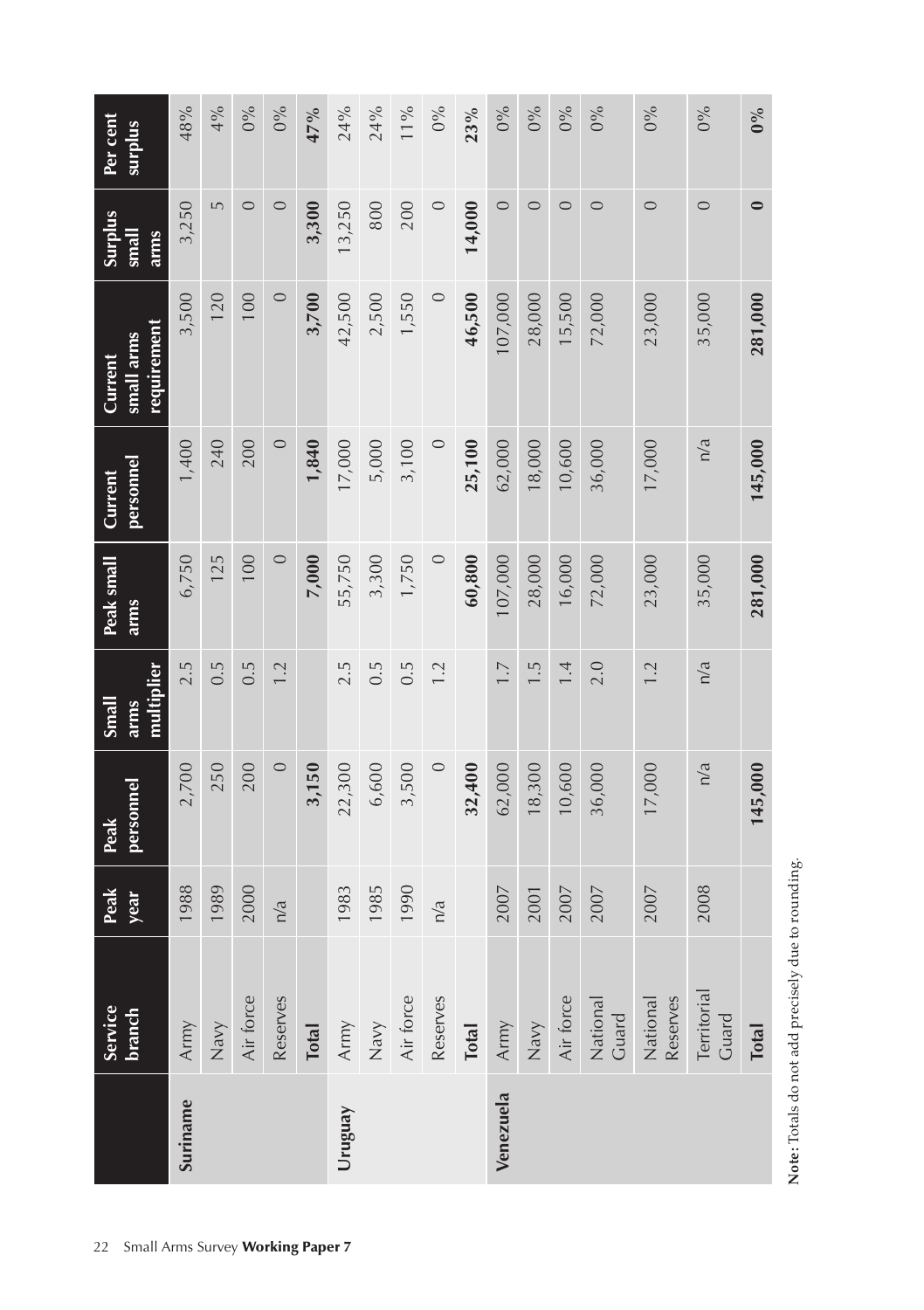to influence ordnance policy may find that this degree of military autonomy elevates the importance of seemingly secondary issues of protocol and appearance.

That said, this project uncovered no evidence that countries with highly autonomous militaries are less likely to identify and destroy their surpluses. Bolivia shows that the armed forces actually may support surplus destruction more than civilian leaders.

Military autonomy is neither a curse nor a blessing for surplus small arms, light weapons, or ammunition destruction. Rather, it is an underlying condition, pointing to the need to identify the appropriate contact person.

**Are obsolescent weapons discarded?** As researchers found in several country studies commissioned by this project, South American armed forces tend to keep everything, with a reputation of squirreling away any aging but conceivably useful equipment. The warehouses maintained by many South American militaries are a direct reflection of traditional national security thinking. Large numbers of Mauser 95 and 98 bolt-action rifles and lesser quantities of US M1 Garand rifles and Browning machine guns are common throughout the region.

**Is attrition properly understood?** A major shortcoming of small arms research is the poor understanding of attrition. What proportion of a typical military arsenal is declared irreparably broken every year, or every decade? What proportion becomes permanently unserviceable, and how much typically is lost?

Only a few South American countries have clearly discussed their attrition. Examples include Chile's disposals of antiquated Mauser rifles, mostly to private collectors; Colombia's transfers of some of its excess G3 automatic rifles to Ecuador; and Peru's unique data on unserviceable military small arms.

**How are legitimate requirements calculated?** Where actual procurement quantities and current military requirements are unknown, these have been estimated, usually on the basis of 2.5 small arms per person in uniform. This is a very high rate compared to other countries with known requirements. It is used here to establish a maximum threshold for legitimately justifiable requirements.

In practice, most South American ground forces would be more appropriately armed at the levels closer to constabulary forces, namely 1.8 small arms per soldier and marine.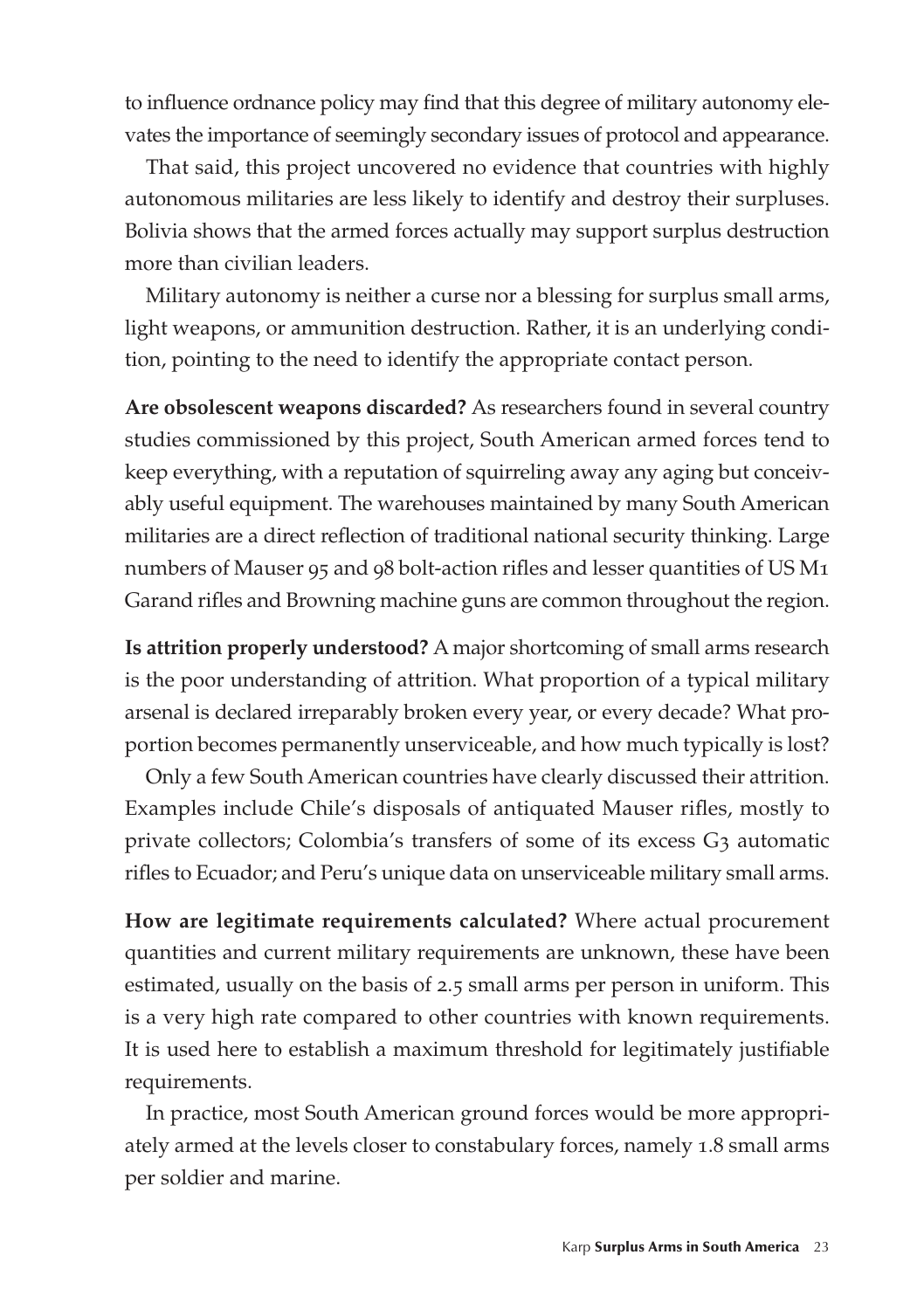| <b>Recipient</b> | <b>Supplier</b>  | <b>Designation</b> | <b>Number</b><br>ordered | Year<br>ordered    | Year<br>delivered  | Grip stocks/<br>launchers |
|------------------|------------------|--------------------|--------------------------|--------------------|--------------------|---------------------------|
| Argentina        | <b>Britain</b>   | Blowpipe           | (8)                      | 1981               | 1981               | Ŝ.                        |
|                  | Bulgaria         | SA-7 Grail         | (50)                     | 1983               | 1983               | (10)                      |
|                  | Peru             | SA-7 Grail         | (120)                    | 1982               | 1982               | (40)                      |
|                  | Sweden           | <b>RBS-70</b>      | (30)                     | (1983)             | 1984               | Ŝ                         |
| Bolivia          | China            | $HN-5A$            | (28)                     | 1992-95            | (1995)             | Ś.                        |
| <b>Brazil</b>    | France           | Mistral            | (160)                    | 1994               | 1994-97            | Ŝ                         |
|                  | Russia           | SA-18 Igla         | $112+$                   | 1994               | 1994-96            | 56                        |
| Chile            | <b>Britain</b>   | Blowpipe           | 48                       | 1982               | 1982               | 8                         |
|                  | <b>Britain</b>   | Blowpipe           | (50)                     | (1983)             | 1983               | ś,                        |
|                  | <b>Britain</b>   | Blowpipe           | 50                       | (1987)             | 1988               | Ş                         |
|                  | France           | Mistral            | (750)                    | 1989               | 1991-97            | (24)                      |
| Colombia         | France           | Mistral            | (48)                     | 1980s              | 1980s              | 16                        |
| Ecuador          | <b>Britain</b>   | Blowpipe           | 150                      | Ś.                 | Ś.                 | Ş                         |
|                  | France           | Mistral            | Ş                        | Ş                  | Ş                  | $\overline{4}$            |
|                  | Russia/<br>USSR? | SA-7 Grail         | $20+$                    | Ş                  | Ŝ.                 | ś.                        |
|                  | Russia/<br>USSR? | $SA-16$<br>Gimlet  | $20+$                    | $\dot{\mathbf{S}}$ | $\dot{\mathbf{S}}$ | Ş                         |
|                  | Russia           | SA-18 Igla         | 222                      | 1997               | 1998               | 14                        |
| Peru             | <b>Britain</b>   | Javelin            | 200-500                  | 1995               | 1995               | Ş                         |
|                  | Bulgaria         | $SA-16$<br>Gimlet  | 417                      | (1994)             | 1994-96            | 56                        |
|                  | Nicaragua        | $SA-16$<br>Gimlet  | 216                      | 1992               | 1992-93            | 72                        |
|                  | <b>USSR</b>      | SA-7 Grail         | (500)                    | (1978)             | 1978-81            | ś,                        |
| Venezuela        | France           | Mistral            | Ş                        | Ś.                 | Ş                  | ś,                        |
|                  | Russia           | $SA-24$            | (50)                     |                    | 2008-09            | ś,                        |
|                  | Sweden           | <b>RBS-70</b>      | (200)                    | 1989               | 1990-91            | Ś.                        |
|                  | Sweden           | <b>RBS-70</b>      | (200)                    | 1999               | 2000-01            | Ş                         |

Table 3 Publicly reported South American MANPADS\*

**Note:** \* Estimates in parentheses.

**Sources:** SIPRI (2008); *Forecast Associates* (2000); *Air Fleet Journal* (2005); IISS (2007); Stefanoni (2005); and the country chapters of this study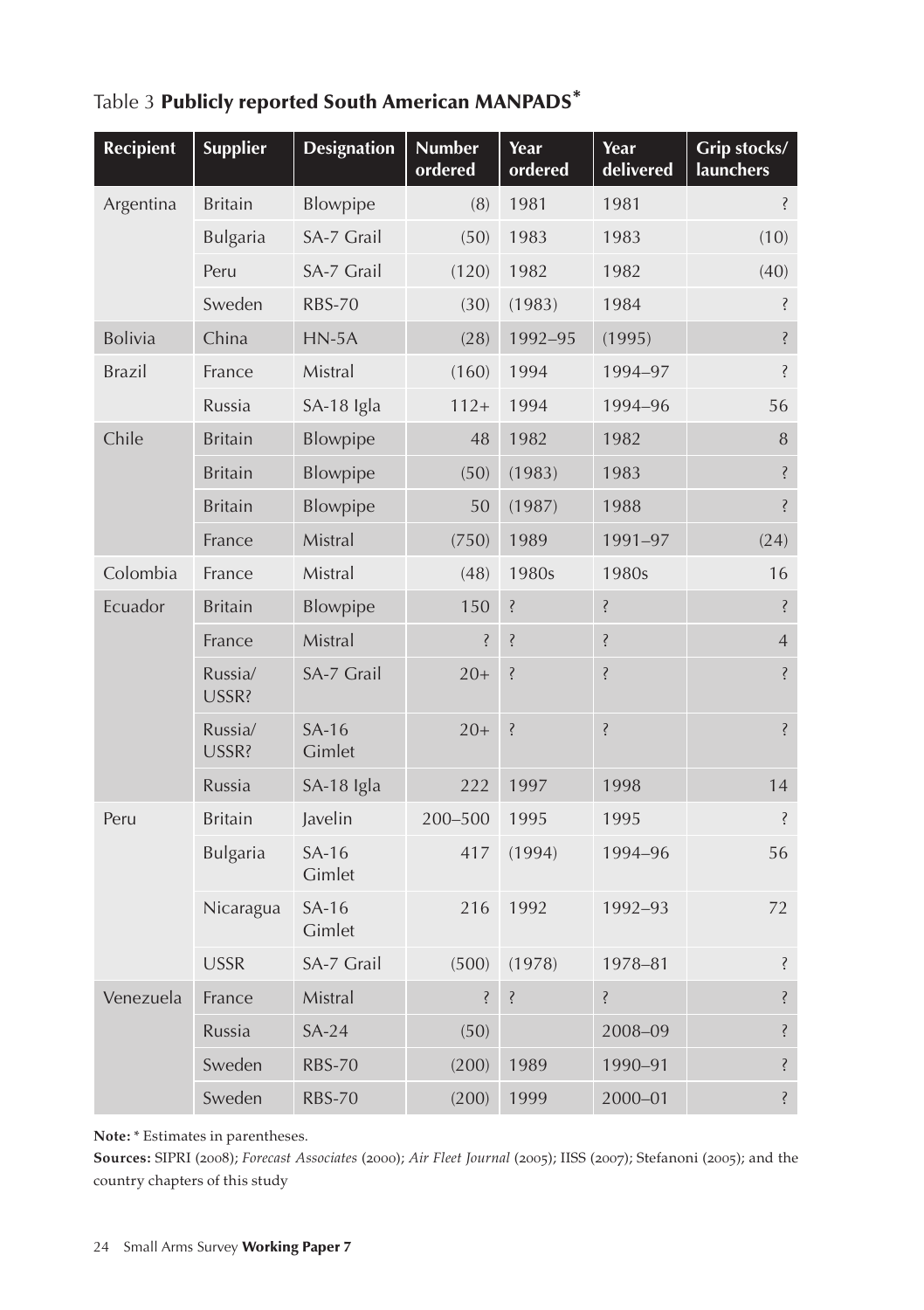These estimates have been designed to overestimate equipment levels. For ground forces, the dominant user of small arms among the armed forces, requirements are based on the highest small arms multiplier, 2.5 weapons per soldier. This multiplier is comparatively high, associated with Cold War-era armed forces planning for high-tempo conventional warfare.

### **MANPADS in South America**

A review of publicly available sources indicates there are a total of approximately 3,700 MANPADS interceptor missiles and some 300 grip stocks or launchers in South America (see Table 3). This figure is part of a global total commonly estimated to include 500,000–700,000 missiles and some 100,000 grip stocks and launchers. This suggests that South America is home to roughly one-half of one per cent of the world's MANPADS missiles and one-third of one per cent of all launchers (Small Arms Survey, 2004, pp. 77 and 83).

The region's MANPADS are distributed among eight countries. The largest inventories belong to Peru, followed by Chile, with Ecuador narrowly in third place.

Elimination of older MANPADS should be a high priority for regional destruction programmes, as should enhancing the security of arsenals of newer weapons.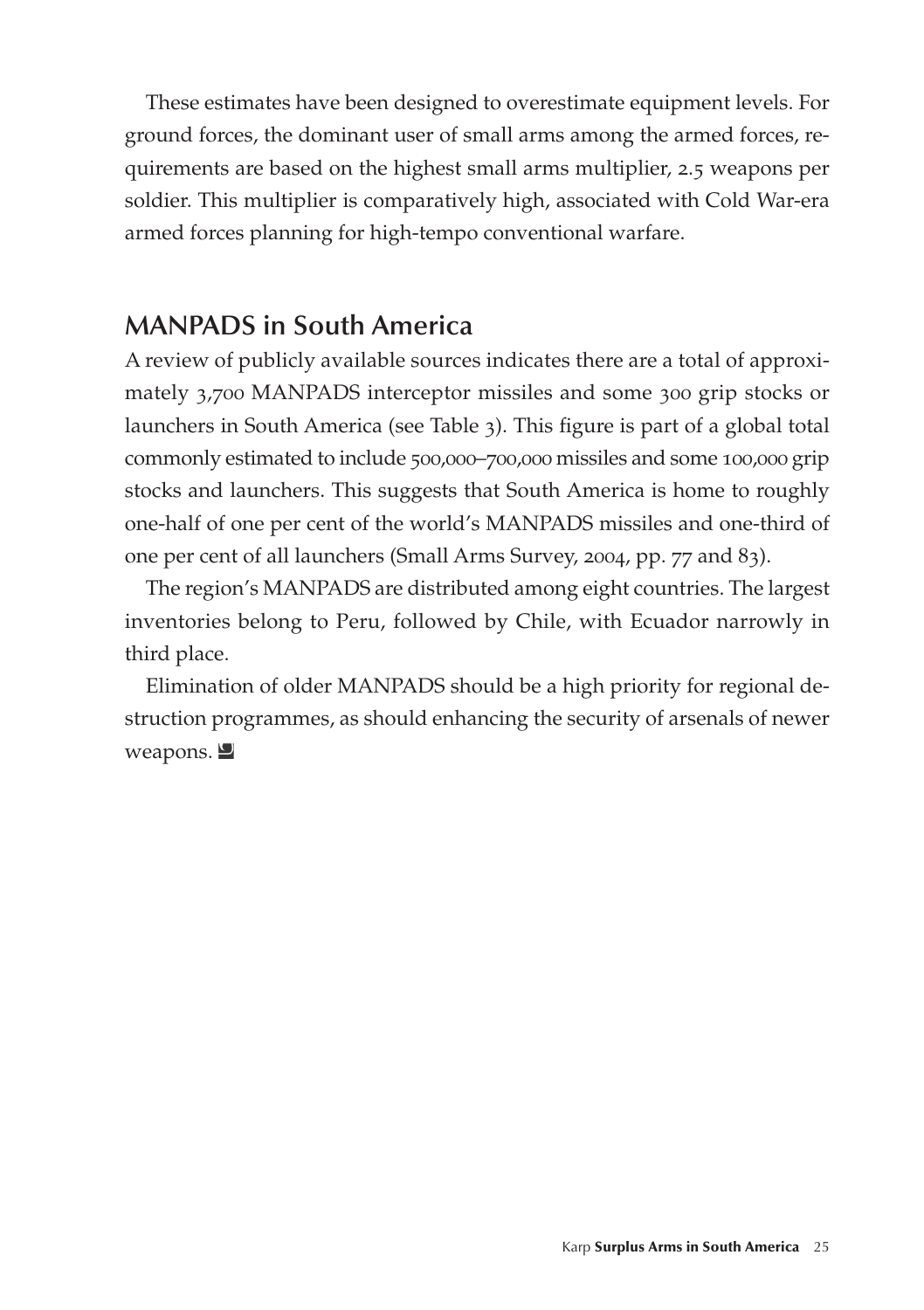# Country summaries

### **Argentina**

As a result of the last dictatorship and of the disastrous experience of the 1982 Malvinas/Falklands War, public confidence in Argentina's military institutions and competence severely eroded. Of greatest importance for this analysis, public distrust and the rise of democracy led to massive cuts in military personnel, creating an unprecedented small arms and light weapons surplus.

From a generous pre-war requirement of approximately 550,000 modern small arms and light weapons, the three armed services have seen their com-

| Category             | Sub-group | <b>Small arms</b><br>and firearms | <b>Total</b>            | <b>Surplus</b> |
|----------------------|-----------|-----------------------------------|-------------------------|----------------|
| Armed forces         |           |                                   | 555,000                 | 425,000        |
|                      | Air force | 10,000                            |                         |                |
|                      | Army      | 325,000                           |                         |                |
|                      | Navy      | 18,000                            |                         |                |
|                      | Reserves  | $\overline{0}$                    |                         |                |
| Obsolescent military |           | 200,000?                          |                         |                |
| Law enforcement      |           |                                   | 270,000                 | 30,000         |
| Civilian             |           |                                   | 1,900,000-<br>4,600,000 |                |
|                      | Legal     | 1,200,000-<br>2,600,000           |                         |                |
|                      | Illegal   | 700,000-<br>2,000,000             |                         |                |
| <b>Total</b>         |           |                                   | 2,700,000-<br>5,300,000 | 455,000        |

Table 4 Estimated total small arms, firearms, and surpluses in Argentina, rounded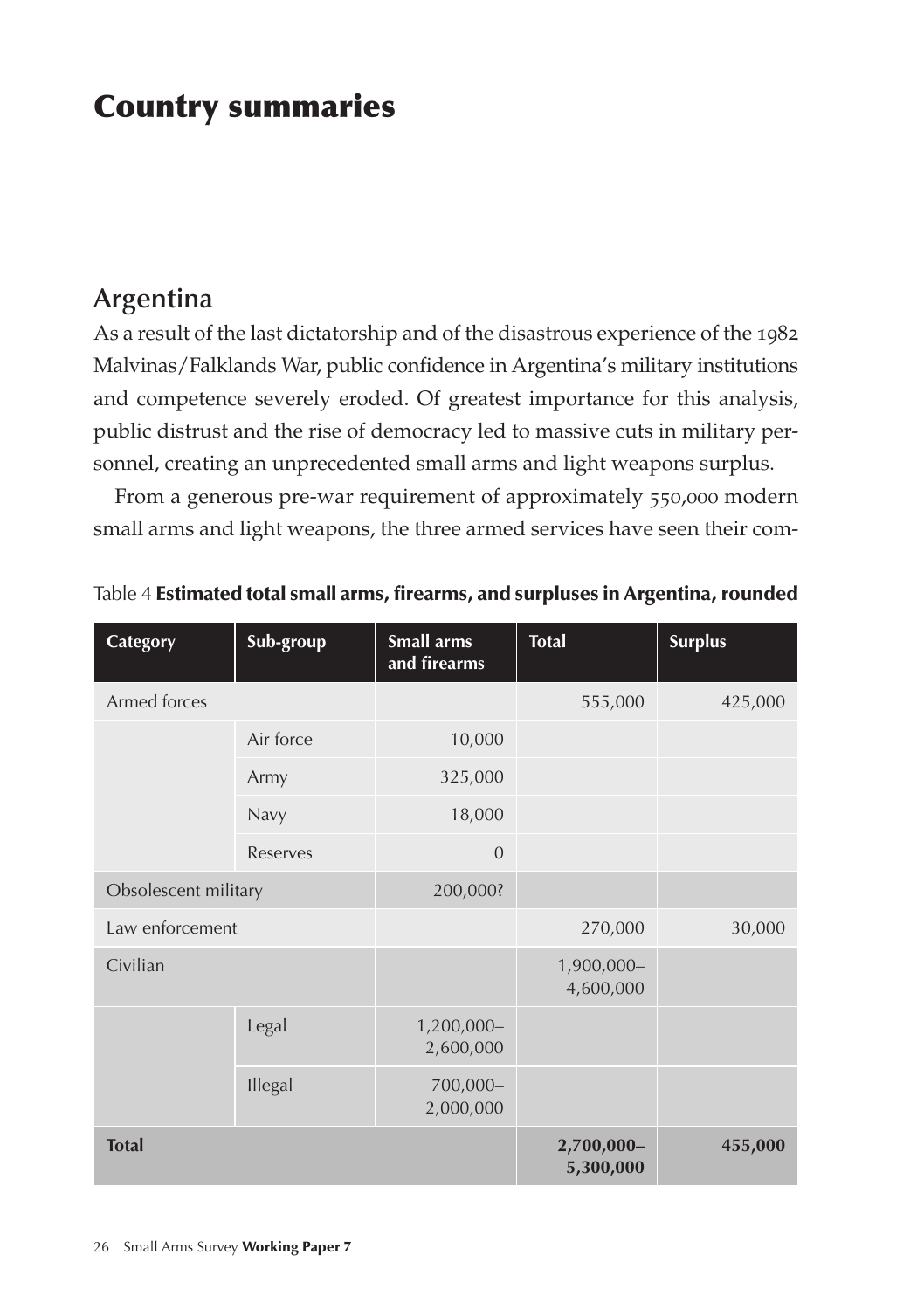bined need decline to no more than an estimate of 127,500 weapons. Approximately 425,000 small arms have become superfluous.

Argentina's use of MANPADS in the Malvinas/Falklands did much to publicize their capabilities. Small quantities of British Blowpipes were acquired before, and much larger numbers of SA-7s were received from at least two sources during and immediately after the conflict, along with RBS-70s. Since military spending quickly dropped thereafter, there is no reason to suspect large purchases of more modern varieties.

Argentina's armed forces are now less than one-third the size of the nation's law enforcement agencies, which have a combined total of 241,364 sworn officers. Their small arms requirements now surpass the armed forces in quantity, but do not match them in firepower.

As of 2006 there were 1,185,467 civilian-owned firearms registered in Argentina. These belonged to 569,979 individual owners. As recently as 2001, however, the government reported 2,597,122 registered civilian weapons. Unregistered guns are estimated by various observers at roughly 700,000 to 2 million illegal arms, for a combined total of 1.9 to 4.6 million civilian firearms.

**Introduction:** Following the last dictatorship and the 1982 Malvinas/Falklands War, acceptance of military rule collapsed. Restoration of democracy culminated in the election of Raúl Alfonsín as president, sworn in on 10 December 1983.

**Armed forces:** Argentina has the best-documented record of official small arms and light weapons procurement in South America, having acquired at least 586,000 since 1942.

Public anger after 1982 led to massive reductions in military personnel, creating an unprecedented small arms and light weapons surplus. Reductions accelerated in 1994, when President Carlos Saúl Menem began complete military professionalization. In all, combined military strength dropped from 485,000 personnel (active and reserve) to 76,112 today.

Cutbacks generated a surplus of at least 400,000 small arms and light weapons. Roughly half are obsolescent bolt-action rifles. The rest are more modern semi- and fully automatic weapons. Increasing numbers of the latter have been seized from criminals in Argentina and neighbouring countries.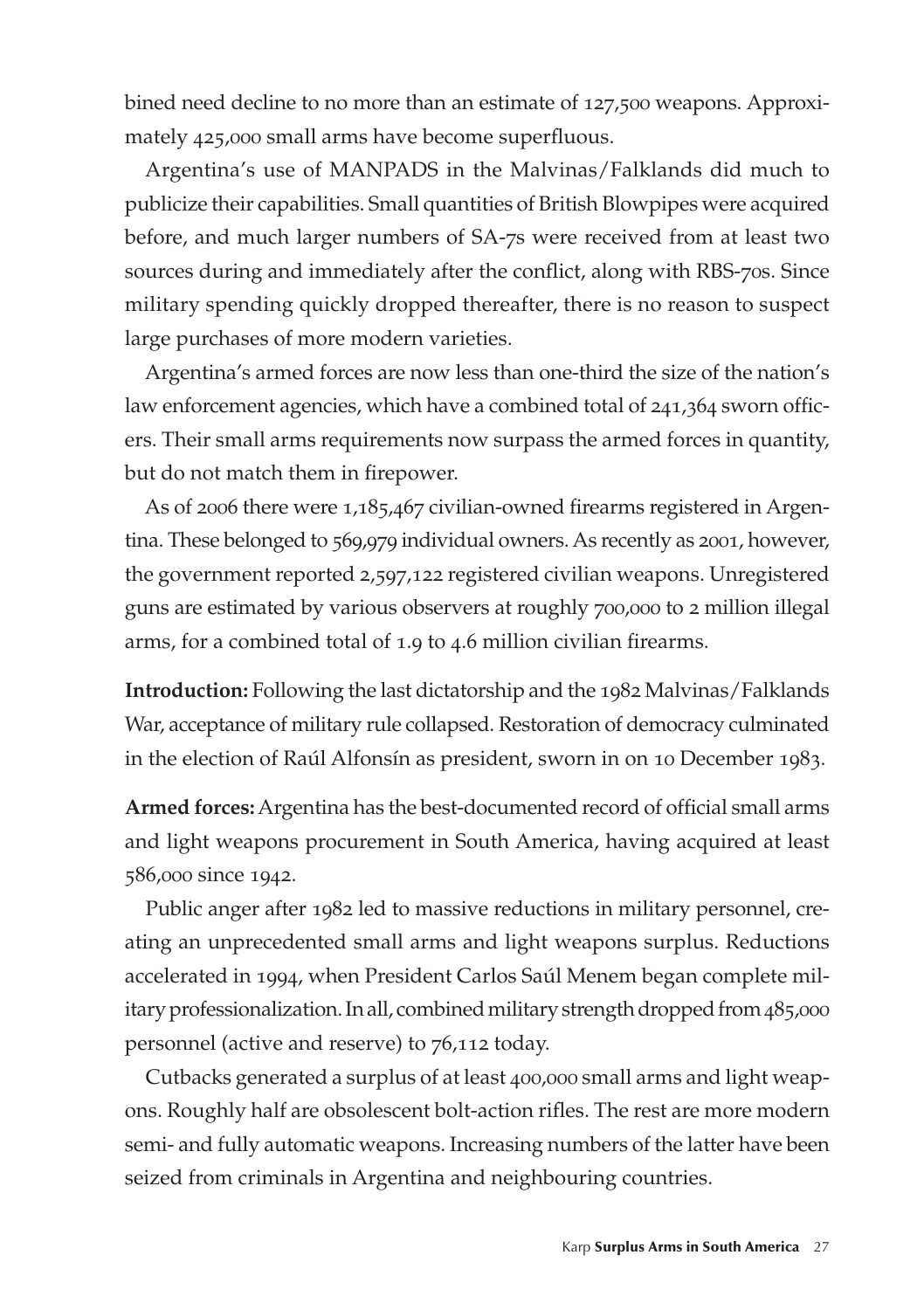**MANPADS:** As the second country to make significant use of MANPADS (after their initial appearance in North Vietnamese hands in 1972–75), Argentina made a major contribution to broader awareness of their dangers. In the 1982 Malvinas/Falklands War, British troops fired 95 Blowpipes to bring down 9 Argentine aircraft. Argentine Blowpipes destroyed a British Harrier jet and two helicopters. All known MANPADS were acquired shortly before or shortly after the war. There is no evidence the country has been in the market for additional systems since the Malvinas/Falklands War era.

**Law enforcement**: The armed forces are now less than one-third the size of the nation's law enforcement agencies, which have a combined total of 241,364 sworn officers. Of the latter, 207,099 belong to the national and provincial police. Their small arms requirements now surpass the armed forces in quantity.

**Civilian ownership:** As of 2006 there were 1,185,467 civilian-owned firearms registered in Argentina. Unregistered guns are estimated by various observers and surveys at roughly 700,000 to 2 million illegal arms.

**The National Plan of Disarmament:** On 20 December 2006 Argentina's Congress passed the National Plan of Disarmament, based on the Brazilian model. The plan declared a national emergency to promote firearms registration, security enhancement, and inventory reductions. From October 2007 to April 2008, more than 82,000 guns were voluntarily delivered for destruction.

| <b>Supplier</b> | <b>Number</b><br>ordered | <b>Designation</b> | Year<br>ordered | Year<br>delivered | Grip<br>stocks/<br><b>launchers</b> |
|-----------------|--------------------------|--------------------|-----------------|-------------------|-------------------------------------|
| Bulgaria        | (50)                     | SA-7 Grail         | 1983            | 1983              | (10)                                |
| <b>Britain</b>  | (8)                      | Blowpipe           | 1981            | 1981              | Ş                                   |
| Peru            | (120)                    | SA-7 Grail         | 1982            | 1982              | (40)                                |
| Sweden          | (30)                     | <b>RBS-70</b>      | (1983)          | 1984              |                                     |

Table 5 Publicly reported Argentine MANPADS\*

**Note:** \* Estimates in parentheses. **Sources:** SIPRI (2008); IISS (2007)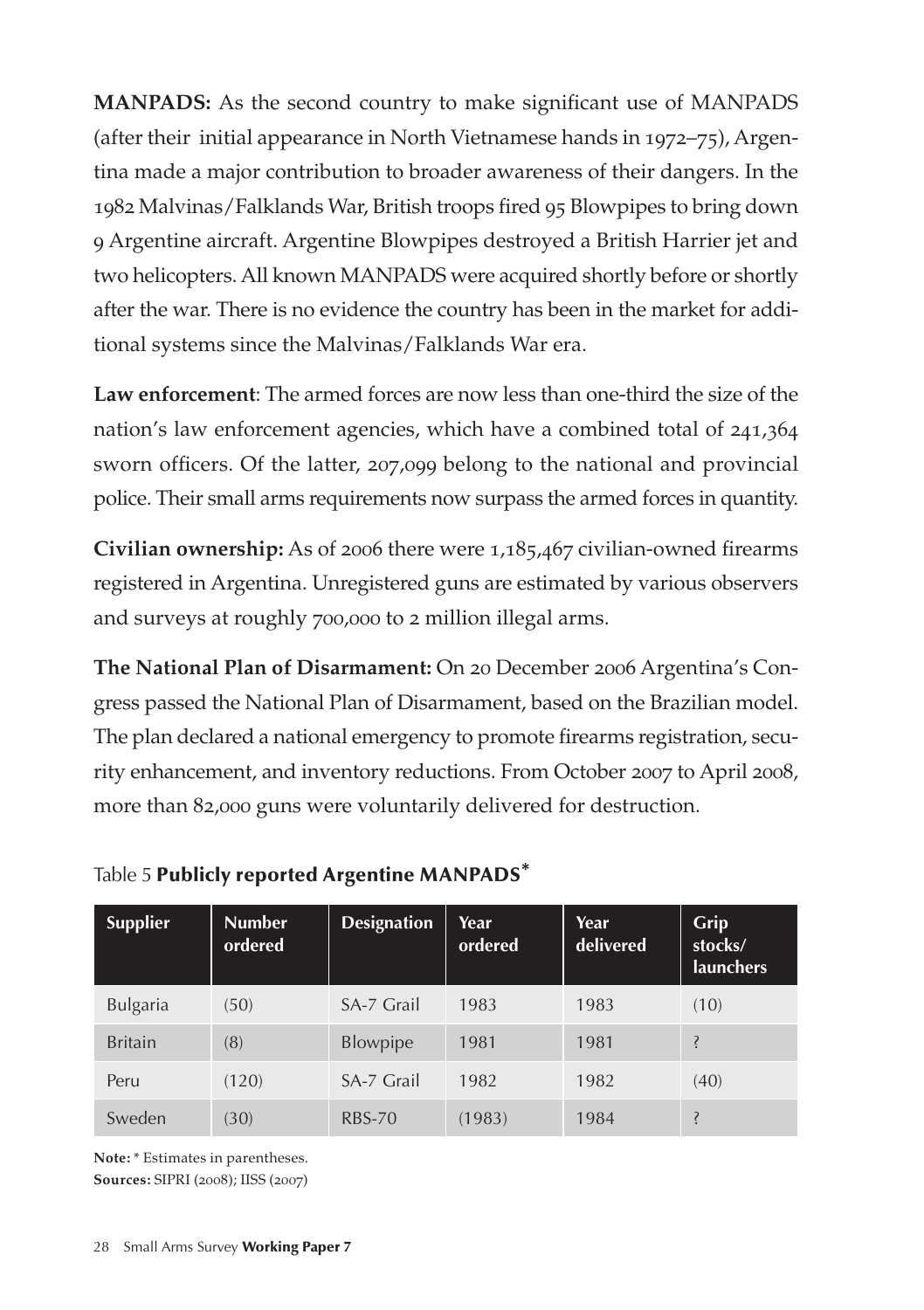## **Bolivia**

Bolivia's recent army expansion probably has exhausted inventories of modern equipment. While enlistments reportedly increased army personnel to 30,000, there is no evidence of comparable weapons purchases.

Because of recent expansion, even if only in authorized strength, the army can credibly deny surpluses. The air force and navy appear to have small surpluses. When Bolivian commanders speak of reserves, they seem to mean not reserve personnel but obsolescent weapons. The vintage military arsenal could number roughly 30,000 small arms, some of which might have been lost through breakage, returned to suppliers, loaned to the police, exported, or stolen.

The scale of police armament has become obscured due to proliferation of elite units. The new elite groups have clear anti-crime mandates, but the timing of the creation of these units also suggests political motives for President Evo Morales.

While Bolivia is committed to international consensus on small arms issues, its government has been hesitant to act on domestic firearms proliferation. Bolivia lacks a law regulating civilian ownership. Efforts to pass one have stalled since 2002.

**Introduction:** Bolivia is the poorest country of South America, a problem compounded by political instability. The guerrilla movements of the 1960s and 1970s have given way to rampant crime and political violence.

Extreme ethnic tensions, regional separatism, declining social order, organized crime, and cocaine trafficking make Bolivia increasingly violent. Yet gun violence remains limited, probably due to poverty and a tight supply of firearms.

**Armed forces:** Bolivia's armed forces have been deeply affected at three key junctures in the last 25 years. The first was the Democratic Restoration of 1982, which led to an unprecedented division between the armed forces and civilian rulers from 1982 to 1993. Additional guidance comes from a handbook on the use of force during internal conflicts. Approved during the administration of Carlos Mesa Gisbert on 14 January 2005, the volume limits the role of the armed forces in civil conflict, with the explicit goal of restraining the military in incidents such as the 2003 Gas War.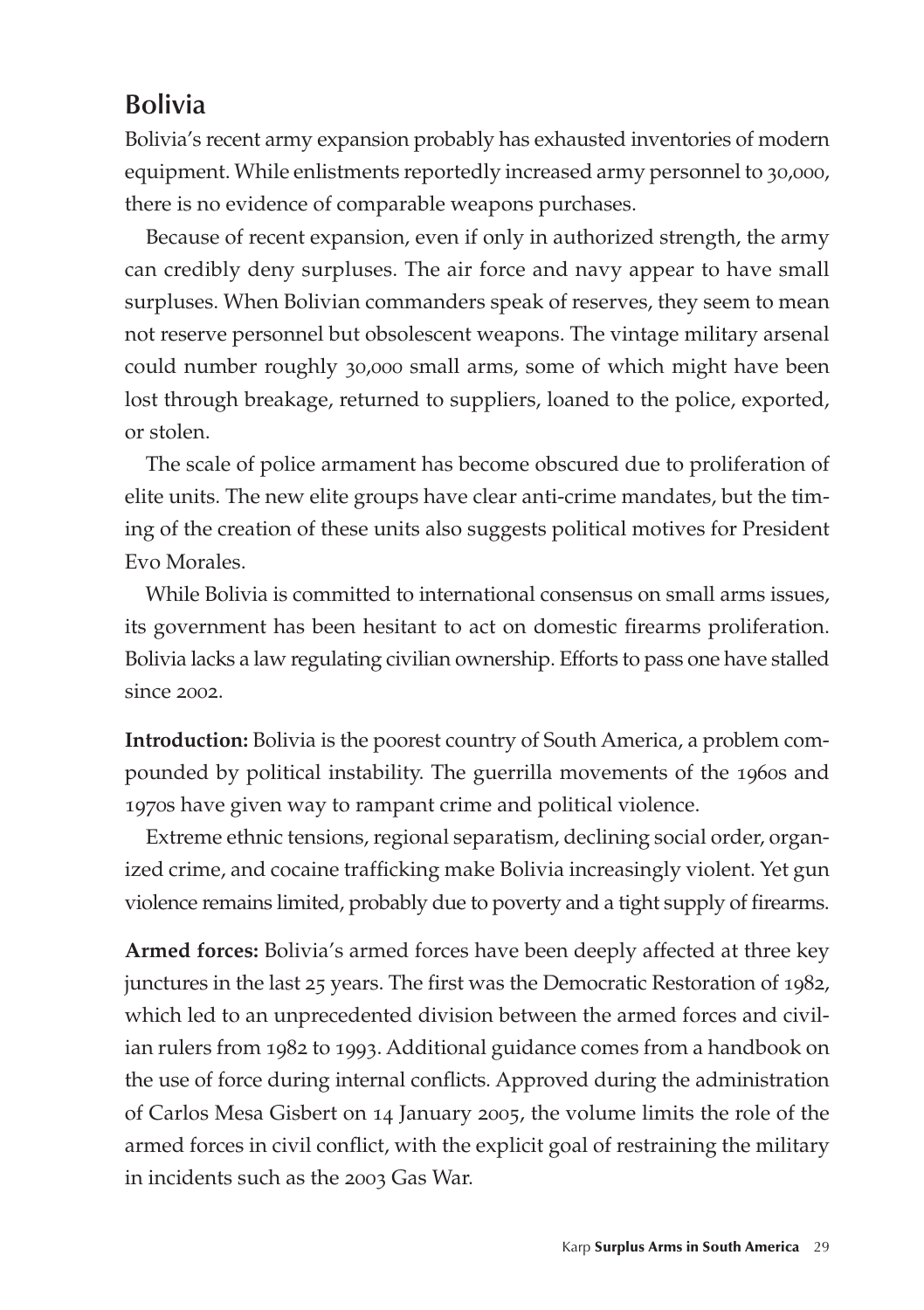| Category             | Sub-group | <b>Small arms</b><br>and firearms | <b>Total</b> | <b>Surplus</b> |
|----------------------|-----------|-----------------------------------|--------------|----------------|
| Armed forces         |           |                                   | 67,000       | 1,000          |
|                      | Air force | 2,000                             |              |                |
|                      | Army      | 62,500                            |              |                |
|                      | Navy      | 2,000                             |              |                |
| Obsolescent military |           | 30,000?                           | 30,000       | 30,000?        |
| Law enforcement      |           | 36,000                            | 36,000       | $\Omega$       |
| Civilian total       |           | 260,000                           | 260,000      |                |
| <b>Total</b>         |           |                                   | 395,000      | 31,000         |

#### Table 6 Estimated total small arms, firearms, and surpluses in Bolivia, rounded

Territorial disputes with Chile and Paraguay, coupled with resurgent nationalism, have been used to justify the recent expansion of the armed forces. In reality, at least three-quarters of military personnel remain in urban cantonments, evidence that domestic security remains the real strategic priority.

Growth of the armed forces creates requirements for additional small arms and light weapons. Consequently, Bolivian officials are unlikely to acknowledge significant reserves of modern equipment. The Bolivian estimate is simplified by the lack of formal reserves. When Bolivian commanders speak of reserves, they seem to mean bolt-action Mausers and possibly older FAL automatic rifles.

With roughly two generations of obsolescent stocks, Bolivia's vintage military arsenal may outnumber its modern inventory. These weapons might be a suitable start for destruction activities.

**MANPADS:** The best-known small arms destruction incident in South America involved 28 HN-5 MANPADS transferred to the United States for destruction in 2005. Disclosure of the agreement was used by President Morales to rally nationalist, anti-US support, and to punish the military. Since then, photographs have shown additional HN-5s under Bolivian military control.

Law enforcement: With 23,800 sworn officers, the Bolivian police are about two-thirds as numerous as the army and probably control about half as many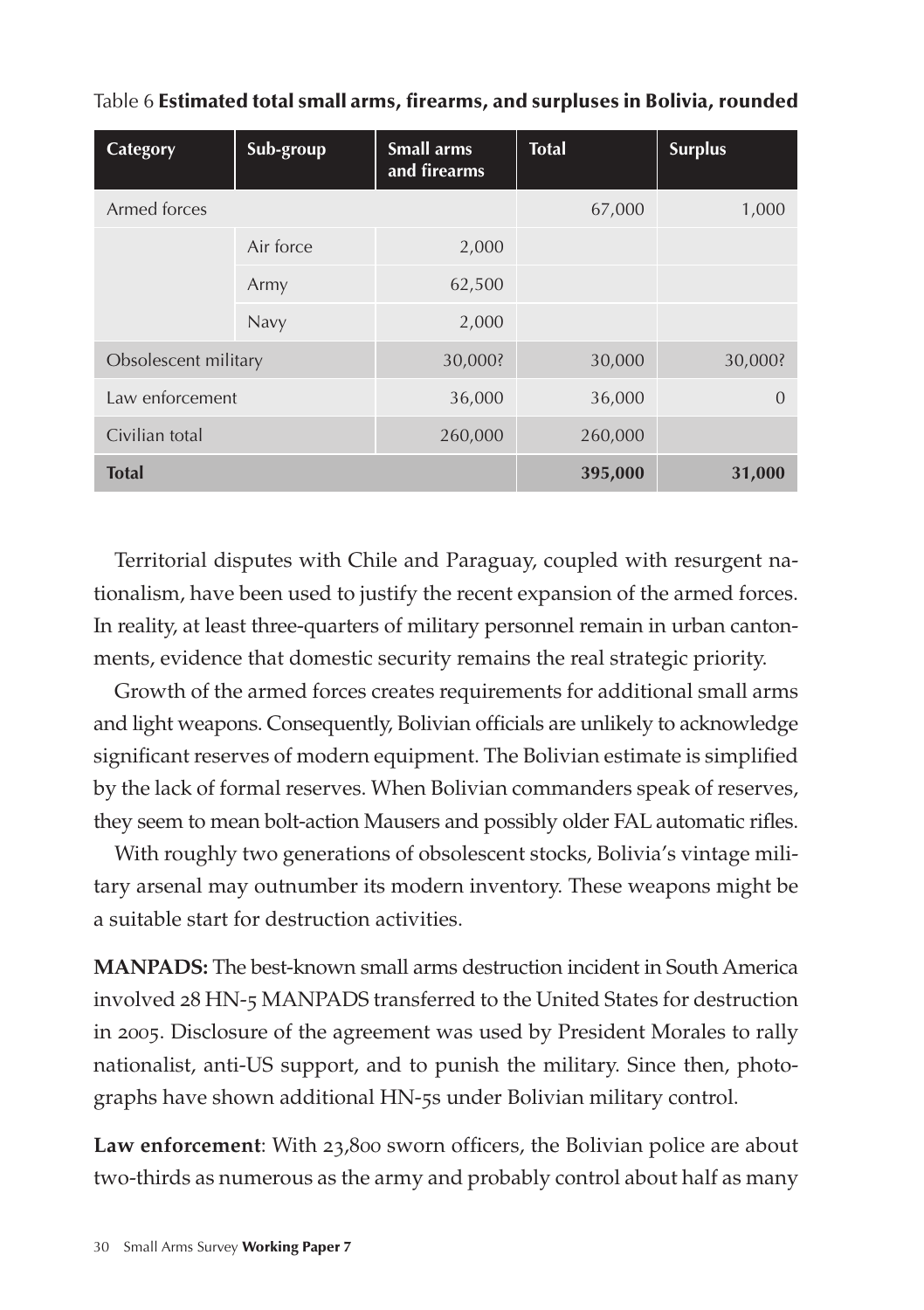small arms and light weapons. Much of the newest and best police equipment is controlled by the numerous elite units created since Morales came to power.

**Civilian firearms:** For want of official data, estimates of civilian gun ownership rely on parametric modelling, yielding a high-confidence estimate of approximately 260,000 firearms in civilian hands. Equivalent to 2.5 guns per 100 residents, this is a low level by international standards, almost certainly the lowest level of ownership in South America.

### **Brazil**

In response to cuts in the army, Brazilian military small arms requirements fell from 1.1 million in 1989 to about 840,000 today, leaving at least 24 per cent of military small arms excess.

Great uncertainty regarding Brazilian military requirements comes from its reserve system. Some 1.3 million strong on paper, this massive reserve functions as a weapons sink, allowing leaders to plausibly deny the existence of surplus weapons, since any excess can be absorbed by reserves. If all but firstline reserves are discounted, the situation is very different, leaving Brazil with a total military requirement for no more than 873,000 small arms and leaving at least 458,000 surplus.

A large proportion of this surplus consists of obsolescent weapons, especially Mauser rifles, revolvers, and older submachine guns. Procured for a pre-modernization force of 300,000 uniformed personnel, obsolescent weapons constitute about half the total surplus of the Brazilian military. Theft and diversion of military and law enforcement armaments are major problems. The situation is most serious around Rio de Janeiro, where the armed services concentrate major bases, but the problem is nationwide.

Brazil's civilian ownership is the most dynamic sector examined in this study. Registered civilian firearms number approximately 5.2 million. The total for illicitly held firearms is roughly 4.4 million, following destruction of 1.2 million seized crime guns and voluntarily surrendered firearms since 2000. This was the largest systematic civilian weapons destruction programme anywhere, and one of the largest of any type since the end of the cold war.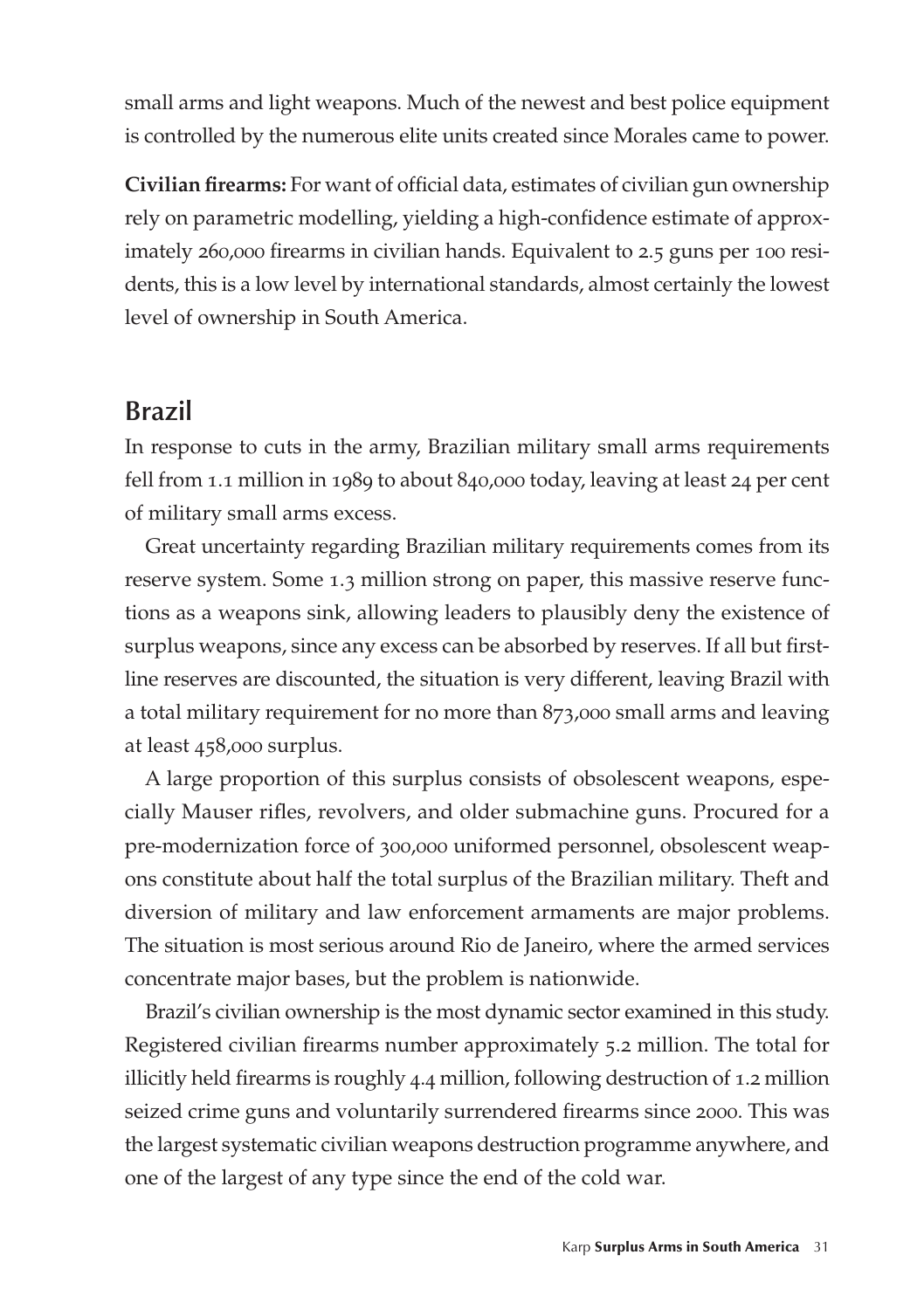| Category        | Sub-group           | <b>Small arms</b><br>and firearms | <b>Total</b> | <b>Surplus</b> |
|-----------------|---------------------|-----------------------------------|--------------|----------------|
| Armed forces    |                     |                                   | 1,330,000    | 458,000        |
|                 | Air force           | 40,000                            |              |                |
|                 | Army                | 309,000                           |              |                |
|                 | Navy and<br>marines | 68,000                            |              |                |
|                 | Reserves            | 914,000                           |              |                |
| Law enforcement |                     |                                   | 643,000      |                |
| Civilian total  |                     |                                   | 9,600,000    |                |
|                 | Legal               | 5,240,000                         |              |                |
|                 | Illegal             | 4,400,000                         |              |                |
| <b>Total</b>    |                     |                                   | 11,575,000   | 458,000        |

|  | Table 7 Estimated total small arms, firearms, and surpluses in Brazil, rounded |  |  |  |  |  |
|--|--------------------------------------------------------------------------------|--|--|--|--|--|
|--|--------------------------------------------------------------------------------|--|--|--|--|--|

**Introduction:** Facing some of the world's worst homicide and crime problems, Brazil moved to the forefront of international efforts to deal with firearms proliferation. The Disarmament Statute of 2003 was far from fully successful—a referendum intended to end most civilian gun ownership failed—but still led to radical changes in gun ownership and ushered in a significant reduction in violence.

The security of official small arms and light weapons is part of the nation's violence problem. Poor security and corruption lead to widespread diversion of official weapons into criminal hands. Nevertheless, the armed forces and law enforcement agencies have not been a major part of domestic arms control.

**Armed forces:** With more than 351,500 active troops, Brazil has the largest armed forces in South America. The number of active military personnel has declined gradually in the last two decades. Army force levels peaked in the 1980s.

Brazil has by far the largest military small arms inventory in South America, but officials deny their armed forces have surplus weapons. According to interviewees, even known surplus weapons are rarely destroyed. Instead, surpluses are stockpiled for reserves.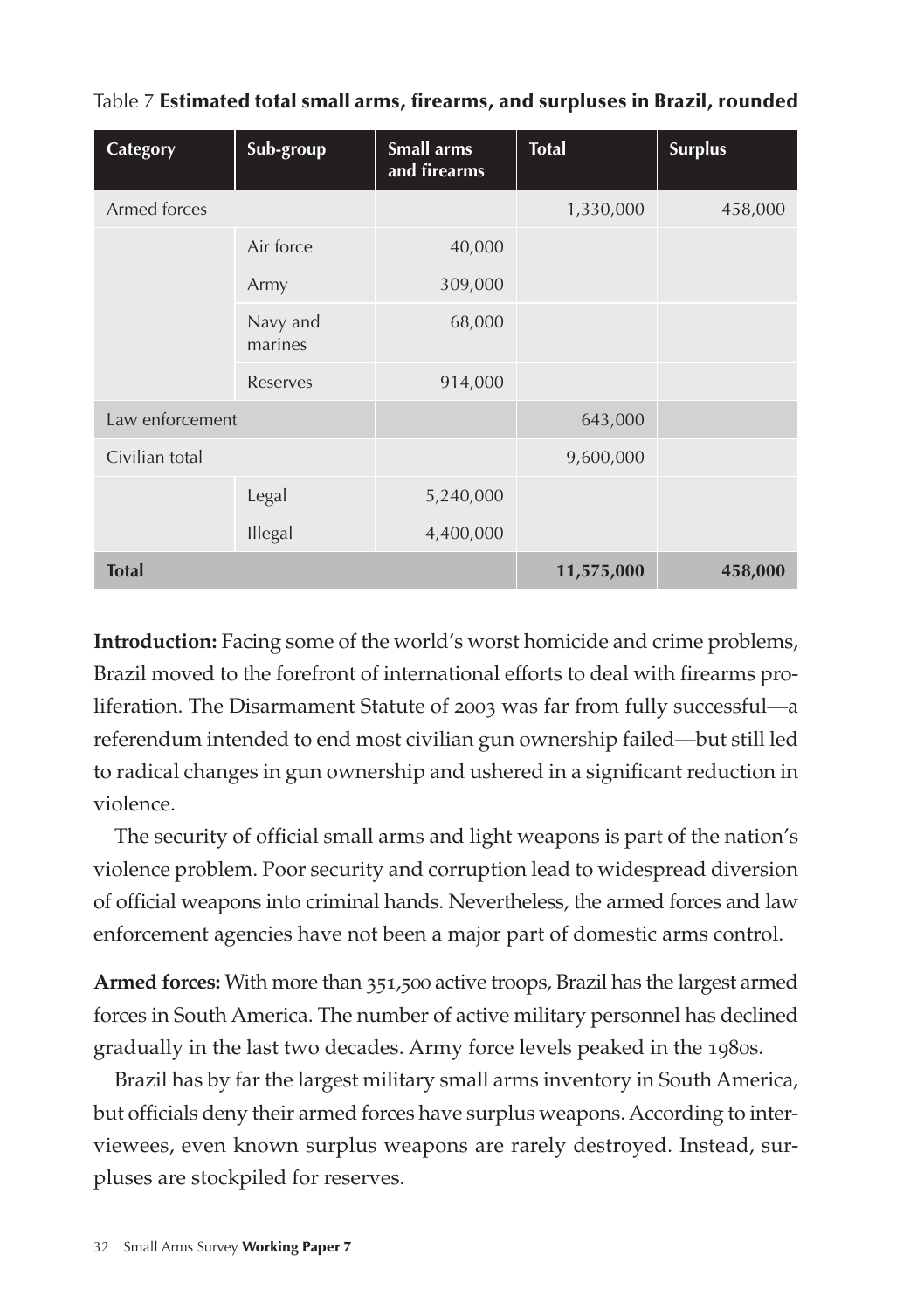**Reserves:** The greatest source of uncertainty regarding Brazilian military small arms requirements arises from its massive reserve structure. On paper, this entity has more than 1.3 million personnel. In reality, only 400,000 are first-line reserves, with weapons available.

If secondary reserves are discounted, the situation is very different. Instead of a requirement for 1.7 million small arms for 1.3 million personnel, the Brazilian armed forces have a justifiable need for no more than 873,000 military small arms and light weapons for some 750,000 men and women. Current military inventories include at least 458,000 small arms the armed services are unable to use. Roughly half of these are obsolescent, vintage small arms.

**MANPADS:** Brazil was late to invest in MANPADS and still appears to rely on them for relatively specialized functions.

Brazil has reported 160 Mistral interceptors bought from France between 1994 and 1997 for the navy and marines. The Mistrals are normally kept in shore installations. Russian sources report that Brazil bought 112 SA-18 Igla missiles and 56 launchers in 1994 for its army and air force infantry. MANPADS are concentrated among the army's First Anti-Aircraft Artillery Brigade and some infantry units such as the 12th Light Infantry Brigade, the Parachutist Brigade, and the 9th Infantry Brigade.

**Law enforcement:** Brazil's law enforcement agencies are estimated to have a combined total of 643,000 firearms, including large numbers of automatic rifles and submachine guns.

**Security:** The security of Brazilian official small arms is a problem for the armed forces and law enforcement agencies. Corruption leads to substantial leakage of military and police small arms and ammunition. Weapons such as grenades, FAL and H&K rifles, and AT4 rocket launchers are especially prized on the black market.

**Civilian ownership:** Civilian gun deaths peaked in 2003, when 39,325 people were reportedly killed by firearms, 90 per cent in homicides. Proportionately, this was the fourth-highest rate of gun-related death in the world, and triple Brazil's gun death rate in 1982.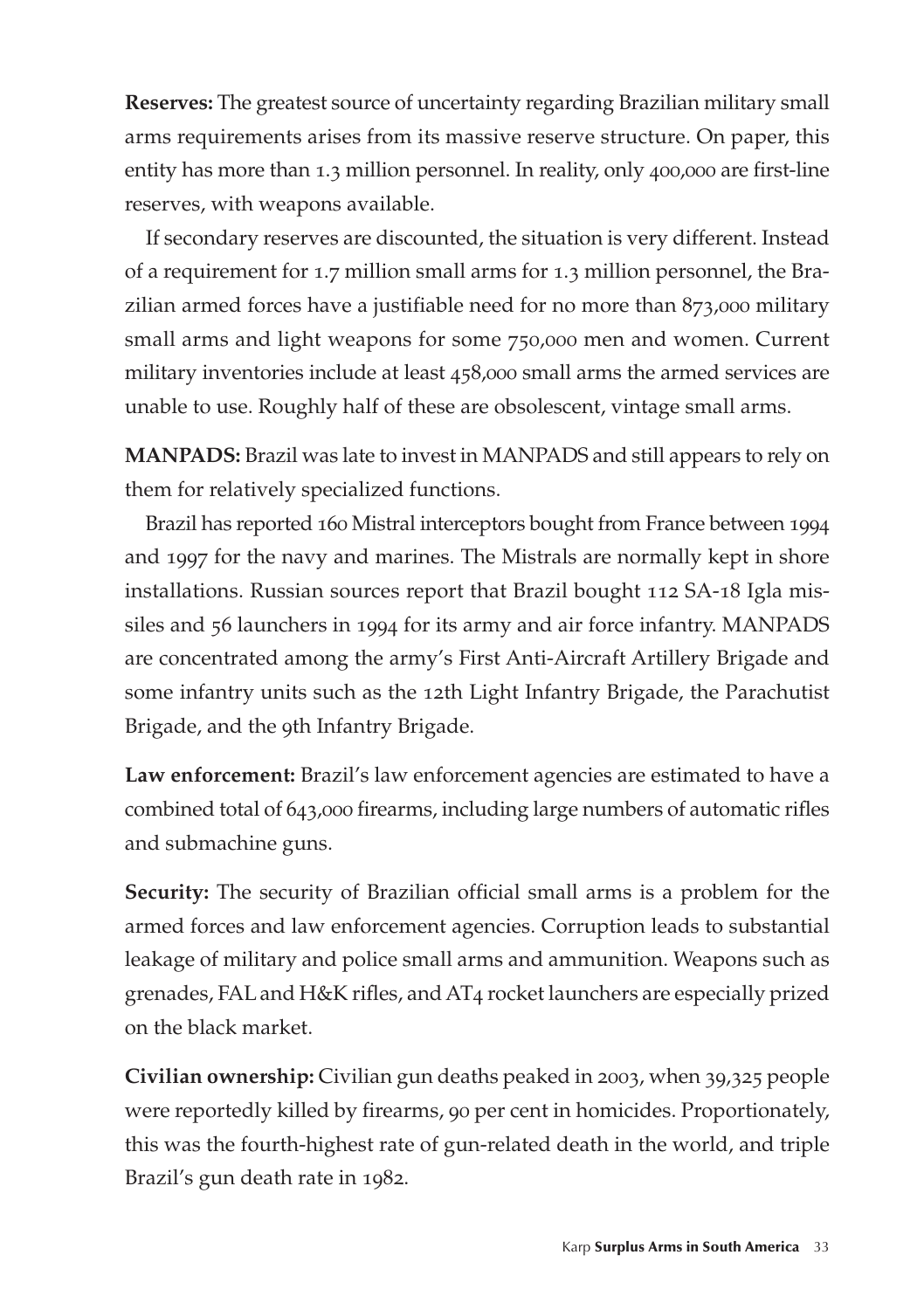The Disarmament Statute signed by President Lula da Silva on 23 December 2003 transferred control over civilian small arms from Brazilian states to the Federal Police.

Civilian ownership today is estimated at 9.6 million. This is after destruction of 748,000 seized crime guns and 471,873 that were handed in voluntarily. Gun death rates have fallen by 25 per cent since the implementation of the Disarmament Statute.

### **Chile**

The Chilean army modernized more regularly than most others in the region, largely because of the famous Copper Law of 1958. The extra income helped the army replace its infantry equipment more rapidly than would otherwise have been possible, with six generations of automatic rifles since 1960.

The methodology used in this study yields a conservative total Chilean military small arms inventory of 358,000 modern weapons. Circumstantial evidence suggests that much of this equipment is allocated for reserves. Since Chilean reserves have dropped significantly, this allocation disguises what actually is a large surplus inventory. Discounting reserves, the Chilean army surplus amounts to more than 45 per cent of the modern inventory.

Actual Chilean inventories and surpluses are probably much higher. Since small arms for active-duty personnel were replaced roughly every decade, the total number of army automatic rifles could easily total 200,000 or more. With other weapons—such as side arms, machine guns, grenade launchers, and sniper rifles—the total inventory could number more than 300,000 small arms for the army alone.

While previous generations of Chilean military small arms are relatively well understood—from Mannlicher to Mauser to Garand rifles—their status today is unclear. Not only did Chile acquire a large number of older guns, but it also exported a large proportion. This research finds that roughly one-third (50,000) remain in the country.

Private Chilean gun ownership is even more difficult to assess. There are 737,980 legally registered private firearms in Chile. Estimates of illegal ownership range from 80,000 to 2 million. For the purposes of this analysis, statistical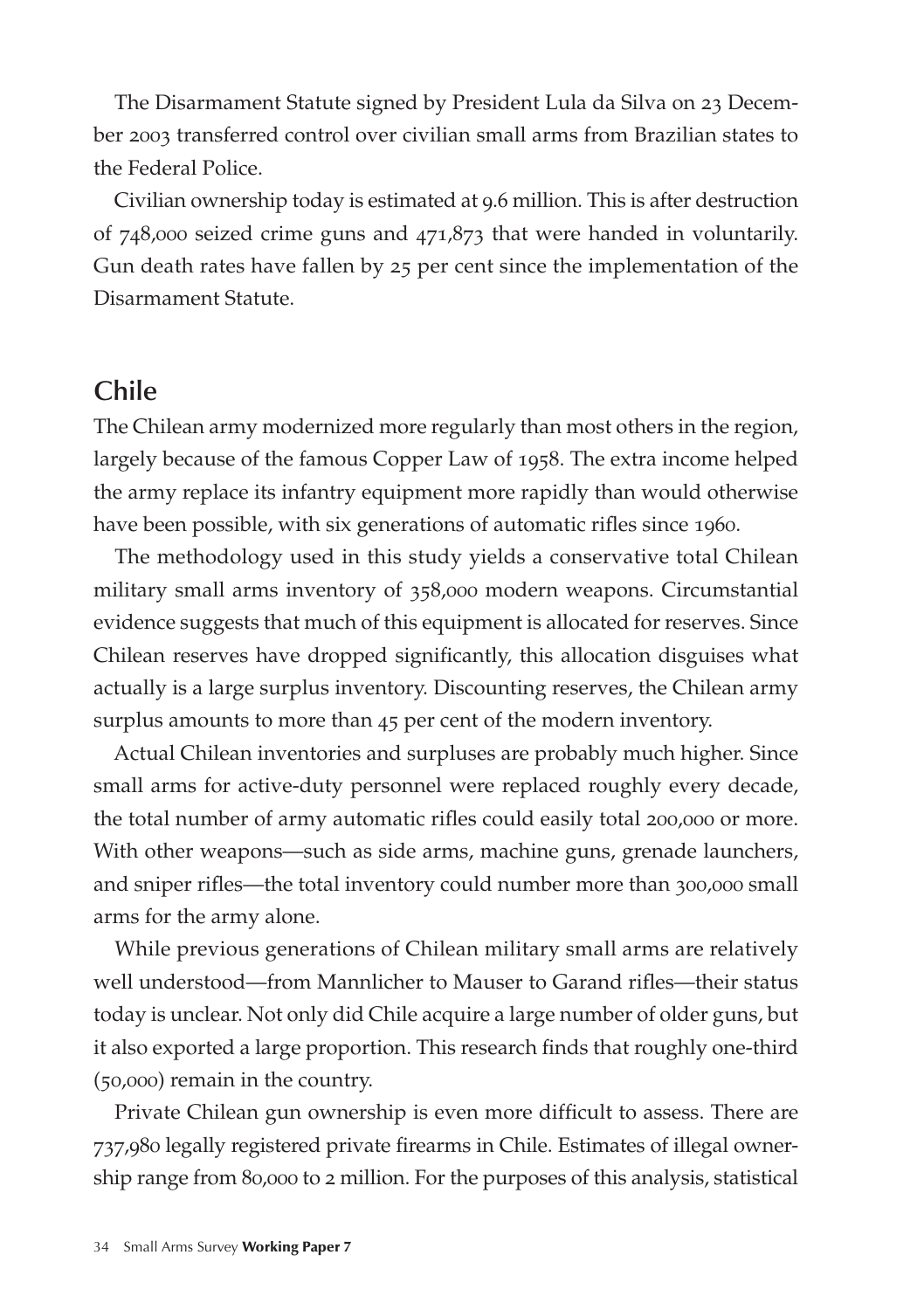| Category             | Sub-group | Small arms<br>and firearms | <b>Total</b>            | <b>Surplus</b> |
|----------------------|-----------|----------------------------|-------------------------|----------------|
| Armed forces         |           |                            | 408,000                 | 164,000        |
|                      | Air Force | 8,000                      |                         |                |
|                      | Army      | 143,000                    |                         |                |
|                      | Navy      | 16,000                     |                         |                |
|                      | Reserves  | 192,000                    |                         |                |
| Military obsolescent | 50,000?   |                            |                         | 50,000?        |
| Carabineros          |           |                            | 60,000                  | $\overline{0}$ |
| Investigative police |           |                            | 6,000                   | $\overline{0}$ |
| Civilian total       |           |                            | 1,500,000-<br>2,000,000 |                |
|                      | Legal     | 738,000                    |                         |                |
|                      | Illegal   | 750,000-<br>1,300,000      |                         |                |
| <b>Total</b>         |           |                            | 2,000,000-<br>2,500,000 | 214,000        |

#### Table 8 Estimated total small arms, firearms, and surpluses in Chile, rounded

outliers are disregarded, reducing the estimated range to 750,000–1.3 million illegal firearms in Chile.

**Introduction:** In contrast to most of the continent, Chile has not been affected in recent years by major problems of criminal violence, armed insurgencies, or military unrest. There is relatively little discussion of small arms issues. As a study put it in 2003, 'the question of small arms is not a priority in Chilean society' (Dreyfus et al., 2003, p. 39). But contrary to widespread impressions within Chile, both the armed forces and Chilean civilians have massive holdings.

**Armed forces:** The army has procured several generations of automatic rifles, beginning with the Belgian FAL and Swiss Stgw 510 in the 1960s, supplemented with the German  $G_3$  and the US M<sub>16</sub> in the 1970s, before converting to the Stgw 540 in the 1980s, the Stgw 550 in the 1990s, and recently ordering the G36. These acquisitions are a consequence of expansion in the 1960s and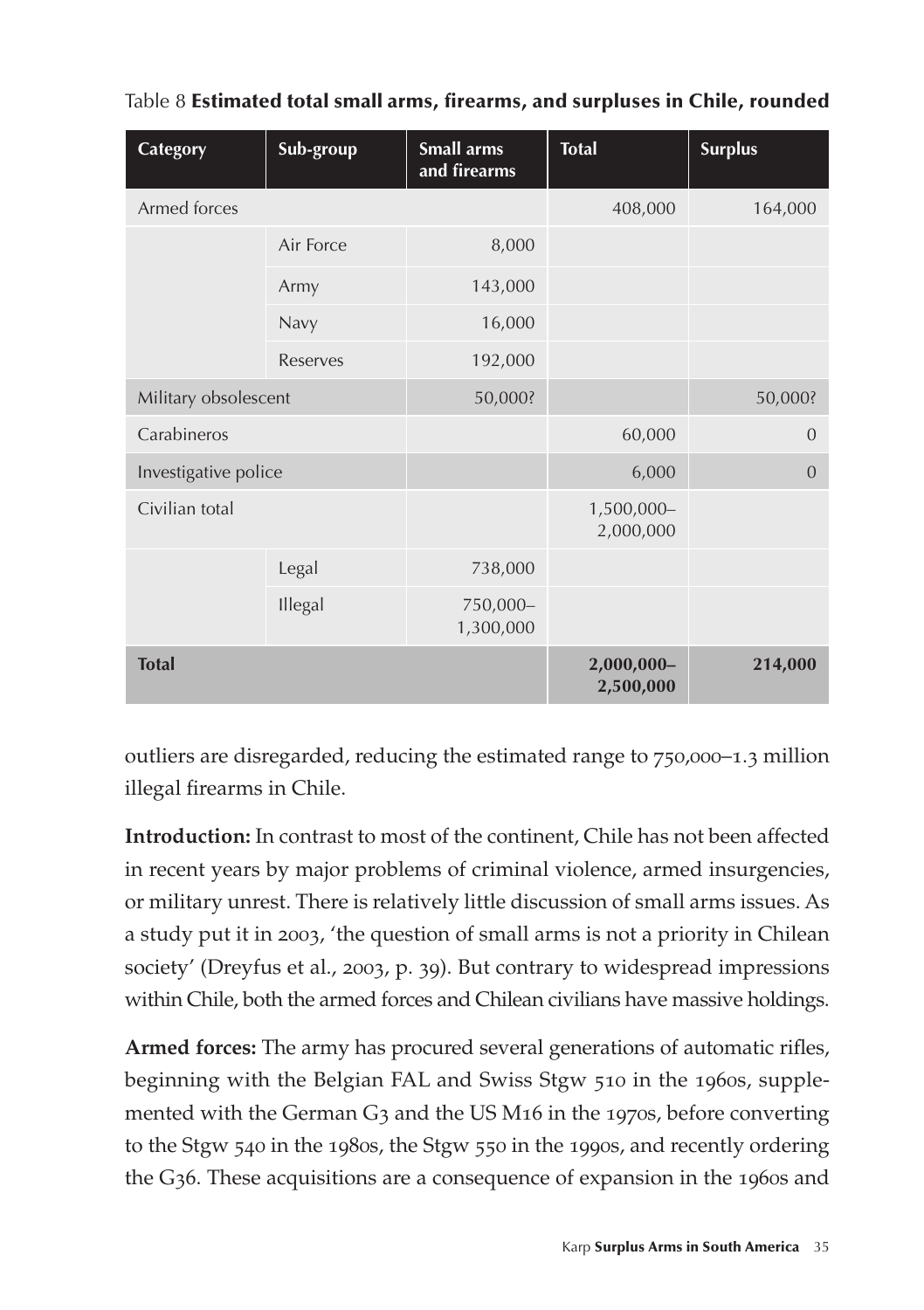1970s as well as of independent income from the Copper Law. One result is a remarkably rich and complicated inventory, a kind of weapons zoo that regularly must drive Chilean Army armourers to apoplexy.

The personnel strength of all major Chilean armed services declined in recent years. One outcome is a large inventory of excess equipment, probably the second largest in South America after Argentina.

**Reserves:** Chilean reserves do not drill routinely. From 160,000 personnel in the 1970s, the reserve element has declined to a titular strength of 50,000 today, further reducing military small arms requirements.

Discounting reserves, the Chilean army surplus amounts to more than 45 per cent of the modern small arms inventory, and 100 per cent of the obsolescent inventory.

**MANPADS:** Less is known about Chilean MANPADS than those of any other country in the region. Chile appears to have a large inventory, probably the second-largest on the continent after Peru, dominated by some 750 Mistral interceptors acquired from France in the early to mid-1990s. The country also has smaller quantities of British-supplied Blowpipes and possibly Javelins.

**Surplus destruction:** Current military surplus destruction is trivial, limited to unrepairable weapons. In 2006, the army destroyed 144 guns. By comparison, destruction of civilian firearms eliminates several thousand guns annually.

**Civilian firearms:** There are 737,980 registered private firearms in Chile, among 457,000 licensed owners. There is an enormous degree of uncertainty over illegal gun ownership. The most reliable estimates of unregistered civilian guns number between 750,000 and 1.3 million.

### **Colombia**

This project documents military acquisition of 343,621 modern small arms in Colombia. It also finds that approximately 190,000 more have been acquired, for a total of roughly 535,000 military small arms in current inventories.

The greatest pressure for acquisition of military small arms in Colombia comes from its two major insurgencies and cocaine trafficking. These factors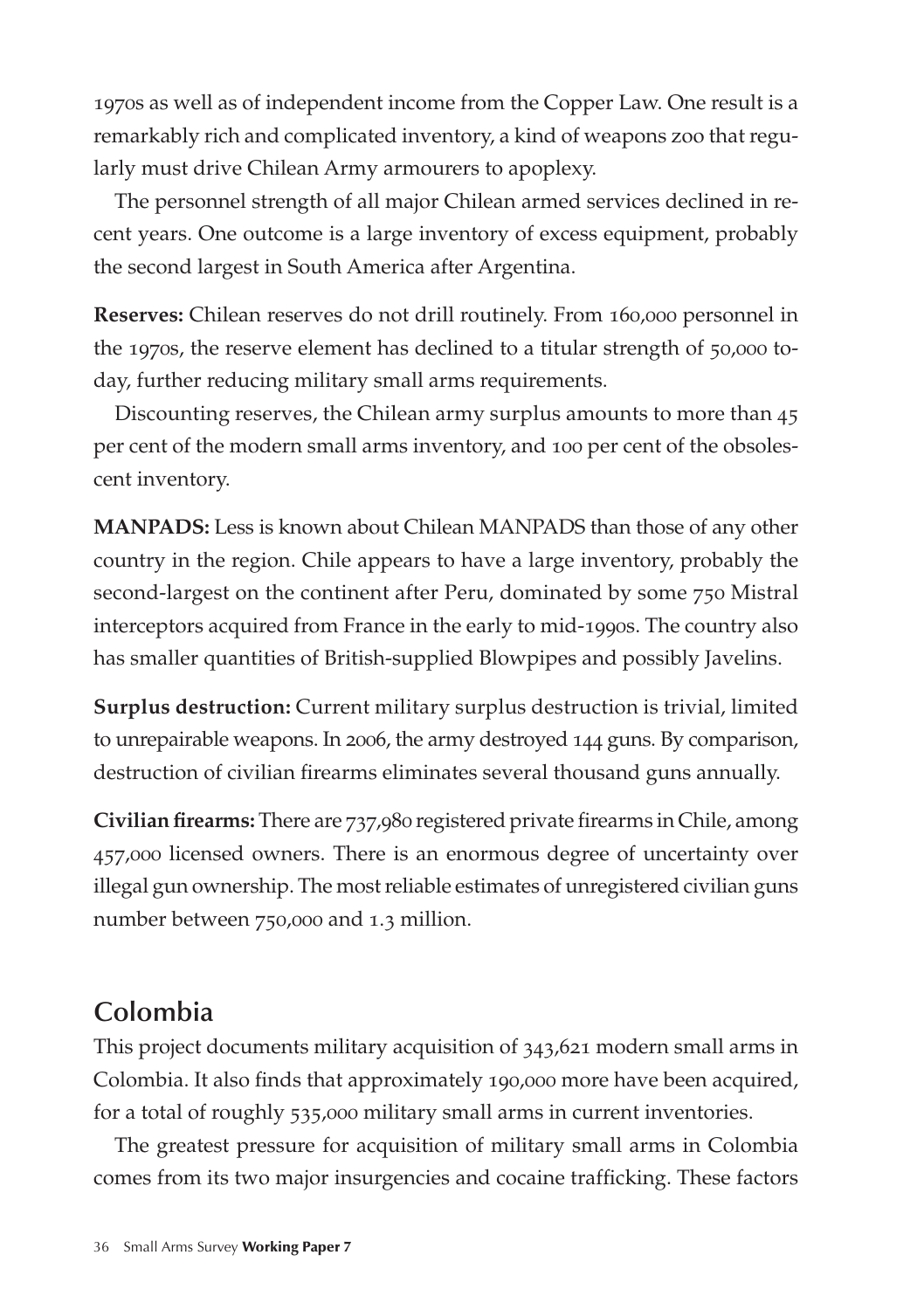have pushed the armed forces from 60,000 personnel in the 1970s to approximately 230,000 today. There are 208,600 active soldiers, sailors, and air force personnel, as well as 21,000 village militia members. Continuous expansion of material requirements means that Colombia does not have a major small arms surplus.

Requirements may be padded, but it would be difficult to convince Colombian leaders that their forces were overstocked. Until domestic security improves enough to allow significant troop cuts, surplus destruction will tend to be marginal. More has been accomplished through activities such as the partial disarmament of the Autodefensas Unidas de Colombia (AUC),

| Category              | Sub-group                | <b>Small arms</b><br>and firearms | <b>Total</b>            | <b>Surplus</b> |
|-----------------------|--------------------------|-----------------------------------|-------------------------|----------------|
| Armed forces          |                          |                                   | 535,000                 |                |
|                       | Air Force                | 4,000                             |                         |                |
|                       | Army                     | 445,000                           |                         |                |
|                       | Navy                     | 11,000                            |                         |                |
|                       | Reserves                 | 74,000                            |                         | 66,000         |
| Military obsolescent  |                          | 80,000?                           | 80,000?                 | 80,000?        |
| AUC (paramilitaries)  |                          |                                   | unknown                 | 17,000*        |
|                       | ELN and FARC (guerillas) |                                   | unknown                 |                |
| National police       |                          |                                   | 66,000                  | $\overline{0}$ |
| Other law enforcement |                          |                                   | 28,000                  | $\overline{0}$ |
| Civilian total        |                          |                                   | 1,500,000-<br>3,100,000 |                |
|                       | Legal                    | 706,000                           |                         |                |
|                       | Illegal                  | 800,000-<br>2,400,000             |                         |                |
| <b>Total</b>          |                          |                                   | 2,200,000-<br>3,800,000 | 135,000        |

Table 9 Estimated total small arms, firearms, and surpluses in Colombia, rounded

**Note:** \* The AUC surplus is limited to weapons surrendered to the Colombian state.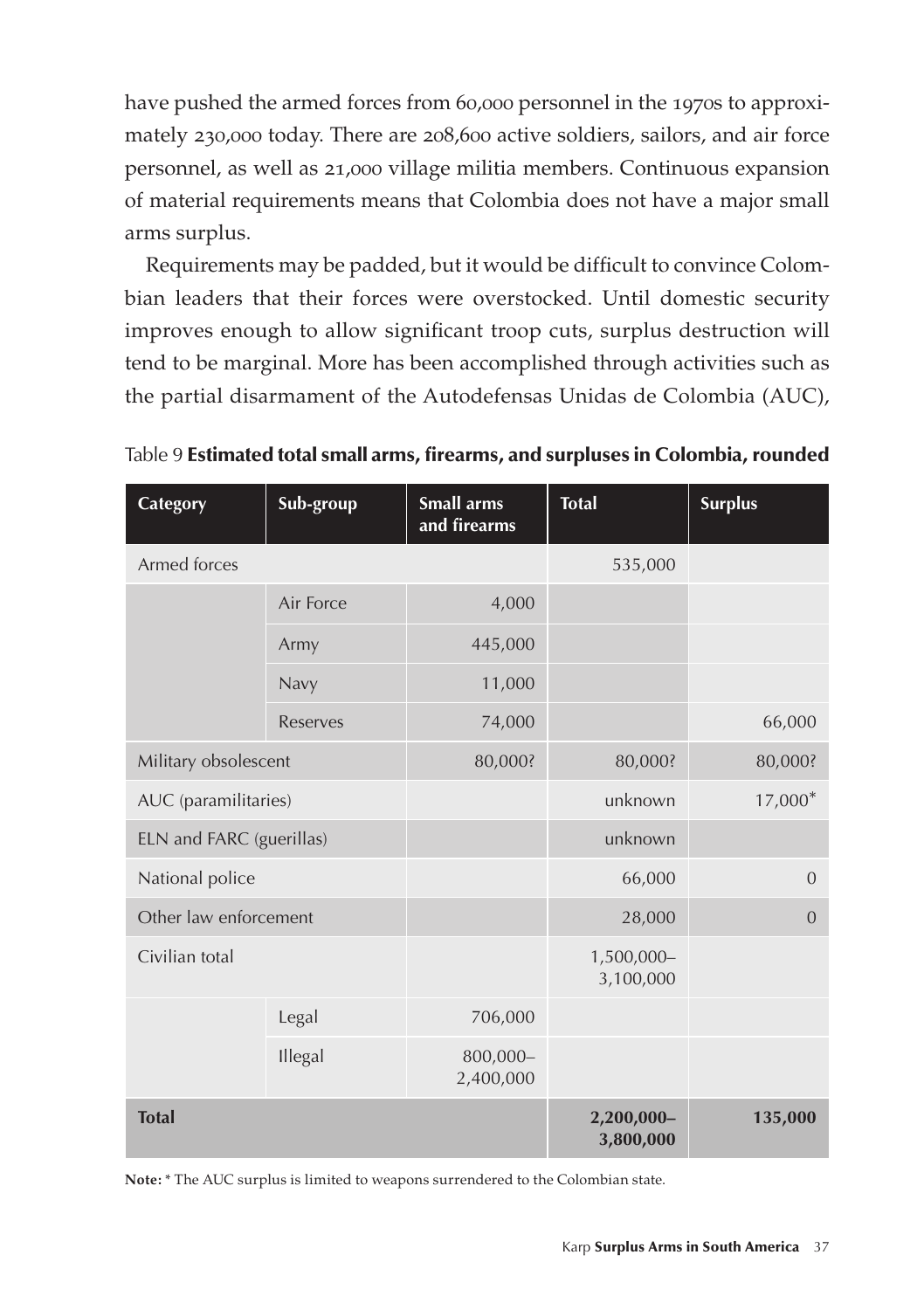which put 17,000 small arms in storage. The decline of reserves, along with AUC disarmament and obsolescent arms believed to be in storage, have produced the only significant official Colombian small arms and light weapons surplus.

The situation is much different for law enforcement agencies, which face a weapons shortage. The national police reports owning 65,800 small arms for its 127,500 sworn officers, just over 0.5 per officer. While the national police cannot issue each officer his or her own weapon, other Colombian law enforcement agencies appear to be much better equipped.

As for civilians, Colombia registered a total of 706,210 firearms in 2005. Despite a strict regulatory regime, there are many unregistered guns in the country. Military sources estimate the figure at 800,000. Sources in the national police place the total three times as high.

**Introduction:** A long history of civil war, rebellion, and domestic violence has left Colombia with a strong tradition of civilian gun ownership. The armed forces and law enforcement institutions remained relatively small, though, until pressure from insurgencies and narco-trafficking led to their rapid expansion as of the 1980s.

**Armed forces:** From a total of roughly 50,000 active personnel in uniform in the 1960s, Colombia's armed forces have expanded to 230,000 personnel for all services, creating a potential requirement for as many as 534,000 small arms and light weapons.

This requirement makes it difficult to convince Colombian leaders that their forces are over-stocked. Until domestic security improves enough to allow significant troop cuts, surplus destruction will tend to be a marginal activity.

While active forces expand, Colombia has not inflated the size of its reserves. This trend distinguishes Colombia from most of its immediate neighbours, where reserve rolls are permanently inflated, justifying exaggerated weapons inventories.

**Surpluses:** Continuous expansion means that the Colombian armed forces are only now at their peak strength. There is no evidence of excess procurement; it is thus unlikely that they have substantial surpluses.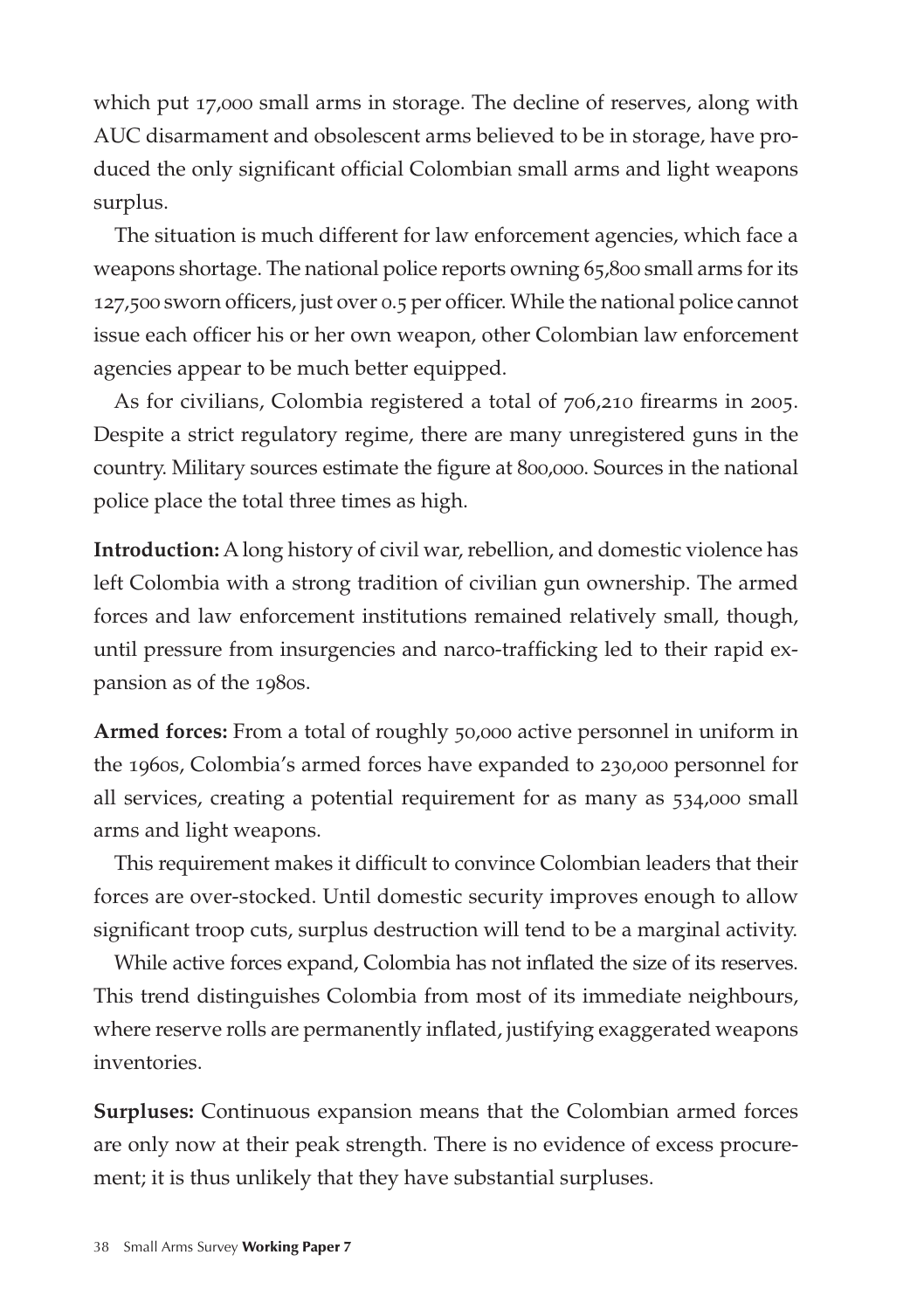The most important source of excess equipment is the reserves, trimmed in 1994, potentially rendering surplus some 66,000 weapons. Whether Colombian authorities regard these weapons as surplus is dubious, since simultaneous expansion of active-duty forces created new demand.

**MANPADS:** Colombia's only publicly identified MANPADS are Mistrals for the navy's four FS-1500 frigates.

The MANPADS discussion in Colombia focuses more on its insurgencies. There are widespread rumours that the FARC or ELN is trying to acquire MANPADS. None can be confirmed. There are no reliable reports of Colombian guerrillas using MANPADS to attack aircraft.

Law enforcement: The national police are authorized a total of 137,000 sworn personnel. Representatives of the national police report that every sworn officer is entitled to up to two personal small arms. In practice, however, the national police cannot issue each officer his or her own weapon.

**Civilian ownership:** Registered civilian gun ownership reached 706,210 firearms as of mid-2005. This indicates a ratio of 1.53 legal arms per 100 civilians, a low ownership rate, which suggests that most civilian guns are unregistered.

Despite Colombia's strict regulatory regime, there are many unregistered guns in the country. Military sources estimate that there are as many as 800,000 unregistered weapons. National police sources, on the other hand, contend that the number is closer to 2.4 million.

**The guerrillas (FARC and ELN):** Conventional wisdom holds that the FARC had roughly 20,000 combatants in the 1990s, declining to about 5,000 today. The ELN is thought to have some 2,500 active members. Deserters have been encouraged to hand in their weapons to authorities, which has seriously depleted guerrilla inventories. Weapons appear to be adequate for guerrillas, but ammunition is scarce.

Interviews with guerrilla deserters reveal unusually strong command and control over their weapons, in both possession and use. This suggests that systematic disarmament is possible, if and when such a decision were to be made.

The AUC: Paramilitaries currently appear to have a more reliable, sophisticated, and plentiful supply of small arms and light weapons than the guerrillas.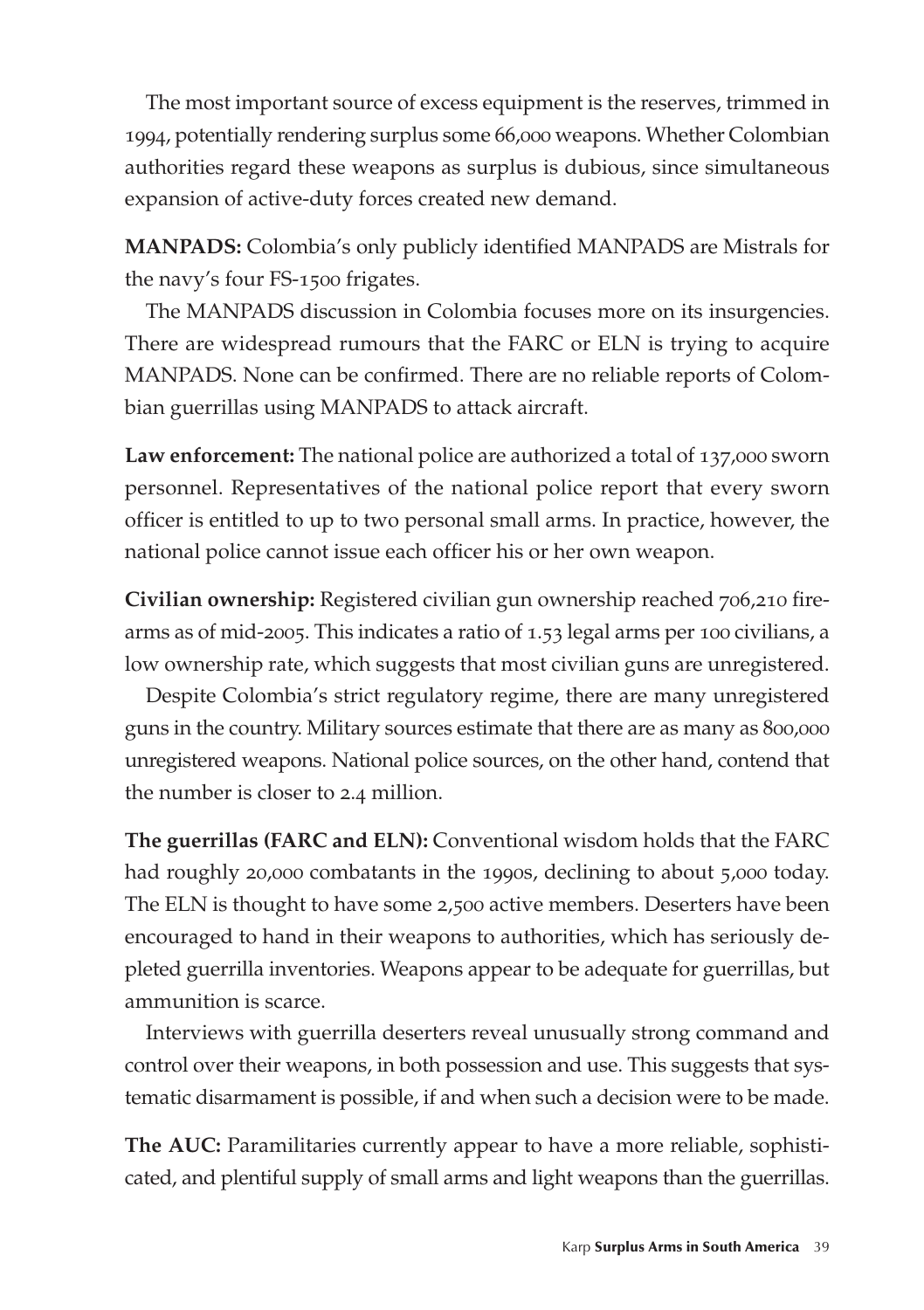More than 17,000 AUC weapons were handed in by more than 31,000 demobilized members. Most of these were automatic rifles, many of high quality. Also turned in were a considerable amount of explosives. The small arms turned in by the AUC have been stored; destruction remains politically sensitive.

### **Ecuador**

The exceptional autonomy of Ecuador's armed services is especially important for surplus weapons destruction. Although the armed forces officially deny they have any surplus equipment, surpluses appear to be substantial.

Based on changes in active-duty personnel alone, about 49 per cent of the country's estimated inventory of modern military weapons is in excess of likely requirements. If obsolescent small arms are included, the total rises to more than 60 per cent of all suspected military holdings. Decisions on their fate will be made by the commanders of the armed services, not civilian officials.

A major problem concerns Ecuador's reserve capabilities. These were first recorded in 1989 at 100,000 personnel. Subsequent army cutbacks were offset by the expansion of the reserves to 118,000. The large reserve system is used to justify retention of any Ecuadorean surplus, yet it is not clear whether the reserves consist of actual, designated units and trained soldiers. The reserve system has the effect of concealing military surpluses.

If reserve capabilities are accepted at face value, Ecuador has no extra military weapons. On the contrary, it could suffer from a serious shortfall of as much as 140,000 modern small arms. If reserves are regarded instead as potential forces unrelated to immediate requirements, as they are in this assessment, the country has a significant military small arms surplus.

Civilian ownership is relatively low in Ecuador, even when estimated illegal weapons are counted. Consequently, military surplus destruction could have a significant effect on the overall distribution of Ecuador's firearms and small arms, reducing the exceptionally high share controlled by the state, currently about 36 per cent of the country's total.

**Introduction:** Ecuador is one of two countries in the region to have waged a conventional war in the past decade (the other being Peru, Ecuador's tradi-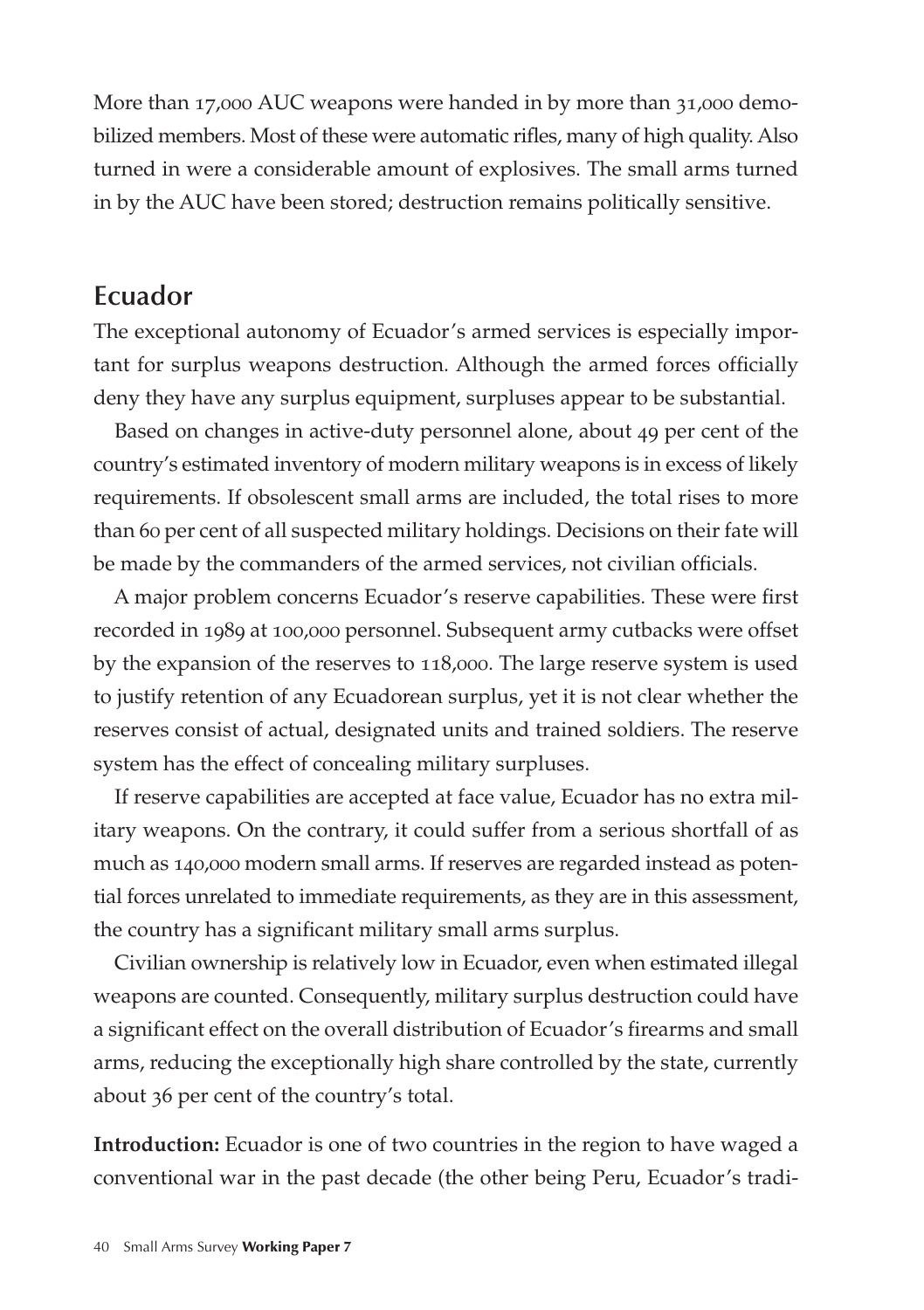| Category             | Sub-group | <b>Small arms</b><br>and firearms | <b>Total</b> | <b>Surplus</b> |
|----------------------|-----------|-----------------------------------|--------------|----------------|
| Armed forces         |           |                                   | 134,000      | 66,000         |
|                      | Air force | 2,000                             |              |                |
|                      | Army      | 125,000                           |              |                |
|                      | Navy      | 7,000                             |              |                |
|                      | Reserves  | $\overline{0}$                    |              |                |
| Military obsolescent |           | 35,000                            | 35,000       | 35,000         |
| Law enforcement      |           |                                   | 12,000       | $\Omega$       |
| Civilian total       |           |                                   | 370,000      |                |
|                      | Legal     | 117,000                           |              |                |
|                      | Illegal   | 250,000                           |              |                |
| <b>Total</b>         |           |                                   | 585,000      | 100,000        |

#### Table 10 Estimated total small arms, firearms, and surpluses in Ecuador, rounded

tional adversary). Though short, the 1995 war justified large-scale purchases of new weaponry and support equipment.

Success against numerically superior Peru gave the Ecuadorean military privileged standing among government institutions. As a result, the armed forces gained exceptional autonomy, putting them in a position of relative equality rather than disciplined obedience to civilian authority.

**Armed forces:** Ecuador's army shrank by 13,000 soldiers in the past decade and a half, creating a considerable armaments surplus. As a result, roughly 20,000 modern military weapons were made superfluous, although they have now been claimed by the reserves.

Ecuadorean army weapons are remarkably dispersed, thinly spread to match the army's unusual basing structure. This creates obvious problems of control and risks of illegal diversion.

A major problem concerns Ecuador's reserve capabilities. Army cutbacks were offset by the expansion of reserves, now allocated 118,000 personnel. If reserve capabilities are accepted at face value, Ecuador has no extra military weapons. If reserves are titular forces, as widely suspected, the country has a significant military small arms surplus.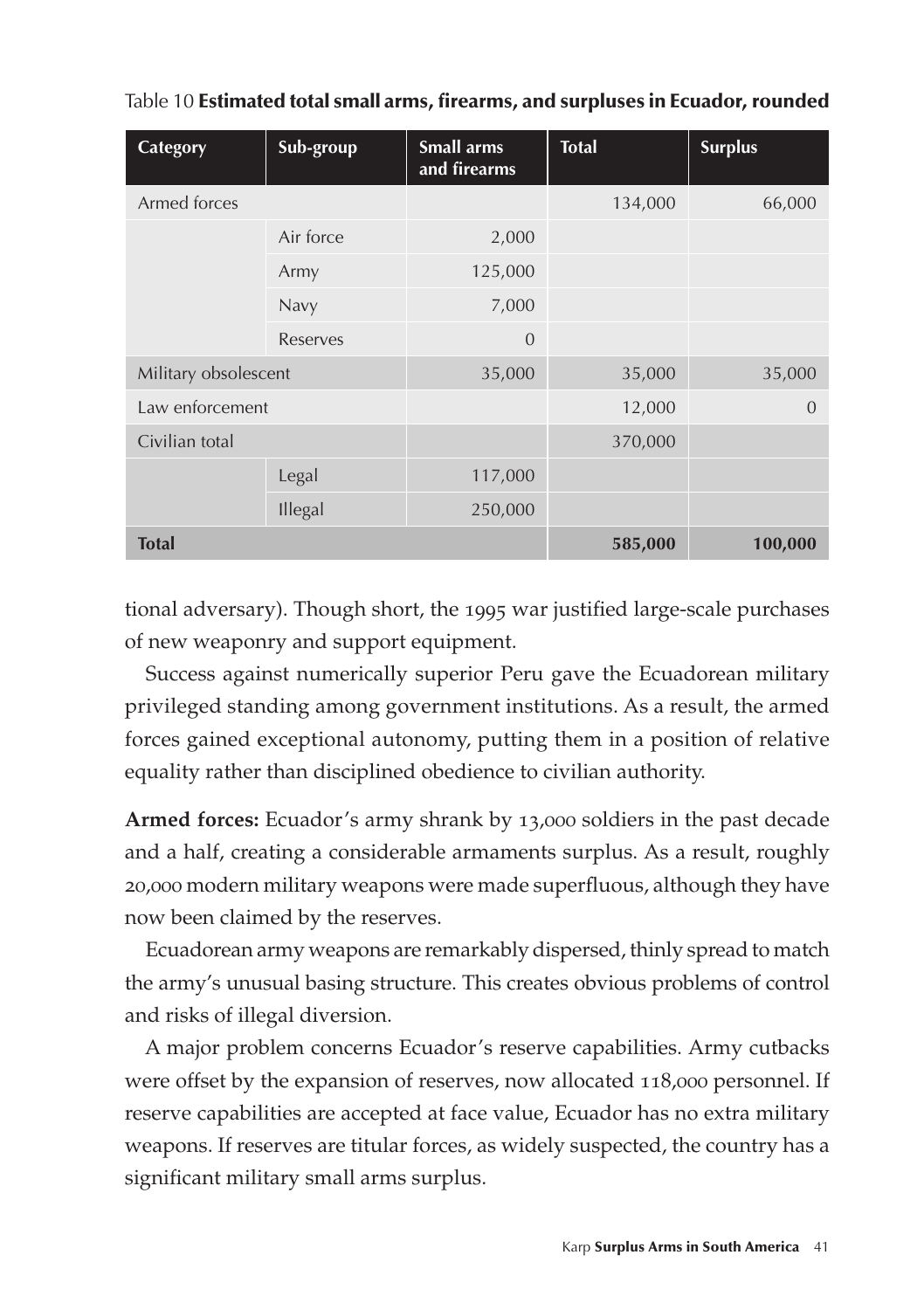**MANPADS:** Although it is one of the smaller countries of South America, Ecuador appears to maintain a large and diversified MANPADS inventory, arming largely in case of renewed border war with Peru and border disputes with Colombia (possibly catalysed by the cross-border activities of insurgencies such as the FARC, as seen in March 2008).

Unlike in most other countries of South America, Ecuador's MANPADS are distributed among the three major armed services. Compounded by exceptional service autonomy, this represents a difficult control challenge.

**Obsolescent military small arms:** Any obsolescent guns that remain from the 35,000 or so purchased in previous decades are Ecuador's mostly likely candidates for surplus destruction. The key to their elimination may be convincing military leaders of the irrelevance of massive, untrained infantry in contemporary warfare.

**Law enforcement:** As is the case in most other nations in South America, Ecuador's national police has its origins in the military and plays a key role in regime stability. Organized in military style, the force is relatively small, its personnel having grown in recent years to 37,000. Yet its official small arms inventory is only 12,000. Most officers must buy their own weapons.

**Civilian firearms:** Ecuadoreans are allowed to own two firearms. Gun ownership has increased dramatically over the past half decade. Some 117,000

| <b>Supplier</b>  | <b>Number</b><br>ordered | <b>Designation</b> | Year<br>ordered | Year<br>delivered        | <b>Grip</b><br>stocks/<br><b>launchers</b> |
|------------------|--------------------------|--------------------|-----------------|--------------------------|--------------------------------------------|
| <b>Britain</b>   | 150                      | <b>Blowpipe</b>    | Ş               | Ş                        | Ş                                          |
| France           | Ş                        | Mistral            | Ş               | $\overline{\mathcal{E}}$ | $\overline{4}$                             |
| Russia/<br>USSR? | $20+$                    | SA-7 Grail         | Ŝ               | Ş                        | Ş                                          |
| Russia/<br>USSR? | $20+$                    | $SA-16$<br>Gimlet  | Ş               | $\ddot{\cdot}$           | Ş                                          |
| Russia           | 222                      | SA-18 Igla         | 1997            | 1998                     | 14                                         |

Table 11 Publicly reported Ecuadorean MANPADS

**Sources:** SIPRI (2008); IISS (2007)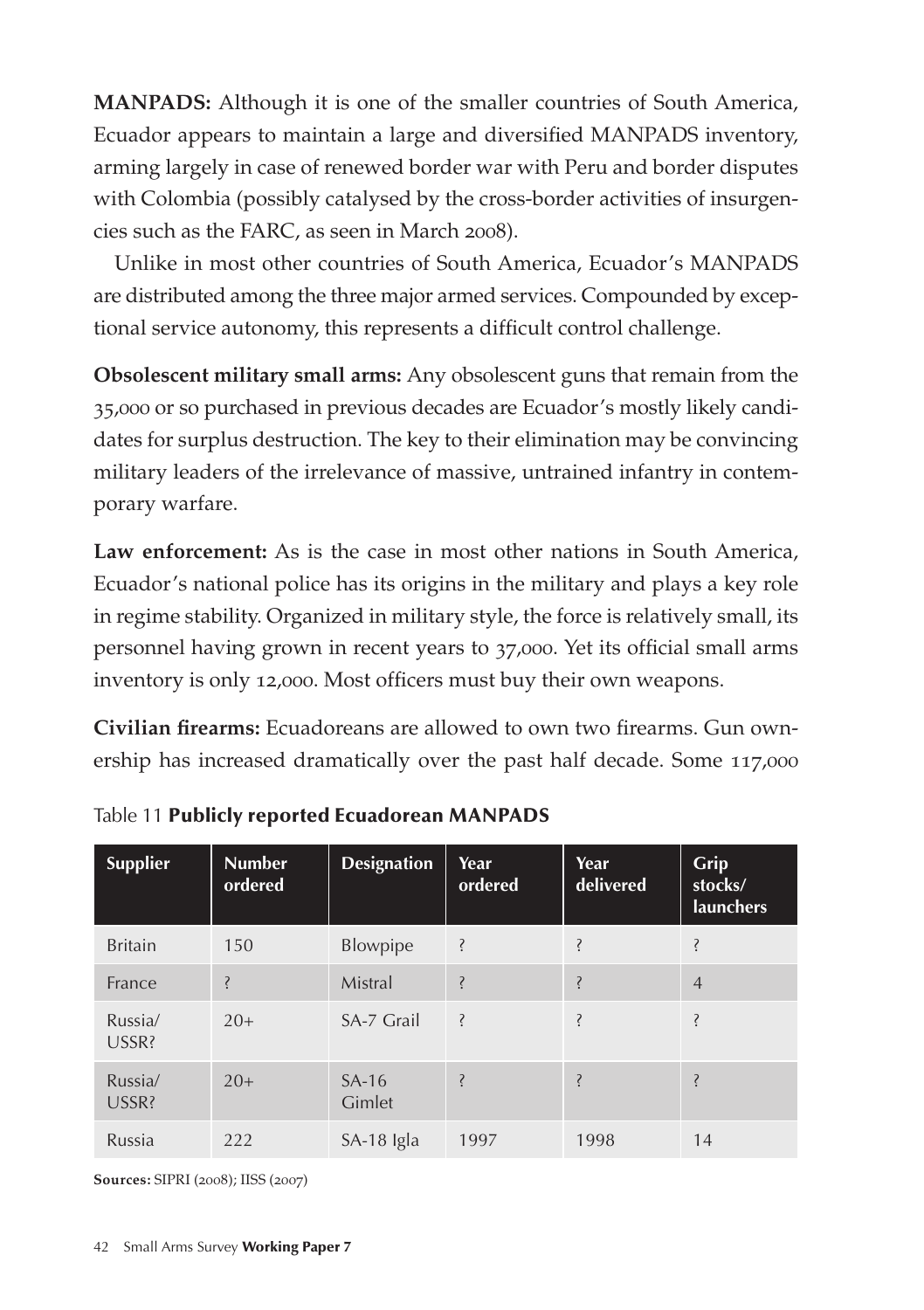firearm-carrying permits were issued by military authorities between 1998 and 2005. No less revealing is the change in civilian acquisition, which increasingly appears to favour the black market, cautiously estimated here to be roughly double the regulated market.

### **Guyana**

As a result of massive cutbacks in declaratory strength since the mid-1980s, the Guyana Defence Force (GDF) declined from roughly 9,600 to fewer than 2,000 personnel. The result is the greatest decline in small arms requirements of any country reviewed in this study, creating a highly unpredictable situation. Concerns are exacerbated by the GDF's exceptional lack of transparency about its capabilities and holdings.

Previously able to justify almost 19,000 military rifles and other small arms, the GDF today has no purely military reason to retain more than 3,200 small arms. This process may have rendered an estimated 15,700 small arms and light weapons (equal to 83 per cent of the estimated total) militarily superfluous.

These weapons are controlled by a military with only 1,100 full-time personnel, a potentially destabilizing situation anywhere. The dangers were illustrated in 2000 by ammunition explosions at Camp Groomes and the theft of 30 AK rifles from Camp Ayanganna in 2006.

Civilian ownership includes some 56,000 registered firearms and an approximately equal number of unregistered guns. The latter are dominated by Brazilian revolvers but include a growing number of automatic rifles, and contribute directly to Guyana's rapidly increasing gun violence, shown by a series of recent massacres.

**Introduction:** English-speaking Guyana has much more in common with the Caribbean region than other South American countries. Nevertheless, its domestic and regional security is increasingly dominated by its immediate continental neighbours, Venezuela, Suriname, and Brazil.

Since the 1980s, the size of Guyana's armed forces has declined dramatically, creating the largest surplus small arms stockpile (as a proportion of total inventory) in the region.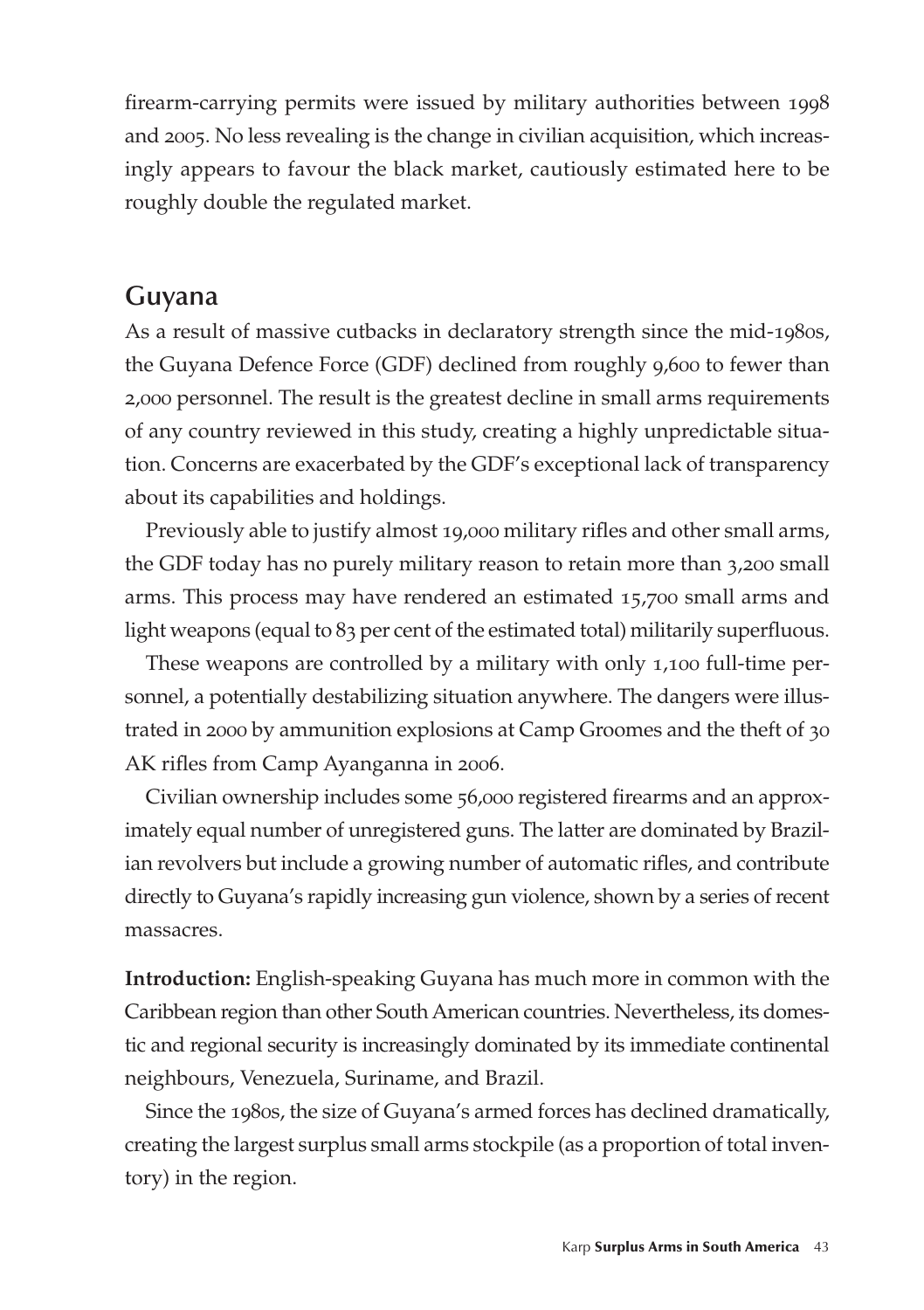| <b>Category</b>      | Sub-group | <b>Small arms</b><br>and firearms | <b>Total</b> | <b>Surplus</b> |
|----------------------|-----------|-----------------------------------|--------------|----------------|
| Guyana Defence Force |           |                                   | 18,000       | 16,000         |
|                      | Air force | 150                               |              |                |
|                      | Army      | 15,000                            |              |                |
|                      | Navy      | 150                               |              |                |
|                      | Reserves  | 4,000                             |              |                |
| Law enforcement      |           |                                   | 2,000        | $\overline{0}$ |
| Civilian total       |           |                                   | 110,000      |                |
|                      | Legal     | 56,000                            |              |                |
|                      | Illegal   | 55,000                            |              |                |
| <b>Total</b>         |           |                                   | 130,000      | 16,000         |

Table 12 Estimated total small arms, firearms, and surpluses in Guyana, rounded

Rising criminality—especially trans-shipments of illegal drugs—has contributed significantly to an increase in gun violence. Border disputes with both Venezuela and Suriname have strained relations with two of the country's three neighbours, while current road construction along the Brazilian border has introduced additional risks. As long as political instability and government inefficiency undermine efforts to address these issues, the situation is not likely to improve.

**Armed forces:** The Guyana Defence Force came into existence in 1965, just before independence, when training began under a team of British instructors. In 1969, the GDF quelled an insurrection led by ranchers in the interior, who were believed to have been supported by Venezuela. That same year, the GDF expelled Surinamese soldiers from a disputed area in south-eastern Guyana.

Personnel has dropped from 7,000–8,500 in the mid-1980s to approximately 1,770 today (including reservists). Payroll padding may have exaggerated actual strength in the past.

At its peak declaratory strength in the mid-1980s, the GDF could present a legitimate case for almost 19,000 rifles and other small arms. The massive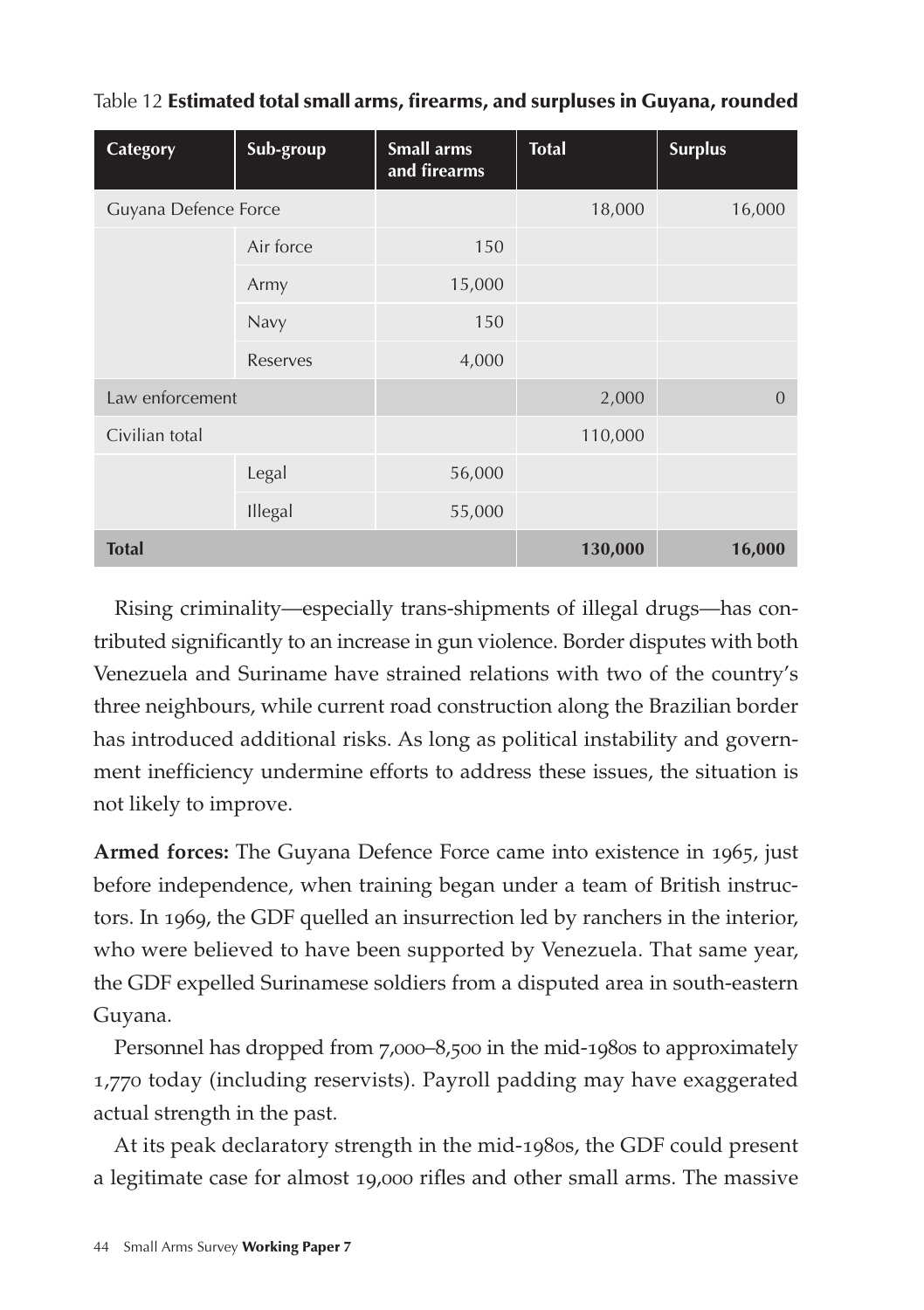decline in personnel since the end of the cold war renders more than 80 per cent of this hardware militarily superfluous. Even at maximum levels of arming better suited to NATO countries, the GDF cannot justify retention of more than 3,200 small arms.

Ammunition explosions in 2000 and a major weapons theft in 2006 indicate serious weaknesses in storage and security.

**Law enforcement:** Guyana's police force has roughly 2,400 sworn officers with an estimated total of 2,400 small arms. Most supplies—including ammunition and surplus small arms—are stored at the Eve Leary Headquarters in Kingston, Georgetown. Security at Eve Leary and other stations is weak and there appears to be a need to tighten controls over the process of storage and transfer of weaponry in the hands of the military and law enforcement agencies.

**Civilian ownership:** Despite widespread public belief in Guyana that firearm legislation is too lax, strong laws already exist. The problem reportedly lies with enforcement. New gun licence approvals declined significantly in recent years, from 2,164 in 2003 to about one-third of that in recent years. Despite a decline in armed violence in Guyana during 2007, armed attacks at Lusignan and Bartica in early 2008, killing 11 and 13, respectively, leave no doubt about serious security risks.

### **Paraguay**

According to non-official disclosures by Ministry of Defence officials in project interviews, the Paraguayan armed forces have approximately 40,000 small arms currently in use. Assessing the total number of military small arms and light weapons in Paraguay is a difficult task even for the armed forces. In 2004, according to statements to project researchers, documentation on arms inventories as well as administrative audit reports disappeared. Endemic theft and pilferage make it likely that significant quantities of surplus weapons have already gone missing.

While active forces have declined sharply, reserves jumped from 45,000 in 1994 to 164,500 the following year, a level since maintained. The opposite trajectories of Paraguay's active and reserve elements creates substantial concern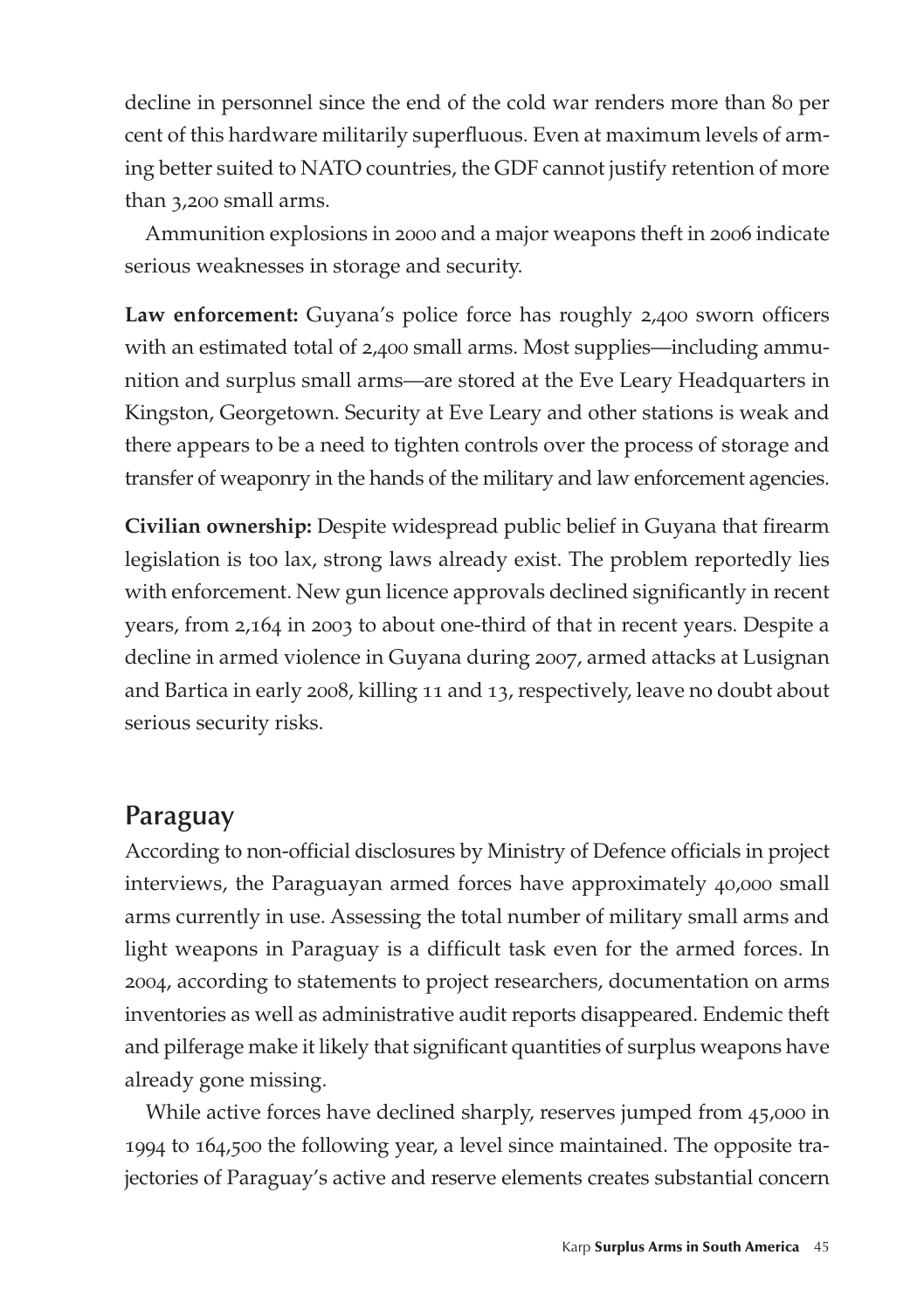regarding small arms and light weapons policy. While increasing reserves has the potential to absorb all weapons rendered surplus by active-duty cuts, the reserves may only exist on paper.

Rival accounting systems make registration data unreliable, but there seems to be agreement that roughly 330,000 civilian guns have been registered. There is also consensus that the amount of illegal arms is much higher than the amount registered. If unregistered weapons are double the number known to authorities, there would be some 650,000 illegal guns in Paraguayan hands. At this level of legal and illegal ownership, though, Paraguay would still have a per capita ownership rate half that of neighbouring Uruguay.

Illegal ownership is facilitated by massive smuggling through the infamous Triple Border with Argentina and Brazil. Reports suggest that only about 30 per cent of weapons imports are declared.

**Introduction:** After 35 years of dictatorship under Alfred Stroessner, the country's military institutions were left discredited, obsolete, and publicly distrusted. It is widely accepted that the Paraguayan armed forces are not prepared for armed conflict, inside or outside the country. Despite major corruption problems, the Paraguayan armed forces have begun gradual modernization.

| Category        | Sub-group | <b>Small arms</b><br>and firearms | <b>Total</b> | <b>Surplus</b> |
|-----------------|-----------|-----------------------------------|--------------|----------------|
| Military total  |           |                                   | 40,000       | 24,000         |
|                 | Air force | 850                               |              |                |
|                 | Army      | 38,000                            |              |                |
|                 | Navy      | 2,000                             |              |                |
|                 | Reserves  | Ş                                 |              |                |
| National police |           |                                   | 7,000        | $\Omega$       |
| Civilian total  |           |                                   | 1,000,000    |                |
|                 | Legal     | 330,000                           |              |                |
|                 | Illegal   | 650,000                           |              |                |
| <b>Total</b>    |           |                                   | 1,050,000    | 24,000         |

Table 13 Estimated total small arms, firearms, and surpluses in Paraguay, rounded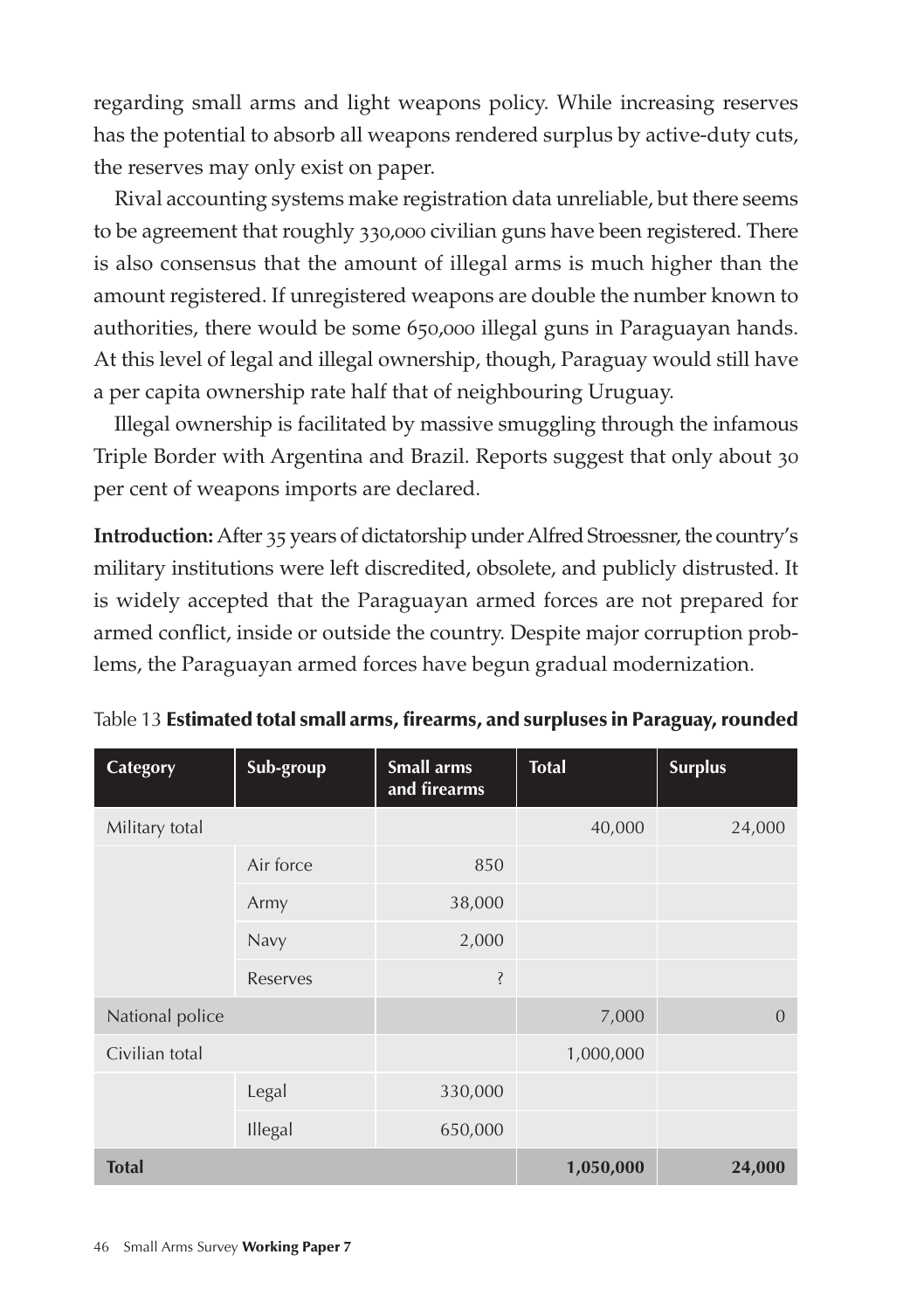Paraguay also faces increasing violent crime and major problems with regional gun smuggling, especially in the Triple Border. Neither official institutions nor civil society is equal to the demands of these challenges.

**Armed forces:** In 2006, armed forces manpower was 8,850. Although padding with ghost soldiers makes this figure unreliable, a bigger source of doubt stems from the Paraguayan reserves. While active forces have declined, reserves jumped from 45,000 in 1994 to 164,500 the following year, a level from which they have not retreated.

The opposite trajectories of the Paraguayan active and reserve elements creates substantial concern about small arms and light weapons policy. Increasing reserves has the potential to absorb all weapons rendered surplus by activeduty cuts. Compounding uncertainty is an institutional culture of corruption, including weapons pilfering and resale.

**Military small arms inventories:** According to Ministry of Defence officials, the Paraguayan armed forces have approximately 40,000 small arms. In view of personnel levels there is a reasonable case for a requirement for fewer than half of this amount.

**MANPADS:** Although the Paraguayan armed forces have no MANPADS, there is growing interest in air defence capabilities. Rising tensions over the Bolivian border have aroused nationalist feelings. President Evo Morales's defence of Bolivia's need for MANPADS was carefully observed in Paraguay.

Law enforcement: The national police have a total of 7,000 rifles, mostly M16s and Chinese AK rifles. Special police forces have MP-5 sub-machine guns and FAL machine guns. Other agencies have an equal number of small arms. According to the police commissioner, though, police inventories are too small to arm half the active force.

**Civilian firearms:** The Dirección de Material Bélico (DIMABEL or Ministry of Defence Directorate for War Materials) controls civilian arms. In 2007, it counted 333,460 civilian registered firearms, the most common type being .38 revolvers from Brazil.

There is a consensus that illegal arms significantly outnumber those registered. If unregistered weapons are double the number known to authorities, there would be some 650,000 illegal guns in Paraguayan hands.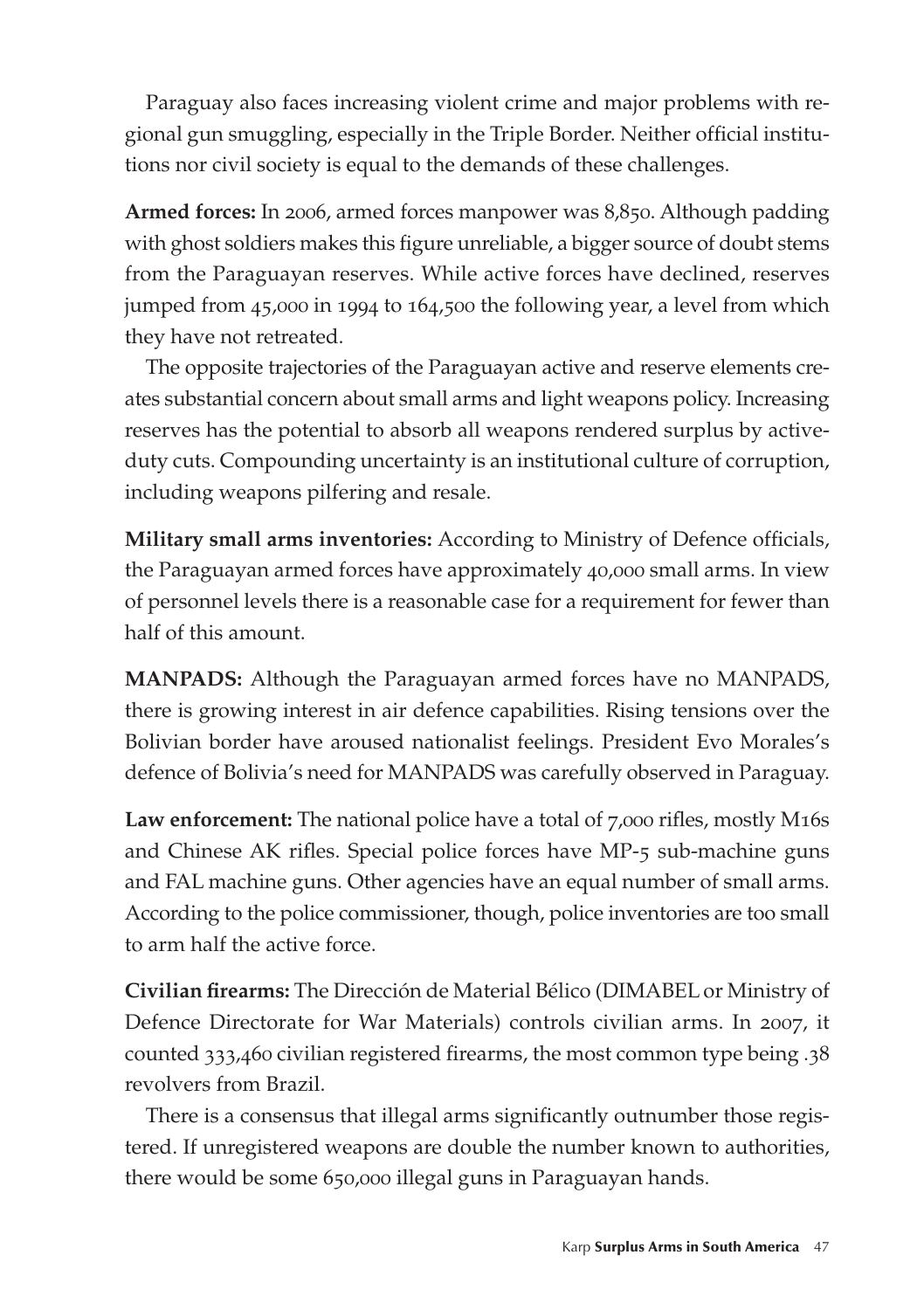Smuggling fuels the problem. Reports suggest that only about 30 per cent of gun imports are declared. As a result, in 1996 the United States stopped weapons sales to Paraguay. In 2001 Brazil started an export tax of 150 per cent on arms and ammunition to discourage the trade.

### **Peru**

Unlike many countries, where 'gun culture' is usually perceived as a product of long historical processes, in Peru it has been shaped much more fundamentally by relatively recent events. These were the military governments of 1962–63 and 1968–80, the civil war with the Shining Path (Sendero Luminoso) that climaxed from 1980 to 1995, and the rise of urban criminality during the last decade. As a recent phenomenon, Peruvian small arms and firearms policy and attitudes may also be more malleable than most.

Detailed Peruvian military small arms accounting is readily available, eliminating the need for some of the estimation techniques used elsewhere in this study. Although there is no reason to doubt the data's reliability, there are serious questions about its completeness. A major unknown concerns reserve forces; they are large on paper, but their actual armaments remain obscure. Police data is also unavailable, apparently as a peculiar consequence of bureaucratic competition.

The army has endured significant cutbacks in the last 20 years and is well below authorized strength. This leaves it with major small arms and light weapons surpluses that its high command would like to destroy but cannot afford to. Interestingly, the air force and navy have the largest small arms surpluses, as a proportion of the total.

Civilian holdings of firearms are estimated at about 750,000, of which roughly 500,000 are probably unregistered.

**Introduction:** In Peru 'gun culture' has been shaped by relatively recent events. First were the military governments of 1962–63 and 1968–80, when most of the small arms and light weapons in use by the armed forces and national police today were acquired.

Second was the Shining Path war, which climaxed in 1980–95. The Shining Path relied on dynamite and improvised explosives, as well as craft single-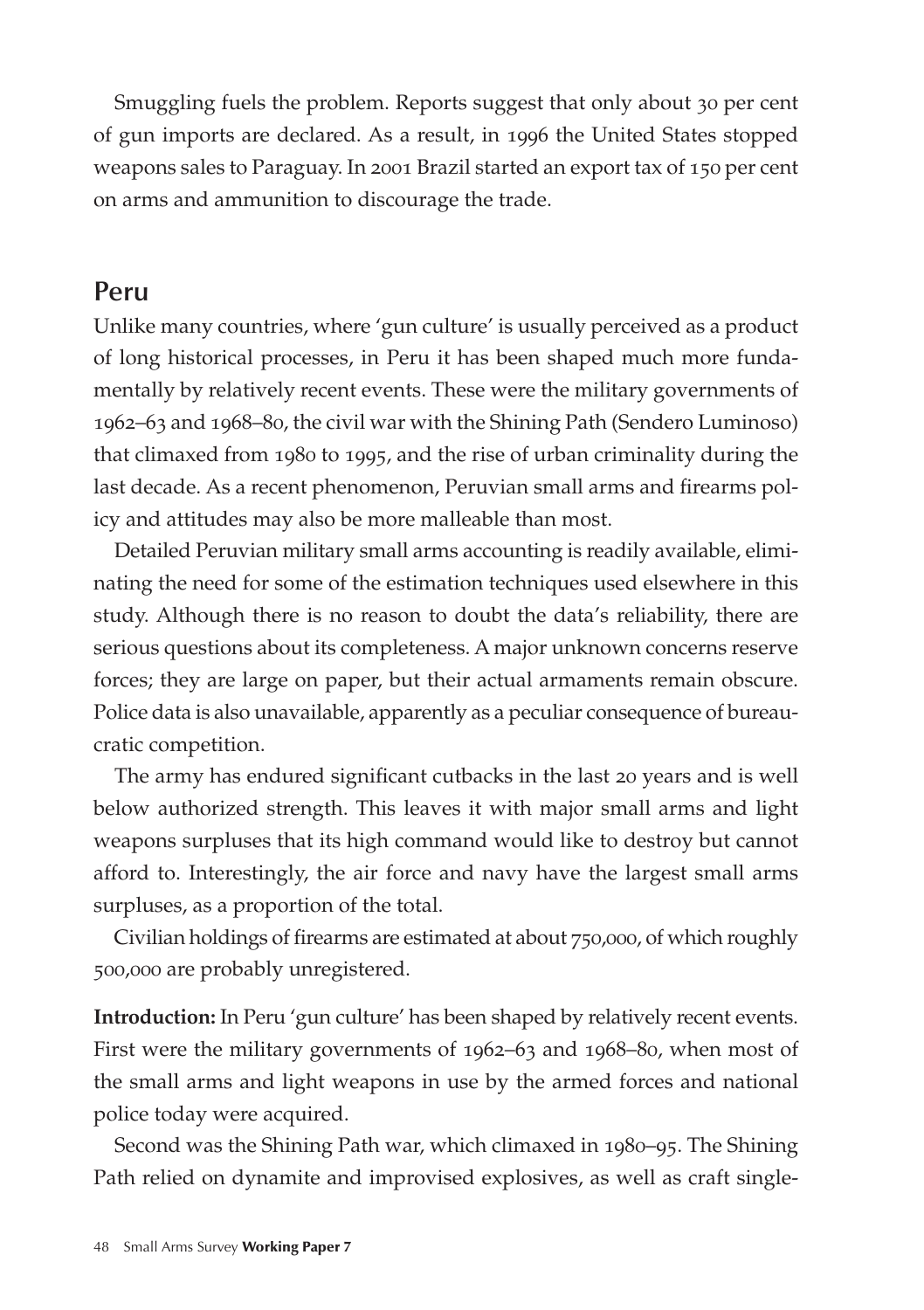| Category        | Sub-group                 | <b>Small arms</b><br>and firearms | <b>Total</b> | <b>Surplus</b> |
|-----------------|---------------------------|-----------------------------------|--------------|----------------|
| Military total  |                           |                                   | 216,000      | 83,000         |
|                 | Army                      |                                   | 159,000      | 59,000         |
|                 | Navy                      |                                   | 22,000       | 11,000         |
|                 | Air force                 |                                   | 19,000       | 13,000         |
|                 | Reserves                  |                                   | Ş            | Ş              |
|                 | Comités de<br>Autodefensa |                                   | 15,000       | Ş              |
| National police |                           |                                   | 170,000      | 50,000         |
| Civilian total  |                           |                                   | 1,120,000    |                |
|                 | Legal                     | 236,000                           |              |                |
|                 | Illegal                   | 500,000                           |              |                |
| <b>Total</b>    |                           |                                   | 1,500,000    | 133,000        |

Table 14 Estimated total small arms, firearms, and surpluses in Peru, rounded

shot guns of iron pipe called *hechizos*. In 1990 the government began arming self-defence committees to fight the Shining Path.

The third factor is rising criminality in Lima and other cities in the last ten years. Peruvian criminality is still lower than elsewhere, but it has encouraged rising demand for guns among civilians.

**Armed forces:** The active strength of the armed services peaked in the mid-1980s, with 130,000 personnel in uniform. Today actual strength is approximately 80,000. This decline leaves at least 40 per cent of modern military small arms and light weapons superfluous. The Peruvian army reports having 159,347 small arms, a large quantity given its current size. The air force is exceptionally well armed, with a higher proportion of small arms than most armies of the world, although it declares none surplus. The status of reserves and reserve equipment is unknown.

**Comités de Autodefensa:** Peru's self-defence committees are local militias established for self-defense against guerrilla attacks. Legally recognized in 1991, they have received more than 15,179 government shotguns. Despite the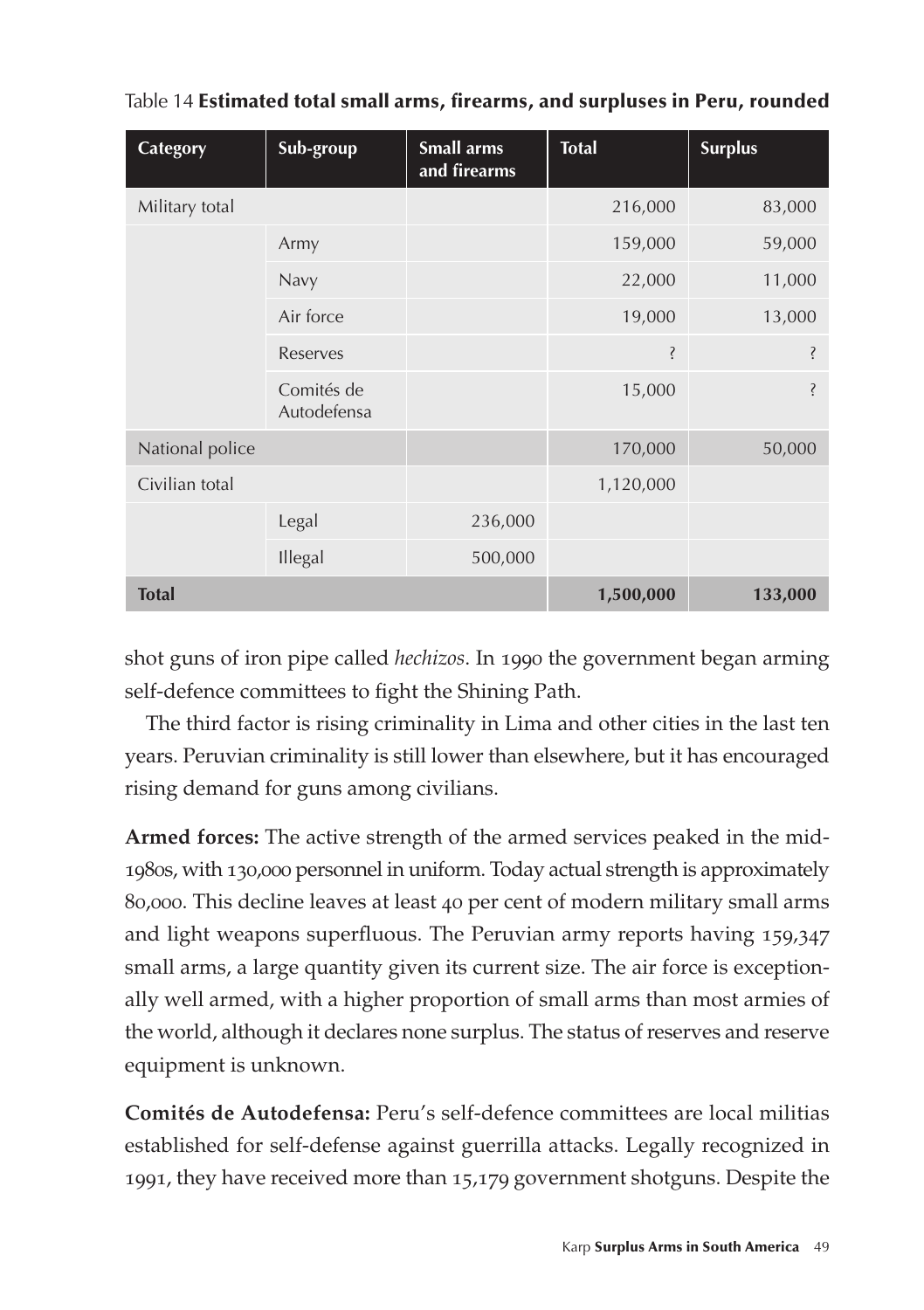general decline of the Shining Path, not one gun has been returned. The group's recent activity may make the surrender of weapons even less likely.

**MANPADS:** Like those of neighbouring Ecuador, MANPADS in Peru are numerous and highly diversified. They also appear to be poorly controlled. Peru's MANPADS include Javelins, SA-7s, and SA-16s. At least one report maintains Peru also has SA-18s. With a total of approximately 1,300 to 1,600 MANPADS interceptors, Peru probably has more than any other country on the continent.

Reports indicate that the condition of MANPADS is often poor. Storage security also is a major concern. In September 2006 Peruvians were arrested while transporting an assortment of weapons destined for Colombia's FARC, including surface-to-air missiles, apparently taken from Peruvian army inventories.

**Law enforcement:** Unlike the armed forces, the Peruvian national police keep the size of its weapons inventories secret. This study finds that the police have around 50,000 obsolescent small arms and light weapons in storage. Otherwise, police inventories must be estimated.

**Civilian ownership:** The Ministry of the Interior has a record of 236,338 firearms registered for civilian use in the country. According to non-governmental experts, though, the actual number of firearms in civilian hands is thought to total around 750,000, about two-thirds of which are probably unregistered. Illegal markets are commonplace, especially in peripheral regions such as the

| <b>Supplier</b> | <b>Number</b><br>ordered | <b>Designation</b> | Year<br>ordered | Year<br>delivered | Grip<br>stocks/<br><b>launchers</b> |
|-----------------|--------------------------|--------------------|-----------------|-------------------|-------------------------------------|
| <b>Britain</b>  | 200-500                  | Javelin            | 1995            | 1995              | Ş                                   |
| <b>Bulgaria</b> | 417                      | $SA-16$<br>Gimlet  | (1994)          | 1994-96           | 56                                  |
| Nicaragua       | 216                      | $SA-16$<br>Gimlet  | 1992            | 1992-93           | 72                                  |
| <b>USSR</b>     | (500)                    | SA-7 Grail         | (1978)          | 1978-81           | $\overline{\mathcal{E}}$            |

Table 15 Publicly reported Peruvian MANPADS\*

**Note:** \* Estimates in parentheses.

**Sources:** SIPRI (2008); IISS (2007); *Forecast Associates* (2000)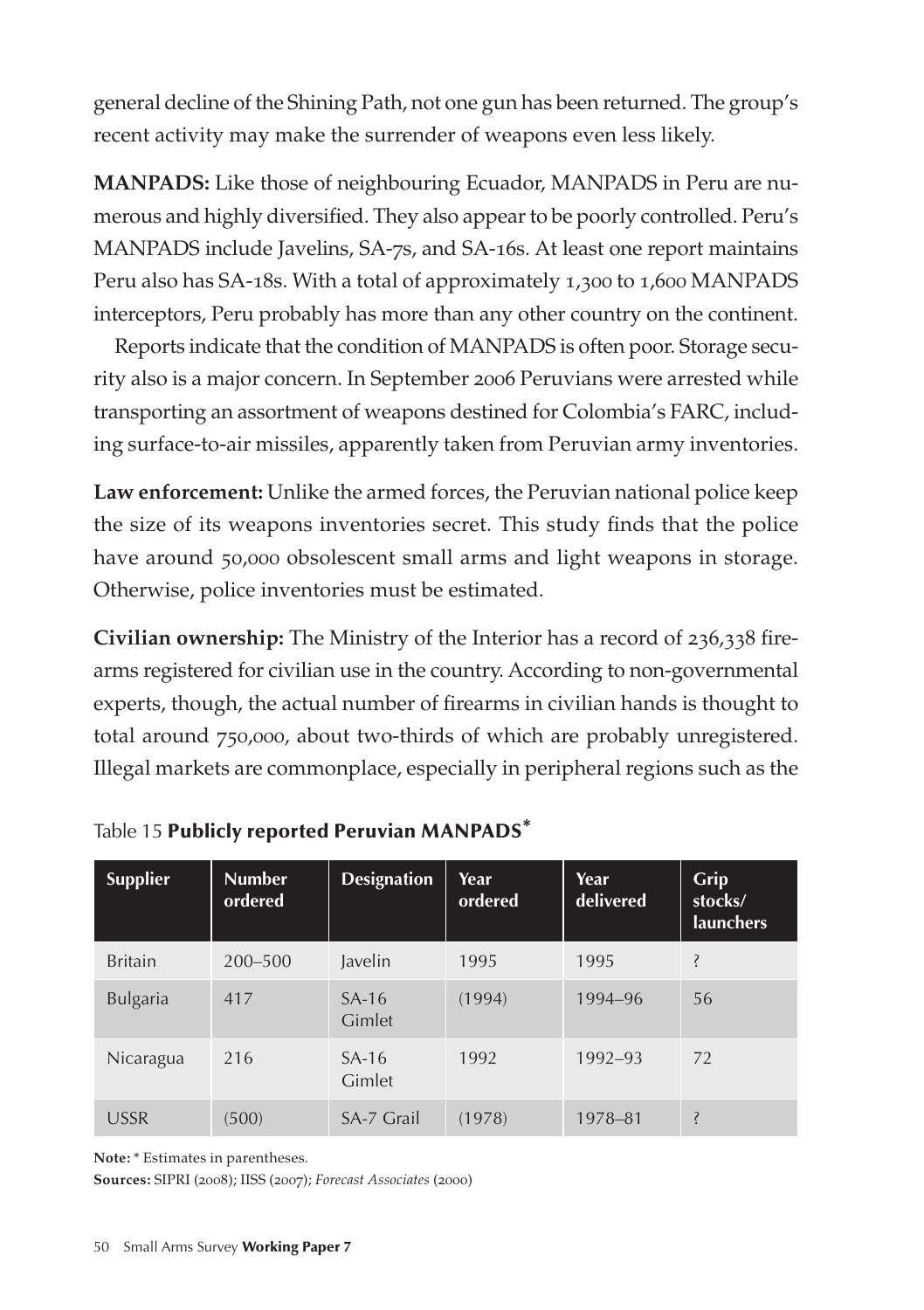Department of Puno on the Bolivian border. Demand for cheap and unregistered weapons grew during the Shining Path war, expanding a permanent market for illegal craft production of handguns and shotguns, often manufactured in factory quantities.

### **Suriname**

Despite the tiny absolute size of its armed forces, Suriname appears to host a proportionally massive small arms surplus. Unless large numbers of weapons have been lost or transferred, it has one of the largest surplus stocks in South America. Not counting the pre-war arsenal, the military surplus probably equals 47 per cent of its total small arms inventory. Older equipment would raise this to roughly two-thirds of the military total. The potential for surplus destruction is great.

The vulnerability of Suriname's military stockpiles is a major problem, illustrated by a series of thefts. The illegal gun trade is closely related to cocaine smuggling, exacerbated by the country's highly porous borders. With only 4,000 security personnel in all (police and military), effective control of the borders is impossible. With foreign support, substantial progress has been made in recent years, but the problem remains serious.

Despite repeated inquires, this research was unable to find out the number of firearms licences and registered civilian guns in Suriname. Extrapolating from economic and population statistics—a technique used by the Small Arms Survey as a last resort—suggests there are approximately 30,000 civilian guns in Suriname. According to the prosecutor general, there are at least 5,000 illegal handguns in Suriname, and even more illegal hunting rifles. This supports the conclusion that total illegal ownership is similar to legal possession, with a total of roughly 30,000 unregistered firearms in the country.

**Introduction:** Large, sparsely inhabited, and geographically isolated, Suriname is vulnerable to illegal activity such as arms and drug trafficking. Gun crimes, once unheard of, are becoming more commonplace. After independence in 1975, social and economic difficulties weakened political and social structures. This situation intensified with the upheaval of military rule and civil war in the 1980s.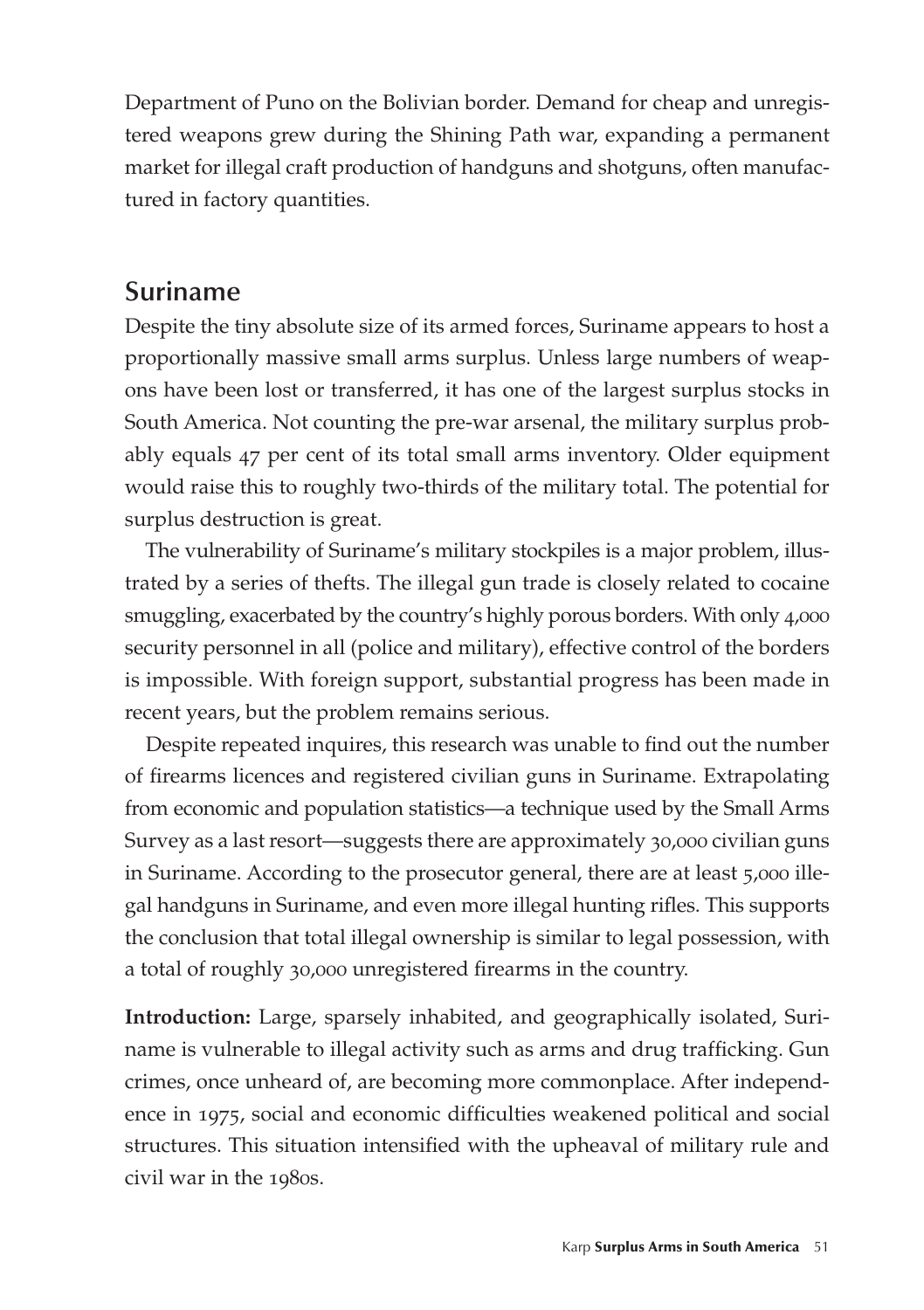| <b>Category</b> | Sub-group            | Small arms<br>and firearms | <b>Total</b> | <b>Surplus</b> |
|-----------------|----------------------|----------------------------|--------------|----------------|
| Military total  |                      |                            | 7,000        | 3,300          |
|                 | Air force            | 100                        |              |                |
|                 | Army                 | 7,000                      |              |                |
|                 | Navy                 | 125                        |              |                |
|                 | Reserves             | $\Omega$                   |              |                |
|                 | Obsolescent military |                            | 2,000?       | 2,000?         |
| Law enforcement |                      |                            | 2,000        | Ş              |
| Civilian total  |                      |                            | 60,000       |                |
|                 | Legal                | 30,000                     |              |                |
|                 | Illegal              | 30,000                     |              |                |
| <b>Total</b>    |                      |                            | 70,000       | $3,300+$       |

| Table 16 Estimated total small arms, firearms, and surpluses in Suriname, rounded |  |
|-----------------------------------------------------------------------------------|--|
|-----------------------------------------------------------------------------------|--|

The chaos of the 1980s elicited unprecedented imports of automatic weapons, for both the army and rebel groups. Single-shot rifles, shotguns, and revolvers were replaced with more deadly equipment, including AK rifles and landmines.

**Armed forces:** Massive troop cuts since the 1980s created equally large equipment surpluses. Unless large numbers of weapons have been lost or transferred out of the country, Suriname proportionately has one of the largest surplus stocks in South America. Not counting the pre-war arsenal, the military surplus probably equals 47 per cent of its total small arms inventory.

The basic army weapon today is the M16 rifle, although G3 rifles are also used. In its 2006 report on confidence building in the region, the United Nations states that Suriname's armed forces have not purchased any new weapons for more than ten years. This situation was confirmed by the head of International Affairs of the Surinamese army, who also stated that the Surinamese army had no MANPADS.

**Military small arms security:** The vulnerability of military stockpiles in the capital, Paramaribo, is a major problem. In response to thefts, the country's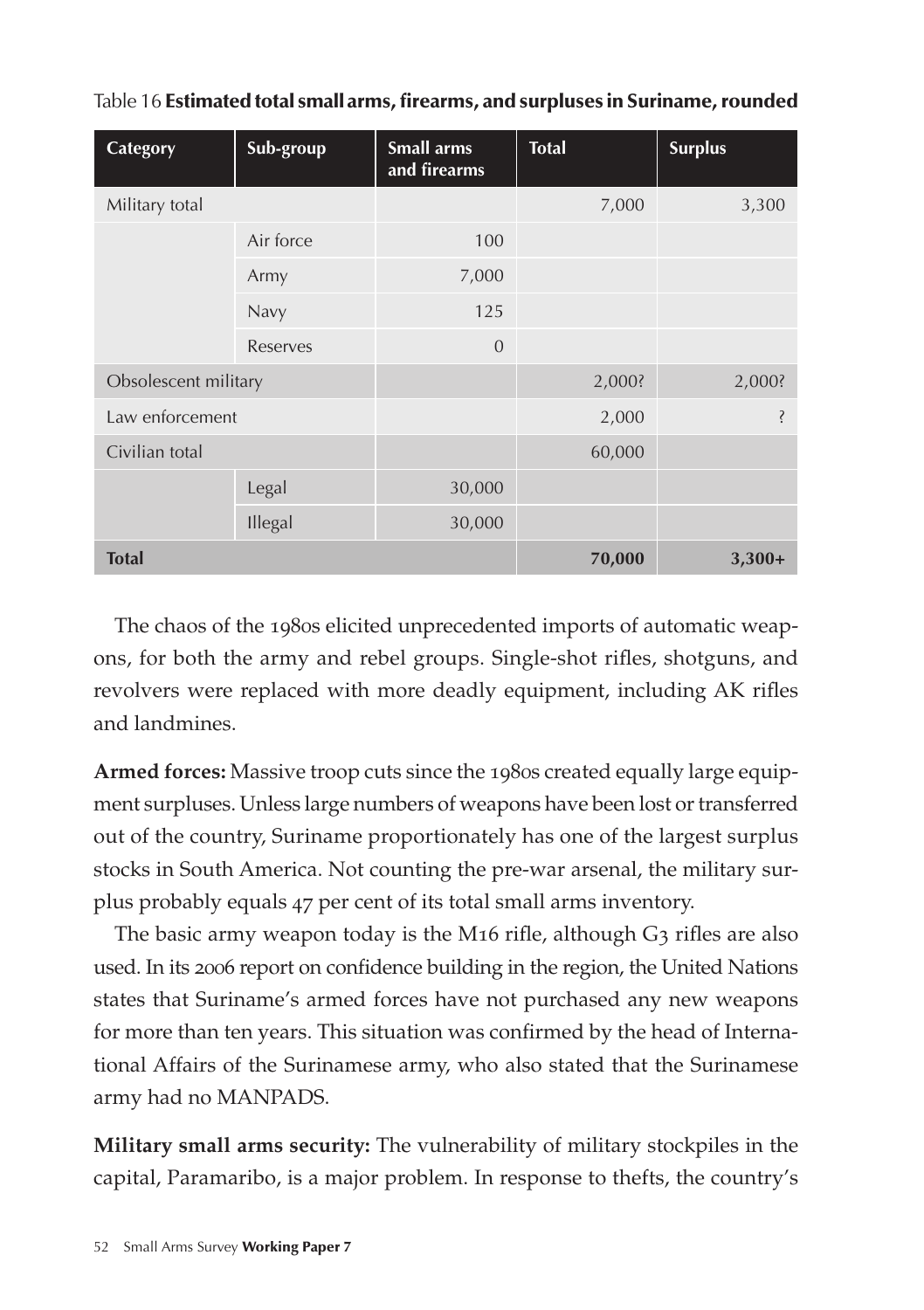armed forces are drastically strengthening their security policy. They also received stockpile security assistance from the United States.

**The national police:** The police commissioner reported that the total number of police handguns was 2,000, all 9 mm Glock pistols, corresponding to the 2,000 members of the institution. The recent acquisition of Glocks suggests that comparable numbers of older revolvers remain, although these may have been exported through a trade-in with Glock, a common arrangement for police forces trying to re-equip economically.

**Civilian firearms:** Despite repeated inquires, this research was unable to find out the number of firearms licences and registered civilian guns in Suriname. Extrapolation from economic and population statistics suggests there are approximately 30,000 legally owned civilian guns in Suriname, and a similar number of unregistered firearms.

Both Suriname and Guyana accuse each other of not acting aggressively against cross-border smuggling. The illegal arms and drug trade between Suriname and its neighbours are linked to Suriname's highly porous borders. With only 4,000 security personnel in all (police and military), effective control of its borders is impossible.

### **Uruguay**

With roughly 61,000 modern small arms, the absolute size of Uruguay's military small arms arsenal is not great. But reductions in the number of military personnel over the last 20 years have rendered much of this inventory militarily useless. While some officials deny the existence of a surplus, it will grow if planned modernization takes place. Either way, some surplus destruction is planned.

Unlike many other South American armed forces, Uruguay's make no effort to shield their surplus stocks behind an exaggerated reserve system. Their willingness to discuss surplus destruction potentially makes Uruguay easier to work with on such issues.

In contrast to the relatively small military arsenal, civilian gun ownership is very high. With approximately 1.1 million firearms in civilian hands, Uruguay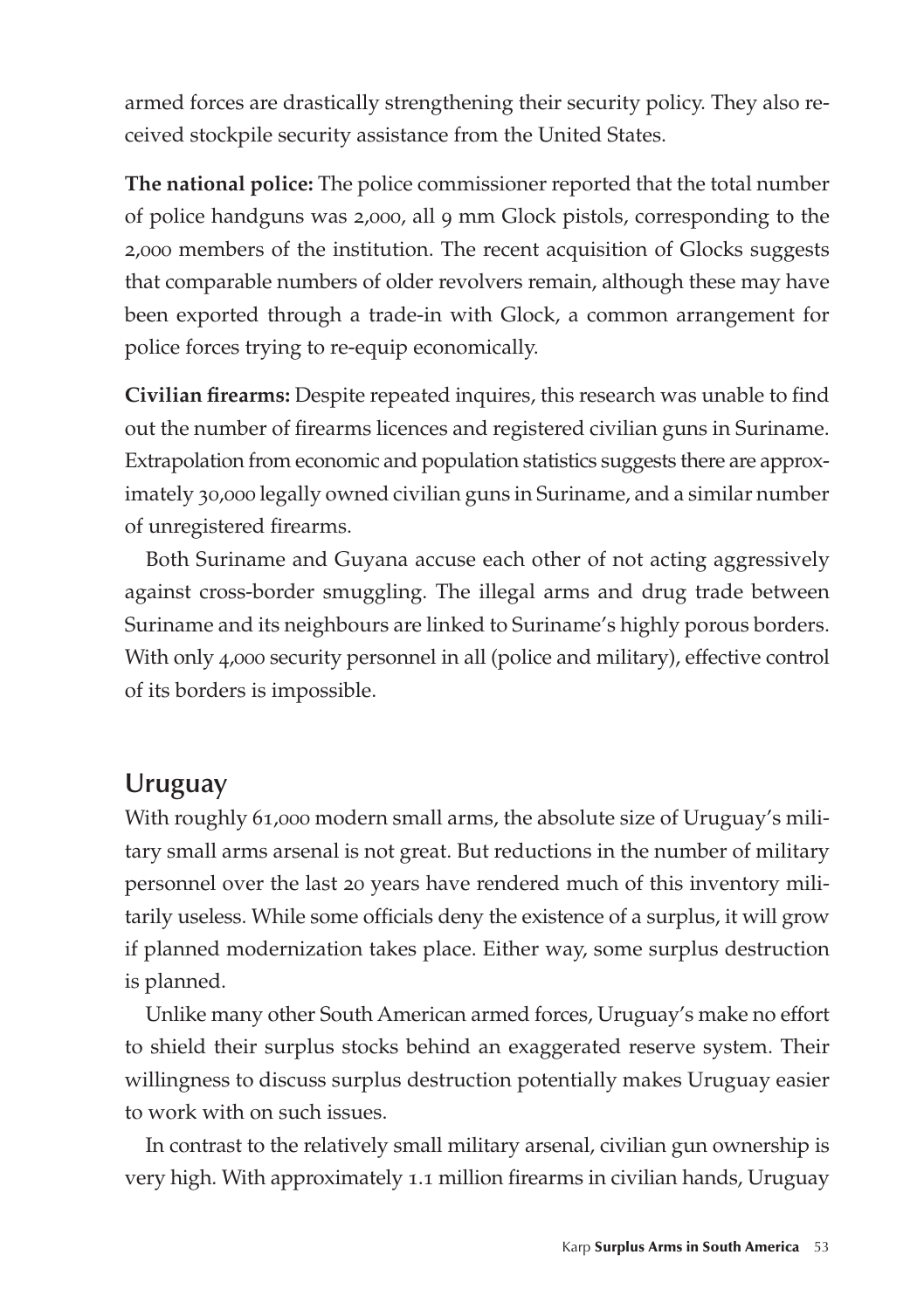has the largest private arsenal on the continent, in per capita terms. This is slowly becoming a public policy issue.

The most likely candidates for surplus destruction are the remains of approximately 80,000 obsolescent military bolt-action rifles, sub-machine guns, and aging light machine guns imported in the first half of the 20th century.

Their status today is unknown. There is no place for these weapons in current national strategy. Among Uruguay's modern military small arms, at least one-quarter are superfluous, possibly more. Destruction of 13,000 obsolescent police handguns is likely.

The people of Uruguay appear to be the most heavily armed on the continent. Uruguayans have been slow to act, in large part because of widespread public comfort with gun ownership. But this too is changing as gun crime and suicides increase.

**Introduction:** Compared to the other countries of the region, small arms and light weapons are a low priority in Uruguay. Yet with the largest civilian holdings per capita in the region, Uruguay is not immune to problems, witnessing

| Table 17 Estimated total small arms, firearms, and surpluses in Uruguay, rounded |  |  |  |
|----------------------------------------------------------------------------------|--|--|--|
|                                                                                  |  |  |  |

| <b>Category</b>      | Sub-group | <b>Small arms</b><br>and firearms | <b>Total</b> | <b>Surplus</b> |
|----------------------|-----------|-----------------------------------|--------------|----------------|
| Military total       |           |                                   | 61,000       | 14,200         |
|                      | Air force | 2,000                             |              |                |
|                      | Army      | 56,000                            |              |                |
|                      | Navy      | 3,300                             |              |                |
|                      | Reserves  | $\overline{0}$                    |              |                |
| Obsolescent military |           |                                   | 80,000?      | 80,000?        |
| Law enforcement      |           |                                   | 30,000       | 13,000         |
| Civilian total       |           |                                   | 1,100,000    |                |
|                      | Legal     | 593,000                           |              |                |
|                      | Illegal   | 500,000                           |              |                |
| <b>Total</b>         |           |                                   | 1,300,000    | 107,000        |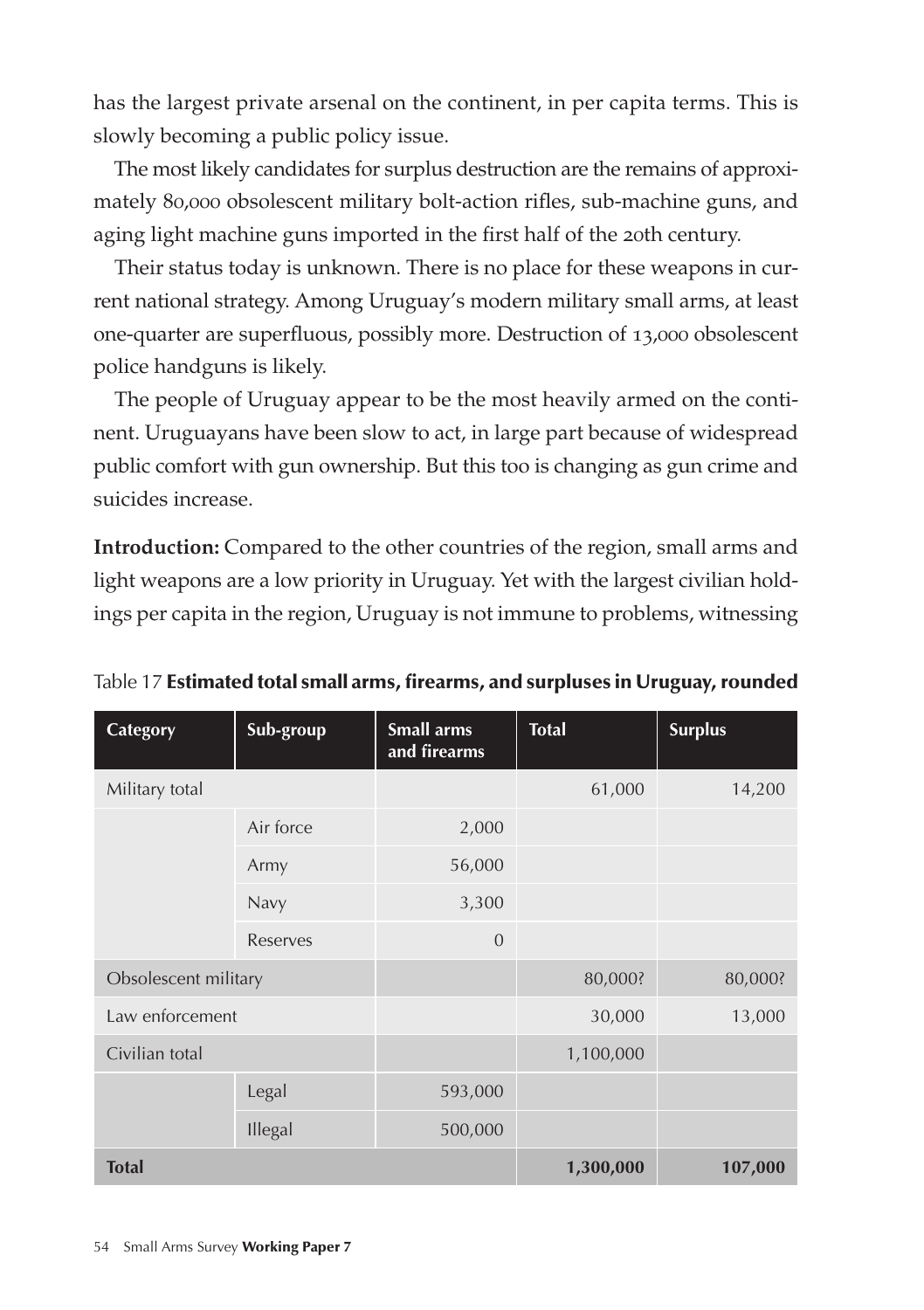growing homicide, suicide, gun crime, and smuggling. Firearms were used to commit 57 per cent of homicides in 2005 and 51 per cent of suicides in 2004.

**Armed forces:** The size of the armed forces peaked in the 1980s, creating a requirement for up to 61,000 small arms, which has declined to no more than 46,000 today. Unless some of their equipment has been disposed of, whether through export, private sales, or destruction, the Uruguayan armed forces control a surplus at least one-quarter as large as their required inventory.

**MANPADS:** This study finds no evidence of MANPADS among the Uruguayan armed forces. Several officers interviewed for this study argued that they are not suitable for Uruguayan needs.

**The national police:** The national police are about the same size as the military, with some 26,000 personnel, of which 21,500 are sworn officers. Official data shows that approximately 16,000 arms are recorded under direct national police control, apart from heavy weapons of special units. Older revolvers are being withdrawn, replaced with sub-machine guns and pistols, mostly trendy H&K and Glock models. Once the replacement is completed, the older weapons are due to be destroyed.

**Civilian firearms:** The chief of the national arms registry says that Uruguay has 593,023 registered firearms. Officials believe that around 500,000 more are owned illegally; this figure appears to be an informed guess, based on police seizures. Official statistics show that from May 2005 to May 2006, for example, more than 48 per cent of the arms in judicial deposits were not registered. With at least one million firearms, one for every three residents, Uruguay has the highest per capita gun ownership in the region.

**Destruction policies:** Compared to other countries in the region, Uruguay has exceptionally complete destruction policies. Data provided by the national arms registry shows that between April 1998 and August 2006, a total amount of 19,697 guns were destroyed, of which 14,822 were handguns and 4,875 were long arms. In addition, further destruction is scheduled within the framework of a recently approved small arms law, which will eliminate another 7,100 small arms.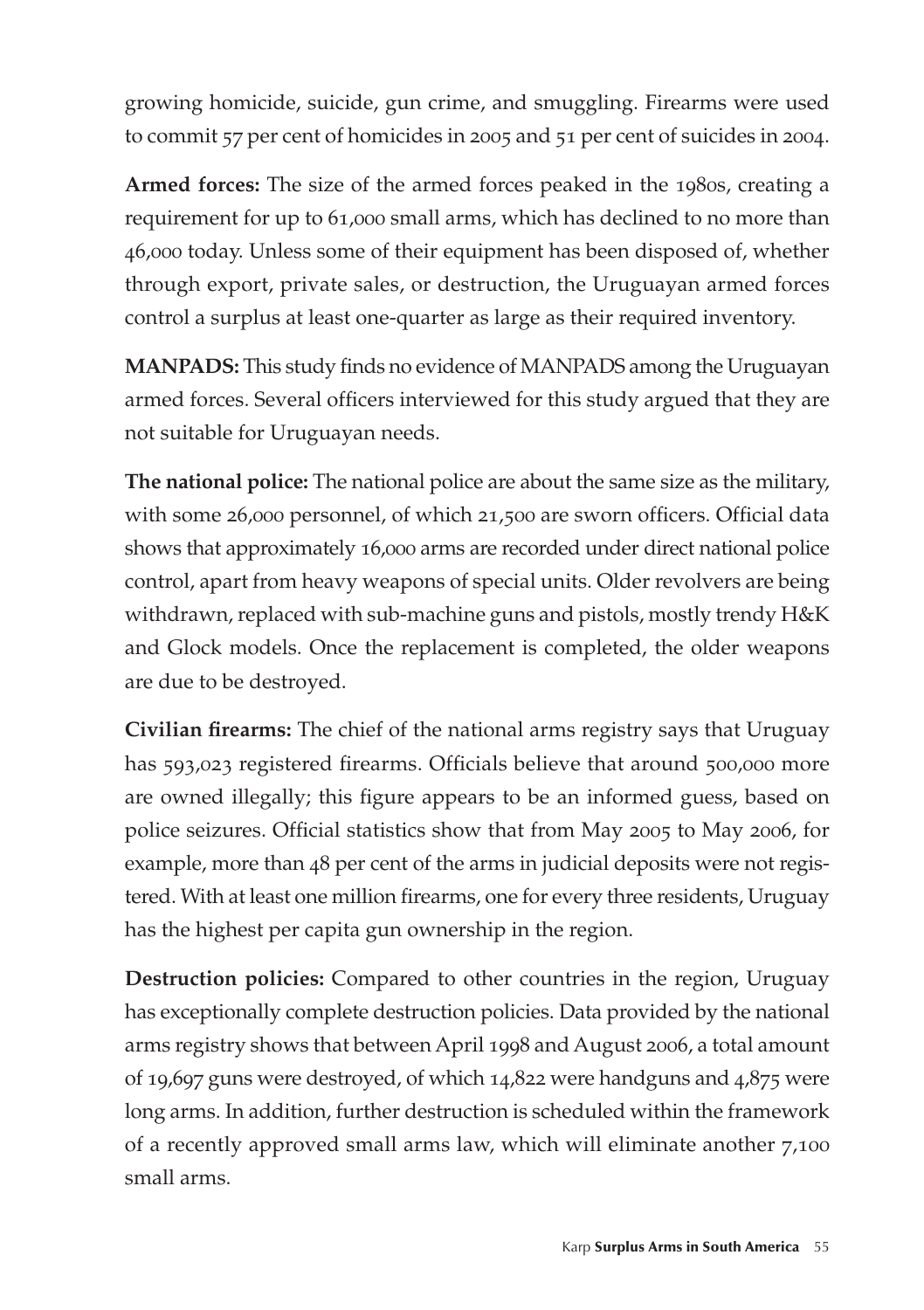# **Venezuela**

Private inventories represent the greatest risk factor associated with firearms in Venezuela. With firearms homicides now at about 40 per 100,000 annually, Venezuela has the highest murder rate in South America, and among the highest in the world. Civilian gun ownership is widespread, but Venezuelan data and experts are uncertain about the total. The total scale of civilian ownership must therefore be estimated roughly, at 1.6 to 4.1 million guns.

The small arms of the Venezuelan military and security services pose a very different threat, above all a danger of diversion to regional guerrillas and cocaine traffickers. Because of the continuous growth of the armed forces,

| Category             | Sub-group            | <b>Small arms</b><br>and firearms | <b>Total</b>            | <b>Surplus</b> |
|----------------------|----------------------|-----------------------------------|-------------------------|----------------|
| Military total       |                      |                                   | 281,000                 | $\overline{0}$ |
|                      | Air force            | 16,000                            |                         |                |
|                      | Army                 | 107,000                           |                         |                |
|                      | Navy                 | 28,000                            |                         |                |
|                      | National<br>reserve  | 23,000                            |                         |                |
|                      | National guard       | 72,000                            |                         |                |
|                      | Territorial<br>Guard | 35,000                            |                         |                |
| Obsolescent military |                      |                                   | 130,000?                | $\mathbf{0}$   |
| Police               |                      |                                   | 76,000                  | $\overline{0}$ |
| Civilian total       |                      |                                   | 1,600,000-<br>4,100,000 |                |
|                      | Legal                | $500,000 -$<br>1,500,000          |                         |                |
|                      | Illegal              | 1,100,000-<br>2,700,000           |                         |                |
|                      | Private security     | 240,000                           |                         |                |
| <b>Total</b>         |                      | 2,100,000-<br>4,600,000           | $\bf{0}$                |                |

Table 18 Estimated total small arms, firearms, and surpluses in Venezuela, rounded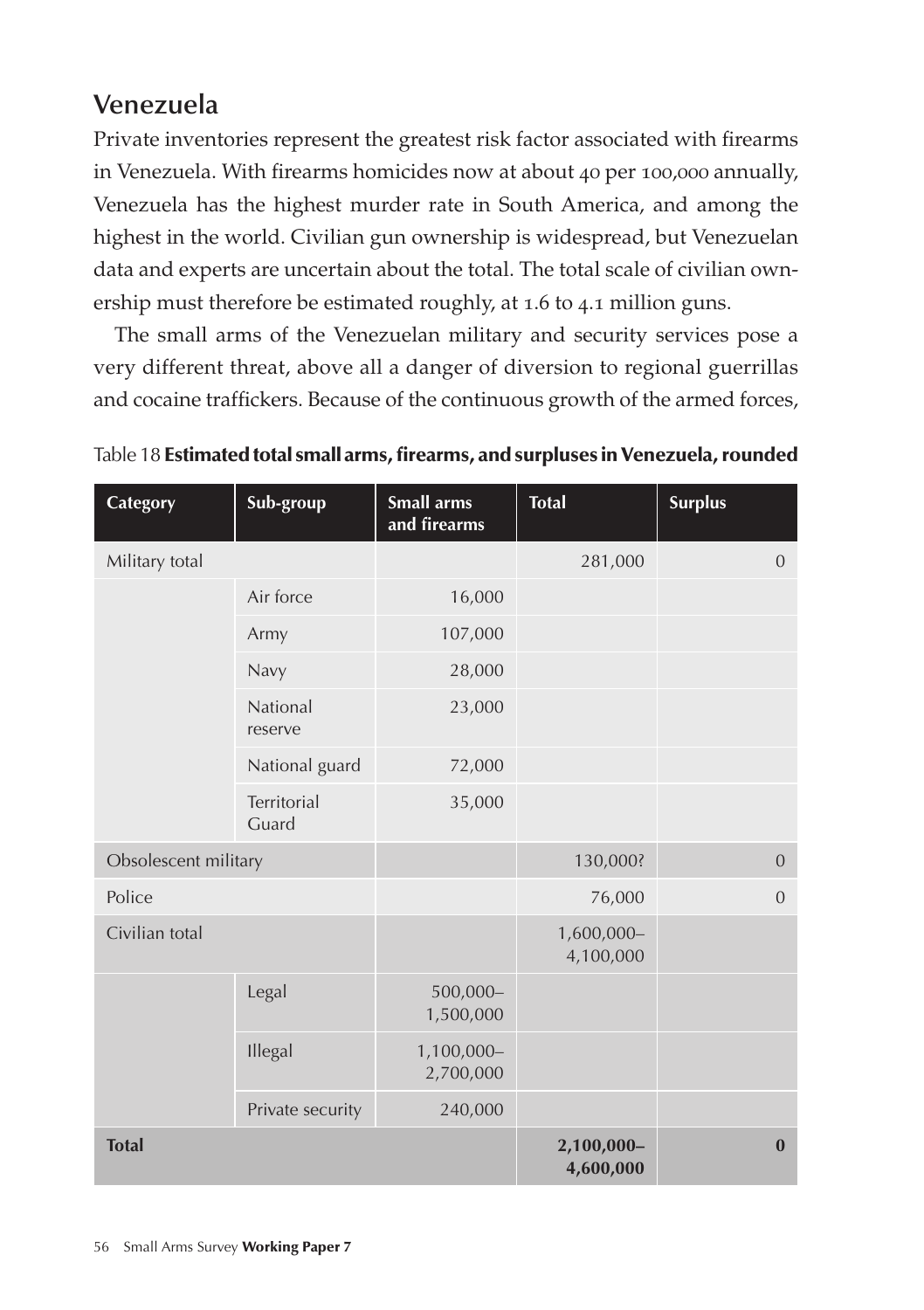Venezuelan military leaders can plausibly argue that the country has no significant small arms or light weapons surplus. The establishment of the Territorial Guard, in particular, creates virtually endless requirements for additional small arms. If not for the Territorial Guard, Venezuela would have a military surplus that included all 60,000 of its FALs, recently replaced by the army, and any of its remaining 130,000 obsolescent military small arms.

The most likely candidates for surplus destruction are approximately 130,000 obsolescent bolt-action rifles, submachine guns, and aging light machine guns kept since the first half of the 20th century. But even these aging weapons could serve a legitimate role arming secondary formations. The key to their elimination may be convincing military leaders of the irrelevance of massive, untrained infantry in contemporary warfare.

**Military small arms:** Unlike most of the world's military establishments and those of South America in particular, Venezuela's armed forces have grown throughout the last 30 years, achieving their peak strength only today. In view of the creation by President Hugo Chávez of new, politically loyal organizations such as the 1.5 million-strong Territorial Guard, the Venezuelan military has no reason to acknowledge surpluses. Rather, the growth of the security forces has created a massive demand for future procurement.

The purchase of 100,000 AK-103 rifles from Russia in 2005 is significant, but domestic production could amount to 900,000 more for security organizations such as the Territorial Guard. Production also facilitates exports. Production of 7.62 x 39 mm ammunition could be especially destabilizing, offering regional insurgents a reliable source of Kalashnikov ammunition for the first time.

Colombian spokesmen claim that 400 assault rifles seized from illegal armed groups in Colombia between 1995 and 2000 were engraved with symbols of the Venezuelan armed forces. In April 2008, a Venezuelan officer was caught transporting ammunition to Colombian ELN guerrillas.

The 60,000 FAL rifles procured in the 1960s and 1970s have not been declared surplus, but have been allocated to politically loyal reserve organizations.

**MANPADS:** Until recently, Venezuela's MANPADS inventory includes some 400 Saab RBS-70 missiles and possibly French Mistrals. No details are available on the Mistrals except that they reportedly are controlled by the army. In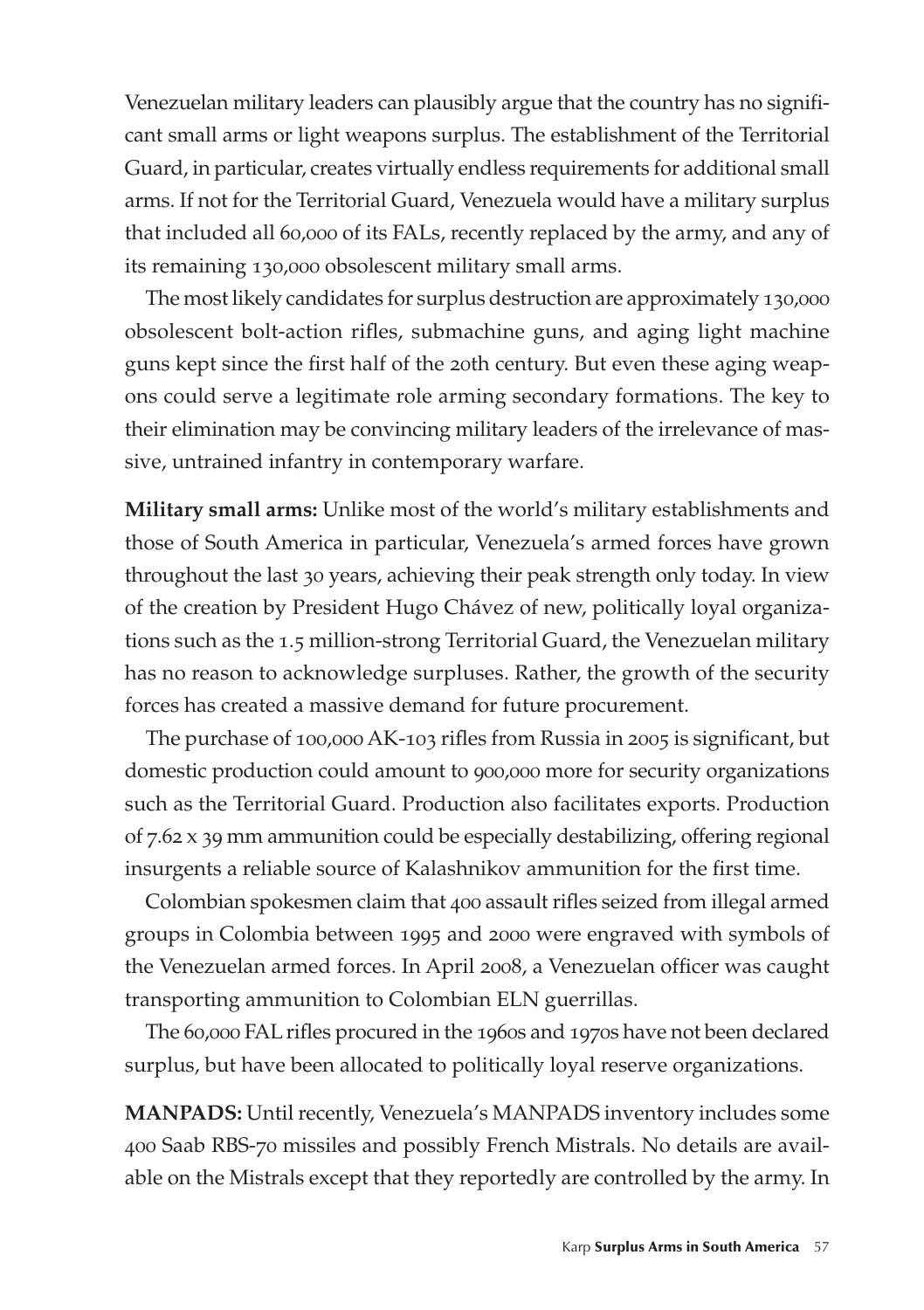October 2006, Saab announced that it would no longer sell weapons to Venezuela, in deference to US restrictions on the transfer to Venezuela of weapons that contain US-made components.

The most likely locations of Venezuelan MANPADS are the 104 Anti-aircraft Defence Group (Maracaibo) and the 304 Anti-aircraft Defence Group (Fuerte Tiuna, Caracas).

Most recently, Venezuela purchased SA-24 MANPADS from Russia. Fifty missiles were displayed during the annual military parade in Caracas on 19 April 2009. The purchase represents a major increase in anti-aircraft capability over Venezuela´s pedestal-mounted Swedish RBS-70s. Colombia led international protests against the sale, concerned that these weapons would follow other Venezuelan arms re-transferred to FARC insurgents (*Miami Herald,* 2009).

**Civilian firearms:** On 1 April 1999 the US Department of State indefinitely suspended approval of new export licence applications for civilian weapons destined for Venezuela. Concern with social instability in Venezuela was compounded by suspicion that the country was being used as an illegal channel to divert guns to criminals and guerrillas in Colombia.

An interviewed expert in public security policy estimates that the total number of firearms in circulation in civilian hands in Venezuela is about 800,000 to 1.2 million, of which 40 per cent are illegal. Another official source estimates that there are 2 million weapons owned illegally and 1.5 million 'supposedly controlled' by the state. Together, these figures suggest total private ownership of 1.6 to 4.1 million guns.